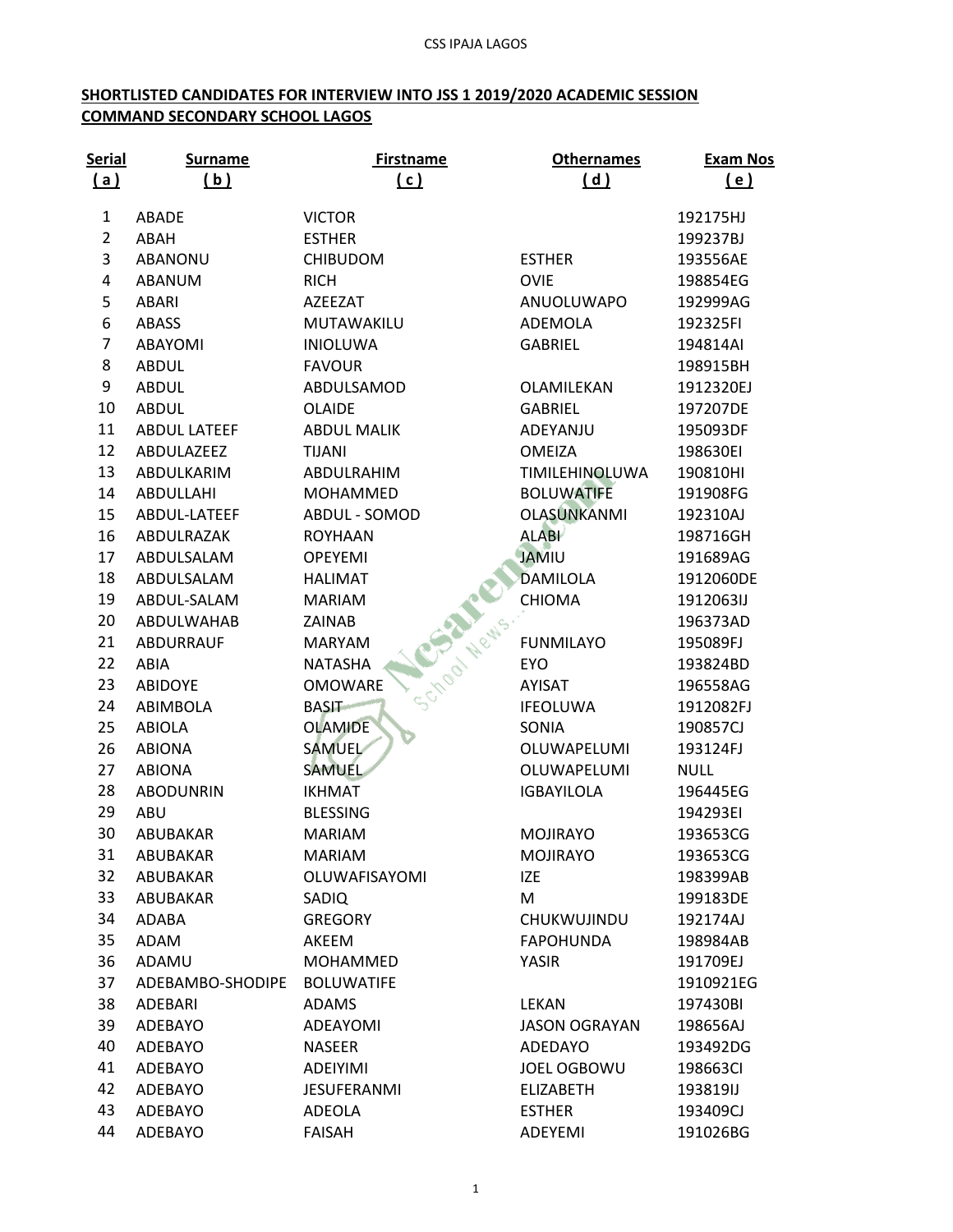| 45 | ADEBAYO         | OLUWADARASIMI        | <b>EUNICE</b>              | 193800AE  |
|----|-----------------|----------------------|----------------------------|-----------|
| 46 | ADEBAYO         | <b>OPEYEMI</b>       | <b>MICHEAL</b>             | 198106BG  |
| 47 | ADEBAYO-SALIU   | AL-AMEEN             | ADEDOLAMU                  | 1911666BC |
| 48 | ADEBESIN        | <b>TOHEEB</b>        | <b>IFEOLUWA</b>            | 194981GJ  |
| 49 | <b>ADEBISI</b>  | <b>OYINDAMOLA</b>    | AMARACHI                   | 1911141AD |
| 50 | ADEBISI-EKPO    | <b>OLUWATAMILORE</b> | <b>ATILOLA</b>             | 197575DF  |
| 51 | <b>ADEBIYI</b>  | SAMUEL               | <b>OLAMIDE</b>             | 191991AJ  |
| 52 | ADEDIRAN        | <b>TAIWO</b>         | <b>OLUWATOFUNMI</b>        | 1911319CG |
| 53 | ADEDIRAN        | <b>KEHINDE</b>       | OLUWATOBILOBA              | 1911320BC |
| 54 | ADEDIRAN        | <b>IYINOLUWA</b>     | <b>GRACE</b>               | 193928AE  |
| 55 | ADEEGBE         | <b>JEREMIAH</b>      | <b>TIJESUNIMI</b>          | 191114ED  |
| 56 | ADEFALA         | <b>EMMANUEL</b>      |                            | 193521AE  |
| 57 | ADEFAMI         | <b>PRECIOUS</b>      | <b>IYANUOLUWA</b>          | 197114BC  |
| 58 | <b>ADEGBITE</b> | AHMEEDAH             | OLAIDE                     | 198217GJ  |
| 59 | ADEGBOLA        | <b>IBUKUNOLUWA</b>   | <b>JESSE</b>               | 195178DG  |
| 60 | ADEGBOYE        | <b>COLLINS</b>       | ADEDAMOLA                  | 190493GI  |
| 61 | ADEGOKE         | <b>ADENIKE</b>       | <b>FLORA</b>               | 191262CF  |
| 62 | ADEJARE         | <b>ZAHRA</b>         | <b>OYINKANSOLA</b>         | 196666HJ  |
| 63 | ADEJOH          | <b>JEREMIAH</b>      | <b>UGBEDEOJO</b>           | 190536BE  |
| 64 | ADEJOKUN        | <b>EMMANUEL</b>      | OLUWADAMILARE              | 1910110EI |
| 65 | <b>ADEJORO</b>  | <b>JOSHUA</b>        | <b>OLUWASEUN</b>           | 192182HJ  |
| 66 | ADEJUMO         | <b>AYOMIDE</b>       | <b>COMFORT</b>             | 196069DE  |
| 67 | ADEJUWON        | ADESEWA              | <b>ADEFEOLA</b>            | 199668AJ  |
| 68 | ADEKANLE        | SAMUEL               | AYOMIDE ONYEDIKAC 198389FH |           |
| 69 | ADEKANOLA       | <b>TESTIMONY</b>     | ADEYEMI                    | 197685BJ  |
| 70 | ADEKOYA         | MOFIOPEFUNOLUWA      | E                          | 192982AC  |
| 71 | ADEKOYA         | <b>OGOOLUWA</b>      | <b>ADETOLA</b>             | 190374GJ  |
| 72 | ADEKOYA         | <b>FIYINFOLUWA</b>   | ADEBOLA                    | 195923FH  |
| 73 | ADEKOYA-JIMOH   | <b>KELVIN</b>        | <b>OLAMIDE</b>             | 198657CF  |
| 74 | ADEKUNLE        | <b>DEBORAH</b>       | <b>OYINKANSOLA</b>         | 198153DG  |
| 75 | ADEKUNLE        | <b>ADEGOKE</b>       | <b>ISRAEL</b>              | 1912228IJ |
| 76 | ADELAJA         | <b>FARUQ</b>         | OLUWASEUN                  | 193098DF  |
| 77 | <b>ADELEKE</b>  | <b>TESTIMONY</b>     | OLUWASEYIFUNMI             | 1913257GH |
| 78 | ADELEKE         | <b>EMMANUEL</b>      | <b>IYANUOLUWA</b>          | 1910698CG |
| 79 | ADELEYE         | <b>QUDUS</b>         | ADEMOLA                    | 1911389BD |
| 80 | ADEMOKUNZA      | ADELENA              | <b>FATIU</b>               | 197427EG  |
| 81 | ADEMOLA         | <b>TAIWO</b>         | <b>AYOBAMI</b>             | 1911884AF |
| 82 | ADENEKAN        | ABDUL-MUHAYMIN       | ADEWOLE                    | 199521BE  |
| 83 | <b>ADENIJI</b>  | MOBOLUWAJI           | <b>EMMANUELLA</b>          | 191917BC  |
| 84 | <b>ADENIJI</b>  | <b>EMMANUEL</b>      | <b>FISASAYO</b>            | 190325CG  |
| 85 | <b>ADENIJI</b>  | DAMILOLA             | <b>ESTHER</b>              | 194709DJ  |
| 86 | <b>ADENIJI</b>  | OLUWATUMININU        | <b>AISHAT</b>              | 192976AE  |
| 87 | ADENIJO         | <b>TEMTAYO</b>       | <b>JEREMIAH</b>            | 191715DJ  |
| 88 | <b>ADENIYI</b>  | <b>ADEKUNLE</b>      | PELUMI                     | 192586CD  |
| 89 | <b>ADENIYI</b>  | OLUWAMAYOWA          | <b>CHRISTIANA</b>          | 197289FI  |
| 90 | <b>ADENIYI</b>  | <b>MUIZ</b>          | <b>AYOMIDE</b>             | 191328CE  |
|    |                 |                      | <b>ADENIRAN</b>            |           |
| 91 | <b>ADENIYI</b>  | ABDULAZEEM           |                            | 194022FI  |
| 92 | <b>ADENOPO</b>  | <b>PRECIOUS</b>      | <b>OLUWATOSIN</b>          | 1910192AD |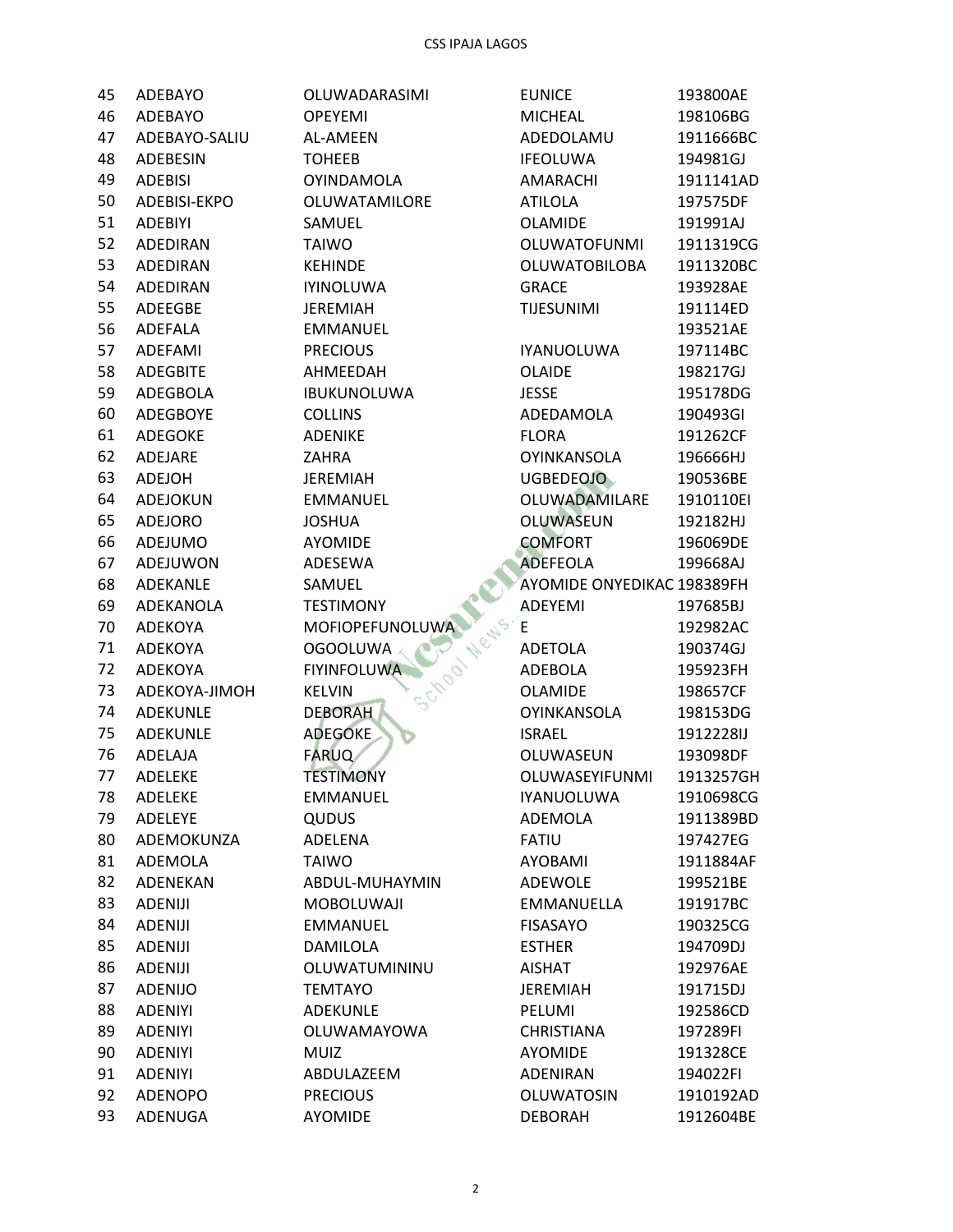| 94      | ADEOLA         | AMAAN                     |
|---------|----------------|---------------------------|
| 95      | <b>ADEOLA</b>  | <b>AYOMIDE</b>            |
| 96      | <b>ADEOTI</b>  | <b>INIOLUWA</b>           |
| 97      | <b>ADEOTI</b>  | <b>AYOMIDE</b>            |
| 98      | <b>ADEOYE</b>  | <b>PRAISE</b>             |
| 99      | <b>ADEOYE</b>  | <b>DUNMADE</b>            |
| 100     | ADEPEGBA       | <b>SHALOM</b>             |
|         | 101 ADEPETU    | SALAMATU                  |
|         | 102 ADEPOJU    | <b>FUAD</b>               |
|         | 103 ADEREMI    | <b>TEMILOLUWA</b>         |
|         | 104 ADERONMU   | <b>EBUNOLUWA</b>          |
|         | 105 ADESANYA   | <b>KEHINDE</b>            |
|         | 106 ADESANYA   | <b>TAIWO</b>              |
|         | 107 ADESHINA   | GAFARU                    |
|         | 108 ADESHINA   | <b>MICHEAL</b>            |
|         | 109 ADESHINA   | DAMILOLA                  |
|         | 110 ADESHINA   | <b>ESTHER</b>             |
|         | 111 ADESINA    | <b>CALEB</b>              |
|         | 112 ADESINA    | ABIMBOLAOLUWA             |
|         | 113 ADETOBA    | OLUWAPELUMI               |
|         | 114 ADETOMI    | JOSEPH                    |
|         | 115 ADETOSHO   | OLUWADARASIMI             |
|         | 116 ADETUNJI   | <b>ADEDOYIN</b>           |
|         | 117 ADETUNJI   | <b>KHALID</b>             |
| 118     | <b>ADEWALE</b> | IREANUOLUWA               |
| 119     | <b>ADEWOYE</b> | <b>INIOLUWA</b>           |
|         | 120 ADEYELU    | OLUWATOSIN                |
| 121     | ADEYEMI        | School<br><b>EMMANUEL</b> |
|         | 122 ADEYEMI    | <b>MARY</b>               |
|         | 123 ADEYEMI    | <b>ABIOLA</b>             |
|         | 124 ADEYEMI    | ERIFELAMI                 |
|         | 125 ADEYEMI    | <b>ADETOMIWA</b>          |
| 126     | <b>ADEYEMI</b> | <b>HAREEF</b>             |
|         | 127 ADEYEMI    | <b>TIMILEHIN</b>          |
| 128     | ADEYEMO        | OKIKI                     |
| 129     | ADEYEMO        | <b>IBUKUN</b>             |
| 130     | ADEYEMO        | HAMZAT                    |
| 131     | <b>ADEYERA</b> | <b>OTEDOLA</b>            |
| 132     | <b>ADEYINA</b> | <b>NELSON</b>             |
| 133     | <b>ADIGUN</b>  | <b>HALIMAH</b>            |
| 134     | ADIGUN         | DANIELLA                  |
| 135     | ADIKWU         | <b>GODWIN</b>             |
| 136     | ADIMOHA        | <b>CAMILLUS</b>           |
| 137     | <b>ADIMOHA</b> | <b>FERDINAND</b>          |
| 138     | <b>ADISA</b>   | FADILAH                   |
| 139     | ADU            | OLUWAFEMI                 |
| 140     | ADU            | OLAMILEKAN                |
| 141     | ADULOJU        | <b>OLUWAFEMI</b>          |
| 142 AFE |                | <b>FAITH</b>              |
|         |                |                           |

| <b>ADETOMIWA</b>  | 196986CI  |
|-------------------|-----------|
| <b>JAYEOLA</b>    | 1912207AC |
| <b>GIDEON</b>     | 197433DI  |
| <b>FUAHD</b>      | 1910590DI |
| <b>INUMIDUN</b>   | 194869GH  |
| <b>TOLULOPE</b>   | 192921Cl  |
| <b>OSAKWE</b>     | 198048FJ  |
| <b>OMOWUNMI</b>   | 191988GI  |
| OLUWADOLABOMI     | 192452DE  |
| ABDULQOYUM        | 1910103CG |
| <b>SUCCESS</b>    | 191095BG  |
| AYOKUNMI          | 192009GB  |
| AYOYIMIKA         | 192008AD  |
| OLUWATOSIN        | 195685DH  |
| <b>TIMILEHIN</b>  | 196019DI  |
| F.                | 196176EG  |
| OLUWAPELUMI       | 191915AG  |
| <b>DAMILOLA</b>   | 190238AE  |
| <b>MARY</b>       | 194775CJ  |
| <b>GBOLAHAN</b>   | 191876CG  |
| <b>ADEYEMI</b>    | 1911446AC |
| ANNA              | 1911462BC |
| <b>IREWOLE</b>    | 1912865FJ |
| OLAMILEKAN        | 193787AC  |
| M                 | 190149BA  |
| <b>DAMILOLA</b>   | 198926BI  |
| <b>VICTORIA</b>   | 198653GJ  |
| <b>BOLUWATIFE</b> | 192564FI  |
| <b>OMOWUNMI</b>   | 194609AB  |
| <b>JOSEPH</b>     | 197681CF  |
| MAGDALENE         | 194104GI  |
| SAMUEL            | 198211EB  |
| OLUWATOYIN        | 191406CD  |
| <b>TEMITOPE</b>   | 1910352BH |
| <b>EMMANUEL</b>   | 197942AF  |
| <b>RUTH</b>       | 199001CE  |
| ADELEKE           | 194708GI  |
| <b>EVANCE</b>     | 199191FJ  |
| OLAMILEKAN        | 194798FJ  |
| <b>MOYOSORE</b>   | 190401DH  |
| <b>ADEDOYIN</b>   | 191336AF  |
|                   | 191659DF  |
| <b>KAMSIYO</b>    | 193859EI  |
| CHUKWUEMEKA       | 193857DG  |
| <b>ABIDEMI</b>    | 193808BG  |
| <b>GREAT</b>      |           |
|                   | 195502FI  |
| PAUL              | 1912442AG |
| <b>AYODELE</b>    | 198126FJ  |
| AYOBAMIDELE       | 193192EA  |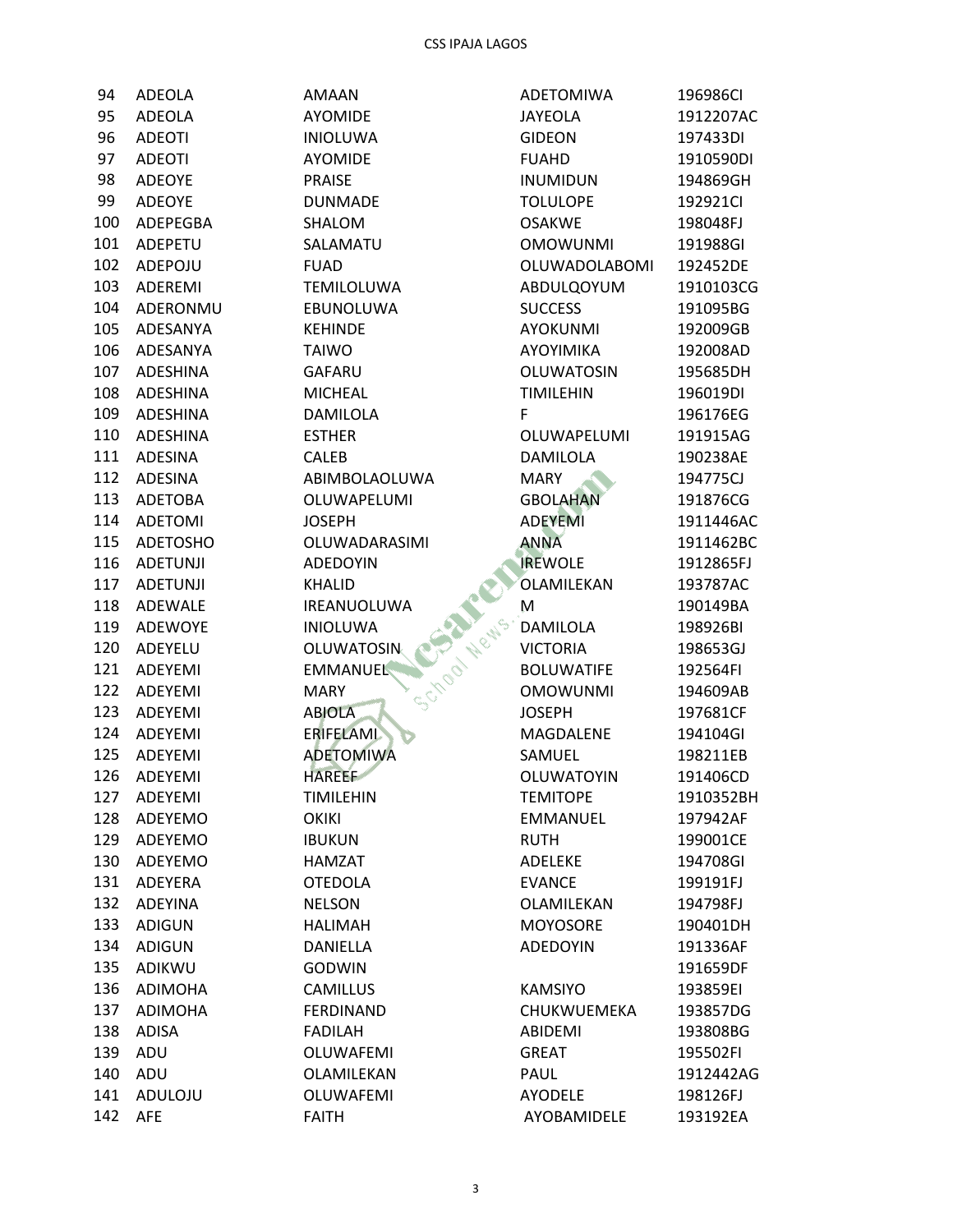| 143 | AFELUMO            |
|-----|--------------------|
|     | 144 AFOLABI        |
|     | 145 AGBAGWA        |
|     | 146 AGBAKA         |
|     | 147 AGBASI         |
|     | 148 AGBOOLA        |
|     | 149 AGBOOLA        |
|     | 150 AGBOOLA        |
| 151 | AGBOR              |
|     | 152 AGEMO          |
|     | 153 AGHADIKE       |
|     | 154 AGHOGHO        |
|     | 155 AGOMUO         |
|     | 156 AGU            |
|     | 157 AGUNBIADE      |
|     | 158 AGWAZIE        |
|     | 159 AHISUDUYILE    |
|     | 160 AHMIDU         |
|     | 161 AICHIE         |
|     | 162 AINA           |
|     | 163 AINA           |
|     | 164 AINA           |
|     | 165 AJAEGBU        |
|     | 166 AJAGBA         |
|     | 167 AJANI          |
|     | 168 AJARE          |
|     | 169 AJAYI          |
|     | 170 AJAYI          |
|     | 171 AJAYI          |
| 172 | <b>AJAYI</b>       |
|     | 173 AJAYI          |
|     | 174 AJAYI-IRIVBOJE |
|     | 175 AJETUNMOBI     |
| 176 | <b>AJIBADE</b>     |
|     | 177 AJIBARE        |
| 178 | AJIBOLA            |
| 179 | <b>AJIBOYE</b>     |
| 180 | <b>AJIBOYE</b>     |
| 181 | <b>AJIERE</b>      |
| 182 | <b>AJIERE</b>      |
| 183 | <b>AJISAFE</b>     |
| 184 | AJUKA              |
|     | 185 AKABELI        |
| 186 | AKAEGBUSI          |
| 187 | AKALA              |
|     | 188 AKANBI         |
|     | 189 AKANBI         |
| 190 | AKANDE             |
| 191 | <b>AKANIF</b>      |

**NIFEMI** PROMISE CHISOMAGA LEONARD SAMUEL SAMUEL SHEFULAHI FERANMI **STEPHEN** OLAOLUWA **NNABUCHI DIVINE** EMMANUEL OSWALD **LYDIA PRINCESS GUSANU MALIK REBECCA PRAISE DEBORAH ISWAT KOSOCHI JOY** EMMANUEL **UDECHUKWU REREOLUWA** EYIYEOLUWA **TEMITOPE ENIOLA DOMINION OMOLE-EGHO SIDIKAT** ADEBANJO JESUFERANMI **EMMANUEL BOLADALE AISHAT PRECIOUS PRECIOUS PRAISE** SAMUEL **ENIOLA CHIKAMSO UCHECHUKWU VICTOR VICTOR** ABDULSAMAD

**MATILDA** 

|          | <b>ESTHER</b>      | 192998GJ  |
|----------|--------------------|-----------|
|          | <b>KOREDE</b>      | 193039AB  |
|          | <b>PATRICIAN</b>   | 193002EH  |
|          | <b>EKUOR</b>       | 197145AF  |
|          | KENECHUKWU         | 196773BG  |
|          | <b>AYODEJI</b>     | 196127IJ  |
|          | OLABAMIJI          | 192945FH  |
|          | <b>CHRISTIANA</b>  | 192388BF  |
|          | <b>AGBOR</b>       | 193564EF  |
|          | <b>TITUS</b>       | 191172AB  |
|          | AGBAEGBUNA         | 194168EG  |
|          | AKPEVWOGHENE       | 192579BH  |
|          | CHIEMELA DAVID     | 192789EI  |
|          | <b>ETOMCHUKWU</b>  | 191040CG  |
|          | ANUOLUWA           | 192447CJ  |
|          | <b>CHINONYELM</b>  | 193602Cl  |
|          |                    | 196487FJ  |
|          | <b>OPEYEMI</b>     | 194588EG  |
|          |                    | 1910661DI |
|          | MOJOLAOLUWA        | 194744AE  |
|          | <b>OLUWAMOREWA</b> | 192676AD  |
|          | <b>OYINLOYE</b>    | 193881BC  |
|          | <b>VICTORIA</b>    | 195942CH  |
|          | KAMSIROCHUKWU      | 1912993BG |
|          | ADETUNDE, EMEKA    | 192610BI  |
| Chool Ne | <b>PERFECT</b>     | 198894CD  |
|          | <b>AYODEJI</b>     | 1913043EG |
|          | <b>ORINAYO</b>     | 192207BC  |
|          | <b>EMMANUEL</b>    | 192908AH  |
|          | <b>OLASHUBOMI</b>  | 193683BD  |
|          | <b>OLAMIDE</b>     | 193775CG  |
|          | <b>SHARON</b>      | 192595FB  |
|          | ADUNOLA            | 197010AG  |
|          | <b>EMMANUEL</b>    | 193507EH  |
| ı        | <b>MARK</b>        | 194754CD  |
|          | <b>AYOMIDE</b>     | 197360EH  |
|          | <b>JOHNPAUL</b>    | 198393EH  |
|          | <b>BOLUWATIFE</b>  | 190723AC  |
|          | <b>CHIEMEIRE</b>   | 191938BD  |
|          | <b>CHIEMEIRE</b>   | 191938BD  |
|          | <b>FIYINFOLUWA</b> | 1911360AE |
|          | <b>ELIJAH</b>      | 195785AI  |
|          | <b>JOSEPH</b>      | 1910380AA |
|          | <b>KINGSELY</b>    | 190863CG  |
| ับ       | DANIEL             | 191074BJ  |
|          | OGO-OLUWA          | 1910431FE |
|          | <b>EMMANUEL</b>    | 193641CE  |
| C        | <b>BOLUWATIFE</b>  | 1910033BA |
|          | OLAJUMOKE          | 199673CH  |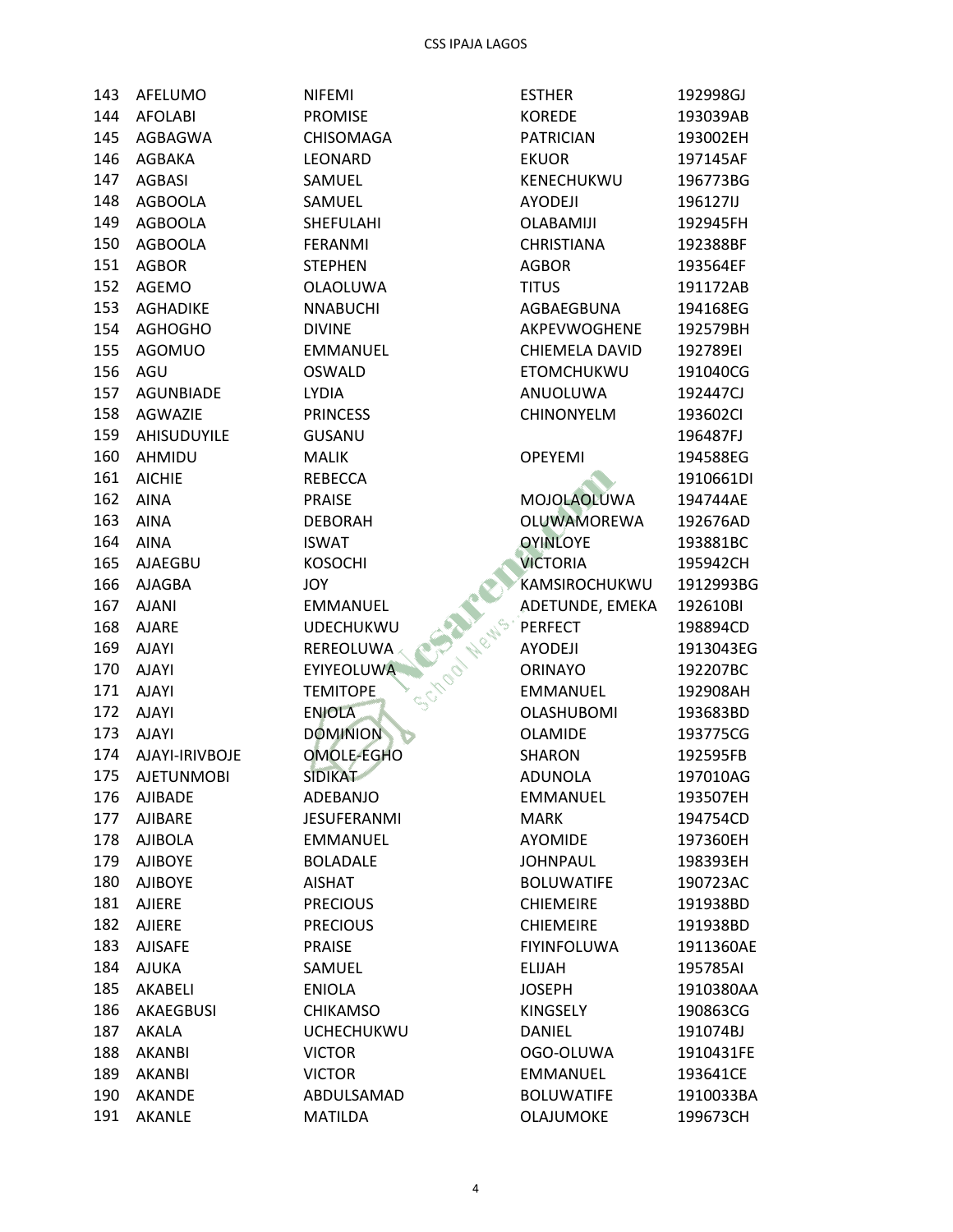| 192 | AKEJU                     | <b>AFUSAT</b>                    | <b>OMOTAYO</b>      | 195521GI             |
|-----|---------------------------|----------------------------------|---------------------|----------------------|
| 193 | AKEYINBO                  | <b>DAVID</b>                     | <b>JESUFEMI</b>     | 1912074BF            |
| 194 | <b>AKHERE</b>             | <b>OSEMUDIAMEN</b>               | <b>EHIABHI</b>      | 198586AB             |
| 195 | <b>AKHERE</b>             | VALENTINE                        | <b>EHIABHI</b>      | 198585DE             |
| 196 | AKINBAMI                  | ABDULSALAM                       | <b>OLORUNFUNMI</b>  | 198992GH             |
| 197 | AKINBAMI                  | <b>FAWAS</b>                     | <b>ENIOLA</b>       | 1911204CD            |
| 198 | AKINBOBOYE                | <b>OLAMIDE</b>                   | SANDRA              | 191919CD             |
| 199 | AKINBOLA                  | <b>AYOMIDE</b>                   | ISAAC OLUWASEUN     | 196263BI             |
| 200 | AKINBOLA                  | ADESEWA                          | <b>BLESSING</b>     | 192984AH             |
| 201 | <b>AKINDE</b>             | <b>FAREEDAH</b>                  | LATOYA              | 192184CJ             |
| 202 | AKINGBADE                 | <b>OMOTADE</b>                   | <b>ERASTUS</b>      | 190398BI             |
| 203 | AKINKUSOTE                | <b>ELIZABETH</b>                 | ENIOLAWUN           | 195536AH             |
| 204 | AKINLADE                  | OLUWADARAFUNWA                   | OLUWANIFEMI         | 195749BD             |
| 205 | AKINLEYE                  | <b>FAR'HAN</b>                   | <b>OMOTOLANI</b>    | 192644CE             |
| 206 | AKINOLA                   | <b>COVENANT</b>                  | OLAKUNLE            | 190507DJ             |
| 207 | AKINPELU                  | OLUWATOBILOBA                    | AKERELE             | 196036AG             |
| 208 | AKINRINLOLA               | <b>EYITAYO</b>                   | TIFEOLUWA           | 192540FA             |
| 209 | AKINRINOLA                | SAMUEL                           | <b>OLAWOLE</b>      | 193643CE             |
| 210 | AKINSEYE                  | <b>FELICIA</b>                   | EYEOLA              | 194770AC             |
| 211 | AKINSOLA                  | <b>TOLULOPE</b>                  | <b>BENJAMEN</b>     | 193263EG             |
| 212 | AKINTADE                  | <b>SETH</b>                      | <b>RAPHAEL</b>      | 1910735BH            |
| 213 | <b>AKINTAN</b>            | <b>ADEBISI</b>                   | <b>OLUWATOFUNMI</b> | 1910681CJ            |
| 214 | <b>AKINTOLA</b>           | OLUWARERANMI                     | <b>MOSES</b>        | 194465EJ             |
| 215 | <b>AKINTOLA</b>           | <b>IBRAHIM</b>                   | OLUWANIFEMI         | 196208BJ             |
| 216 | AKINWALE                  | <b>DANIEL</b>                    | <b>TEMIDAYO</b>     | 1910659CD            |
| 217 | AKINWUNMI                 | <b>MISTURAH</b>                  | ADEOLA              | 197108CJ             |
| 218 | AKINWUNMI                 | School News.<br>MAJEED           | SUNKANMI            | 190547CD             |
| 219 | AKINYEMI                  | <b>FUNMILAYO</b>                 |                     | 191764EA             |
| 220 | AKINYEMI                  | <b>TIMILEHIN</b>                 | <b>MALIK</b>        | 198728AE             |
| 221 | AKINYEMI                  | OLUWAJUWON                       | <b>MICHEAL</b>      | 195843BD             |
| 222 | AKINYOSOYE                |                                  | <b>IFEOLUWAPO</b>   |                      |
| 223 | AKOMOLAFE                 | <b>STANLEY</b>                   | <b>FUNMILAYO</b>    | 197405CI             |
| 224 | <b>AKPAN</b>              | <b>ESTHER</b><br><b>EDIDIONG</b> | <b>DENIS</b>        | 194750FH<br>199488IJ |
| 225 |                           |                                  |                     |                      |
| 226 | <b>AKPEDE</b><br>AKPOGUMA | <b>FAVOUR</b><br><b>PRAYER</b>   | M<br><b>AKPOVI</b>  | 199221GD             |
| 227 | <b>AKPOYA</b>             |                                  |                     | 190885BI             |
|     |                           | SAMUEL                           | <b>OGHENEKEVWE</b>  | 197356BE             |
| 228 | <b>AKPUO</b>              | <b>APOSTLE</b>                   | <b>ISAAC EJUO</b>   | 190938AD             |
| 229 | <b>AKUBUO</b>             | SAMUEL                           | <b>EZENWA</b>       | 1912198CJ            |
| 230 | <b>AKUSHIE</b>            | <b>JOHN ELVIS</b>                | ADEJO               | 1910549AB            |
| 231 | <b>ALADE</b>              | <b>AYOIFE</b>                    | <b>ISREAL</b>       | 1912651CD            |
| 232 | AL-AMIN                   | <b>SHAKUR</b>                    | <b>AMOTO</b>        | 198723DI             |
| 233 | <b>ALANI</b>              | <b>PRECIOUS</b>                  | OLUWAKEMI           | 195777CG             |
| 234 | <b>ALAO</b>               | AYOOLUWATOMIWA                   |                     | 195300EF             |
| 235 | <b>ALAO</b>               | <b>ELIJAH</b>                    | OLUWAGBENGA         | 1911290AD            |
| 236 | <b>ALASHE</b>             | <b>IBRAHIM</b>                   | <b>OTOLORIN</b>     | 198097FH             |
| 237 | <b>ALAWODE</b>            | <b>AYOMIDE</b>                   |                     | 195224IJ             |
| 238 | ALAYANDE                  | QUAYUM                           | OLUWALOGBON         | 199162DG             |
| 239 | ALEBIOWU                  | RIDHWAN                          | <b>OKEOWO</b>       | 192604DI             |
| 240 | ALEXANDER                 | <b>JEMIMAH</b>                   |                     | 194263GJ             |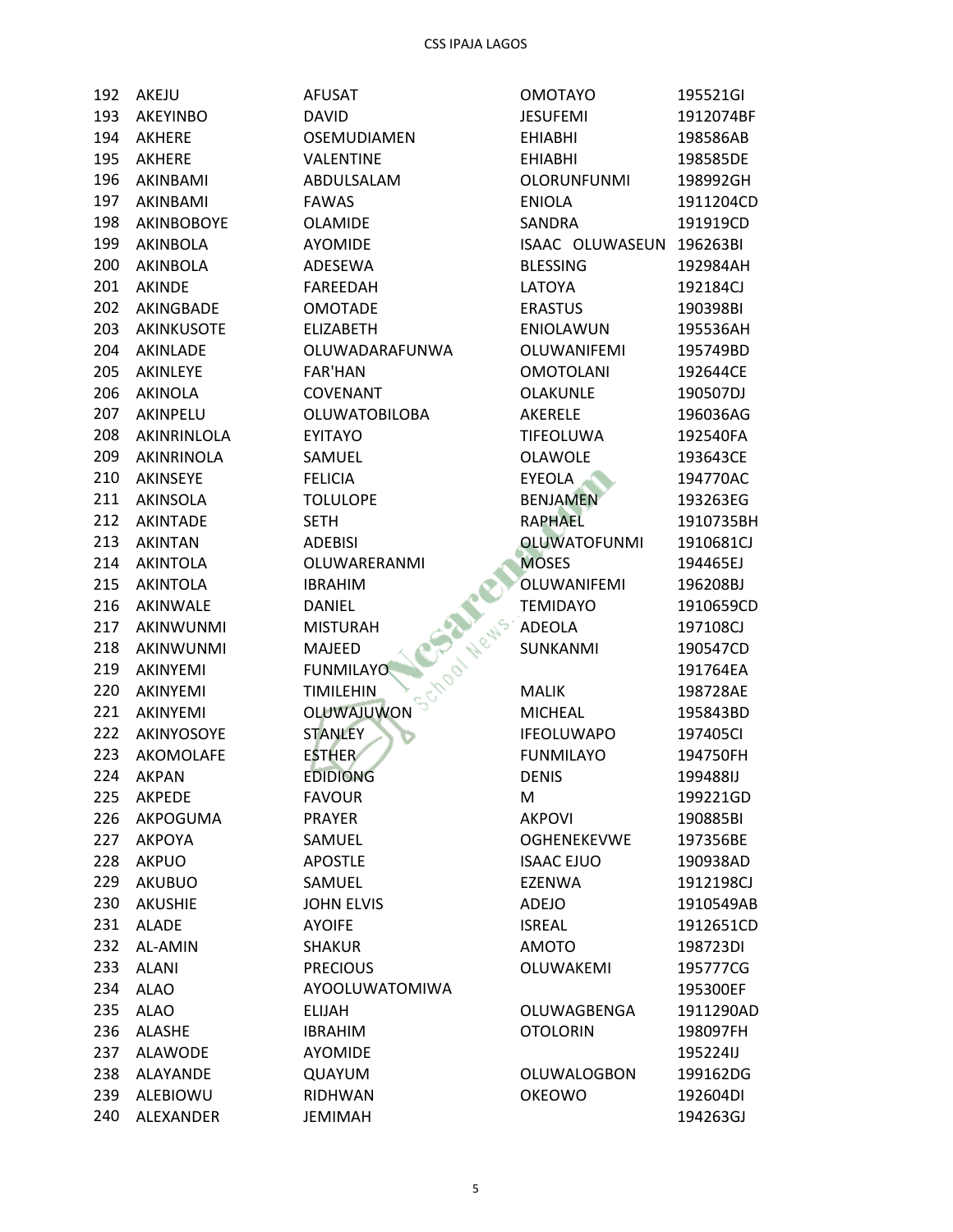| 241 | ALFRED SHELU    | <b>VICTORIA</b>          | <b>OGEMELE</b>         | 1910078EF |
|-----|-----------------|--------------------------|------------------------|-----------|
| 242 | ALIYU           | MUHAMMED YAQUB           | <b>AYOMIDE</b>         | 191043AE  |
| 243 | ALIYU           | MOHAMMED                 |                        | 1910801EG |
| 244 | <b>ALLI</b>     | OLUWATUNMININU           | <b>VICTORIA</b>        | 1912057EJ |
| 245 | <b>ALLOY</b>    | <b>DANIEL</b>            | <b>CHIBUEZE</b>        | 199715AI  |
| 246 | <b>ALPHA</b>    | <b>AONDOSUE</b>          | <b>MARTINS</b>         | 191403FG  |
| 247 | <b>ALUKO</b>    | <b>MICHELLE</b>          | <b>IFEOLUWA</b>        | 194590AE  |
| 248 | <b>AMADI</b>    | <b>GLORY</b>             | <b>OBICHI</b>          | 194116AF  |
| 249 | AMAECHI         | <b>IFEOMA</b>            | <b>STEPHANIE</b>       | 192112AI  |
| 250 | AMAECHI         | AMARACHI                 | <b>DIVINE</b>          | 190538AI  |
| 251 | AMAECHI         | <b>JOHN</b>              | <b>CHISOM</b>          | 192904EH  |
| 252 | AMAECHI         | <b>ESTHER</b>            | <b>ONYINYECHI</b>      | 1911065AD |
| 253 | AMAH            | <b>CHIBUIFEM</b>         | <b>CHARLES</b>         | 193590FJ  |
| 254 | <b>AMAJUOYI</b> | <b>DIVINE</b>            | <b>UCHECHUKWU</b>      | 196010AD  |
| 255 | <b>AMAORA</b>   | <b>DIVINE</b>            | PREKEME                | 199334AD  |
| 256 | AMBROSE         | <b>CHISIMDI</b>          | <b>STEPHEN</b>         | 194568BC  |
| 257 | AMEH            | <b>OJONYA</b>            | <b>TREASURE</b>        | 193607DI  |
| 258 | AMIENWALAN      | <b>OSAGIE</b>            | <b>PRAISE</b>          | 193210AF  |
| 259 | AMINU           | ANUOLUWAPO               | <b>MOSIDAT</b>         | 195941BE  |
| 260 | AMINU           | <b>NAZIFA</b>            |                        | 190798AF  |
| 261 | AMINU           | <b>OLUWATOBI</b>         | <b>EMMANUEL</b>        | 191930IJ  |
| 262 | AMOLAJA         | <b>ISAIAH</b>            | <b>OLUWATIMILEYIN</b>  | 192971GJ  |
| 263 | AMOO            | AWWAL                    | AWAYEWASERERE          | 1910538AF |
| 264 | <b>ANAIKE</b>   | <b>EMMANUEL</b>          | <b>CHIANUGO</b>        | 195945DH  |
| 265 | <b>ANAIKE</b>   | <b>CHARLES</b>           | <b>CHIDERA</b>         | 195946EG  |
| 266 | ANAMELECHI      | School Wews<br>ONYEKACHI | SOLOMON                | 192561BC  |
| 267 | <b>ANAYO</b>    | <b>DEREK</b>             | <b>KACHISICHO</b>      | 195169BI  |
| 268 | <b>ANENE</b>    | <b>KENNEDY</b>           | EBERENNA               | 195881DI  |
| 269 | ANI             | <b>DONATUS</b>           | <b>CHIBUIKEM</b>       | 198928BD  |
| 270 | <b>ANIAKOR</b>  | <b>MELVIN</b>            | <b>CHIBUZO PRINCE</b>  | 195931DE  |
| 271 | ANIFOWOSE       | <b>TITILOPE</b>          | <b>JOSEPHINE</b>       | 196566EG  |
| 272 | <b>ANIH</b>     | <b>CHIAMAKA</b>          | LILIAN                 | 199917EG  |
| 273 | <b>ANIH</b>     | <b>CHIOMA</b>            | <b>JULIET</b>          | 192301CE  |
| 274 | <b>ANIKWE</b>   | <b>DENNIS</b>            | CHUKWUJEKWU            | 199608FH  |
| 275 | ANIMASAHUN      | ABDULBASIT               | ADEDOLAPO              | 190635EG  |
| 276 | ANIMASHAUN      | <b>ROQEED</b>            |                        | 190496FD  |
| 277 | ANOMA           | <b>GOODNESS</b>          | <b>NWADINMA</b>        | 197800CJ  |
| 278 | <b>ANOZIE</b>   | <b>GREAT</b>             | NMESOMA                | 1911548BG |
| 279 | <b>ANTHONY</b>  | <b>EMMANUEL</b>          | AMEH                   | 192251AF  |
| 280 | <b>ANTHONY</b>  | <b>DAMILOLA</b>          | SARAH                  | 198724Cl  |
| 281 | <b>ANTHONY</b>  | <b>PRECIOUS</b>          | <b>DAN</b>             | 1910396DH |
| 282 | <b>ANUFORO</b>  | <b>FAVOUR</b>            | <b>EZINNE JERMIMAH</b> | 1910772Cl |
| 283 | ANUOLE C        | <b>CHIWENZU</b>          | <b>GIFT</b>            | 194057FC  |
| 284 | ANUSIONWU       | <b>KACHI</b>             | <b>FILDA</b>           | 195326BH  |
| 285 | ANYALEBECHI     | <b>NELSON</b>            | CHINEMEREM             | 197023BE  |
| 286 | ANYANWU         | SOMADINA                 | <b>ADRIAN DAIBI</b>    | 190812FG  |
| 287 | ANYANWU         | <b>DAVID</b>             | <b>CHINECHEREM</b>     | 191575AG  |
| 288 | <b>ANYIA</b>    | <b>MATHEW</b>            | <b>OLAOLUWA</b>        | 191531DG  |
| 289 | <b>APU</b>      | <b>CHIDOZIE</b>          | <b>EMMANUEL</b>        | 198051BF  |
|     |                 |                          |                        |           |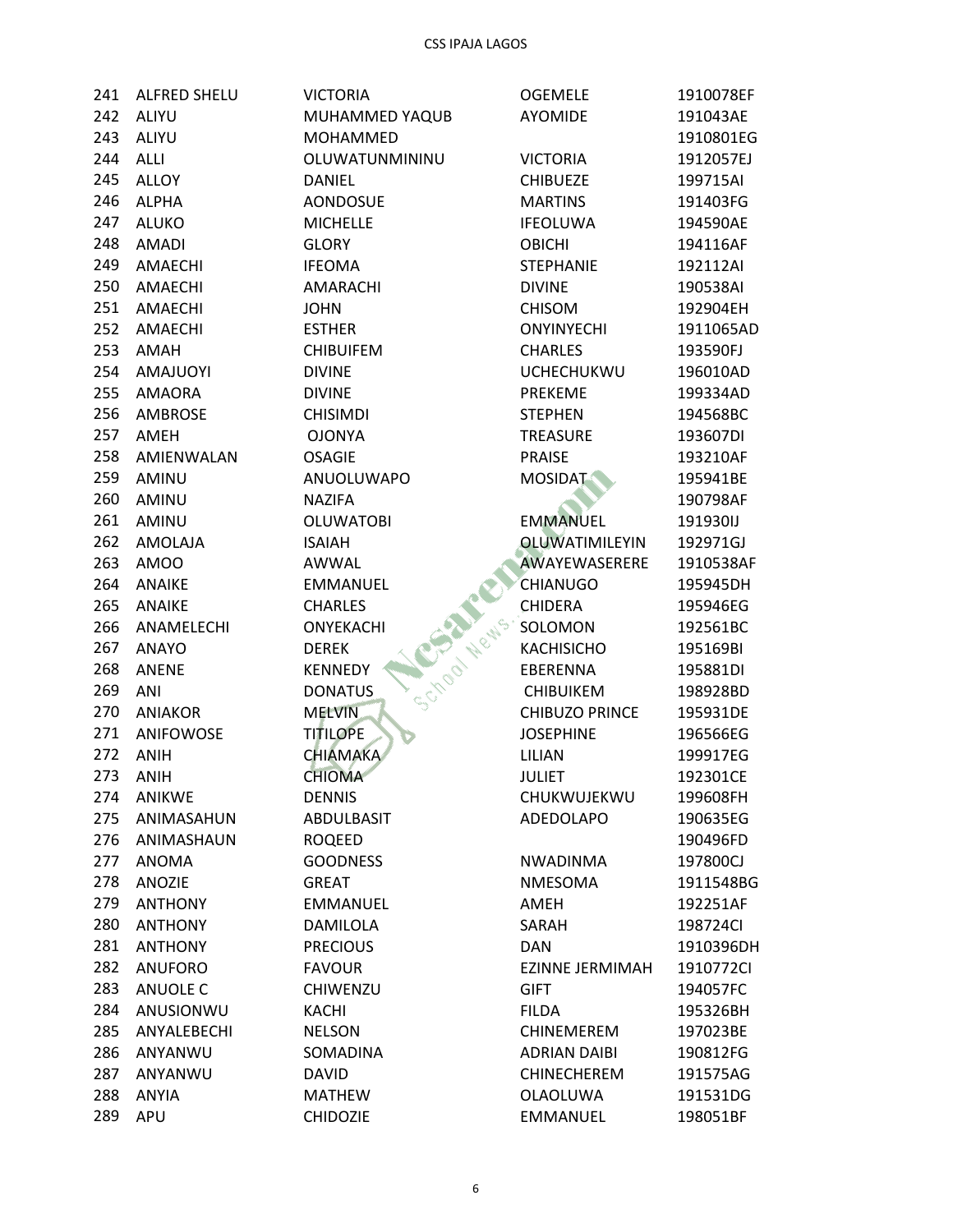| 290 | <b>APUGO</b>      | EMMANUEL                        | <b>CHIBUIKE</b>          | 195118FG  |
|-----|-------------------|---------------------------------|--------------------------|-----------|
| 291 | ARANNILEWA        | <b>NIFEMI</b>                   | <b>AYOMIDE</b>           | 195052AB  |
| 292 | AREKHANDIA        | <b>DARLINGTON</b>               | OJIEAGA                  | 190803DG  |
| 293 | AREKHANDIA        | <b>OSE</b>                      | <b>FAVOUR</b>            | 1910919BC |
| 294 | AREMU             | RACHAEL                         | <b>OMOLABAKE</b>         | 1910770FH |
| 295 | AREMU             | ABDUMALIQ                       | <b>TOBILOBA</b>          | 1910784FH |
| 296 | AREMU             | <b>OLUWATOFUNMI</b>             | <b>SUNDAY</b>            | 193732FG  |
| 297 | AREMU             | <b>HAMED</b>                    | <b>OPEYEMI</b>           | 198651DH  |
| 298 | <b>ARIYO</b>      | <b>MARVELOUS</b>                | AYOBAMIJI                | 1911677EG |
| 299 | AROGUNJO          | <b>ELIZABETH</b>                | <b>IFEOLUWA</b>          | 190867AJ  |
| 300 | AROWOSAYE         | SALMAT                          | <b>OLABISI</b>           | 190629BJ  |
| 301 | ARULEBA           | SIMILOLUWA                      | AYOOLUWA                 | 190371FI  |
| 302 | ARUWAJI           | <b>GABRIEL</b>                  | OLUWAGBEMILEKE           | 197619DI  |
| 303 | <b>ASHADE</b>     | <b>TOLUWANI</b>                 | OREOLUWA                 | 196567DJ  |
| 304 | <b>ASHADE</b>     | TOLUWALASE                      | OKANMIYONINUOLUV195580AC |           |
| 305 | <b>ASHIMI</b>     | <b>NIFEMI</b>                   | OLUWAGBENGA              | 191875GH  |
| 306 | <b>ASHIMIU</b>    | <b>SAIDINA</b>                  | ALIYU                    | 199437DI  |
| 307 | <b>ASHIRU</b>     | ABDULMALIK                      | AKINKUNMI                | 192376EJ  |
| 308 | <b>ASHIRU</b>     | <b>QUDUS</b>                    | <b>OLAKOREDE</b>         | 192584Cl  |
| 309 | ASHLEY            | <b>ONOME</b>                    | <b>OLUWAYEMISI</b>       | 199650IJ  |
| 310 | ASIMOLOWO         | <b>PRECIOUS</b>                 | <b>TOLUWALASE</b>        | 198930DI  |
| 311 | ASUZU             | <b>CHINEDU</b>                  | <b>VICTOR</b>            | 199348AE  |
| 312 | <b>ATANDA</b>     | <b>ALABI</b>                    | <b>MUHAMMED</b>          | 192670BG  |
| 313 | ATIKU             | <b>MUAZZAM</b>                  | MUAZU                    | 197290DF  |
| 314 | <b>ATILADE</b>    | <b>MARIAM</b>                   |                          | 198260Cl  |
| 315 | <b>ATITEBI</b>    | School News.<br><b>MUHYDEEN</b> | <b>AYODEJI</b>           | 193926BD  |
| 316 | <b>ATTAH</b>      | <b>NAOMI</b>                    |                          | 190751EG  |
| 317 | <b>ATTAH</b>      | <b>HADIZA</b>                   | <b>OJOCHIDE</b>          | 197609BC  |
| 318 | <b>AUGUSTINE</b>  | <b>CONFIDENCE</b>               | <b>IHUOMA</b>            | 192231GI  |
| 319 | <b>AVOSEH</b>     | <b>OYINLOLUWA</b>               | PAUL                     | 199131DH  |
| 320 | <b>AVWERE-EKI</b> | <b>EWOMAOGHENE</b>              | DANIEL                   | 196296HI  |
| 321 | <b>AWOBAYO</b>    | <b>GBEMISOLA</b>                |                          | 196919BB  |
| 322 | <b>AWODEYI</b>    | <b>ANUOLUWAPO</b>               | <b>RHODA</b>             | 191319GH  |
| 323 | AWOSANYA          | <b>IYANUOLUWA</b>               | <b>OLUWATOSIN</b>        | 199548DI  |
| 324 | AWOSUSI           | OLUWAFEMIFOLA                   | <b>DOYINSOLANI</b>       | 1913087AG |
| 325 | <b>AWOTUNBO</b>   | <b>DOLAPO</b>                   | <b>AYOMIDE</b>           | 197359EF  |
| 326 | AWOYEMI           | <b>TEMILEHIN</b>                | SOLOMON                  | 190774FJ  |
| 327 | AWUBARE           | <b>OVIE</b>                     | <b>DESTINY</b>           | 193001HJ  |
| 328 | AYABINA           | <b>OLAOWEI</b>                  | SAMUEL                   | 191743DH  |
| 329 | AYANFEMI          | <b>MISTURA</b>                  | <b>TEMILOLUWA</b>        | 1913301CE |
| 330 | AYANKUNLE         | OLUWADAMILOLA                   | AYANDIRAN                | 196272CF  |
| 331 | <b>AYANTOYE</b>   | <b>AISHAT</b>                   | <b>ADUNOLA</b>           | 190185DJ  |
| 332 | AYEDUN            | OLADIMEJI                       | <b>EMMANUEL</b>          | 196342EF  |
| 333 | AYEDUN            | <b>VICTOR</b>                   | <b>KAYODE</b>            | 190220Cl  |
| 334 | AYENI             | OLAWALE                         | <b>EMMANUEL</b>          | 1912061BJ |
| 335 | AYIBIOWU          | <b>OLUWASEMILOGO</b>            | COVENANT                 | 196654CD  |
| 336 | <b>AYINDE</b>     | <b>OMOTOMIWA</b>                | <b>MALEEK</b>            | 195877AD  |
| 337 | AYINUOLA          | <b>OLUWATOBI</b>                | <b>TESTIMONY</b>         | 190201CJ  |
| 338 | <b>AYODEJI</b>    | <b>MICHAEL</b>                  | <b>TEMIDIRE</b>          | 191921CJ  |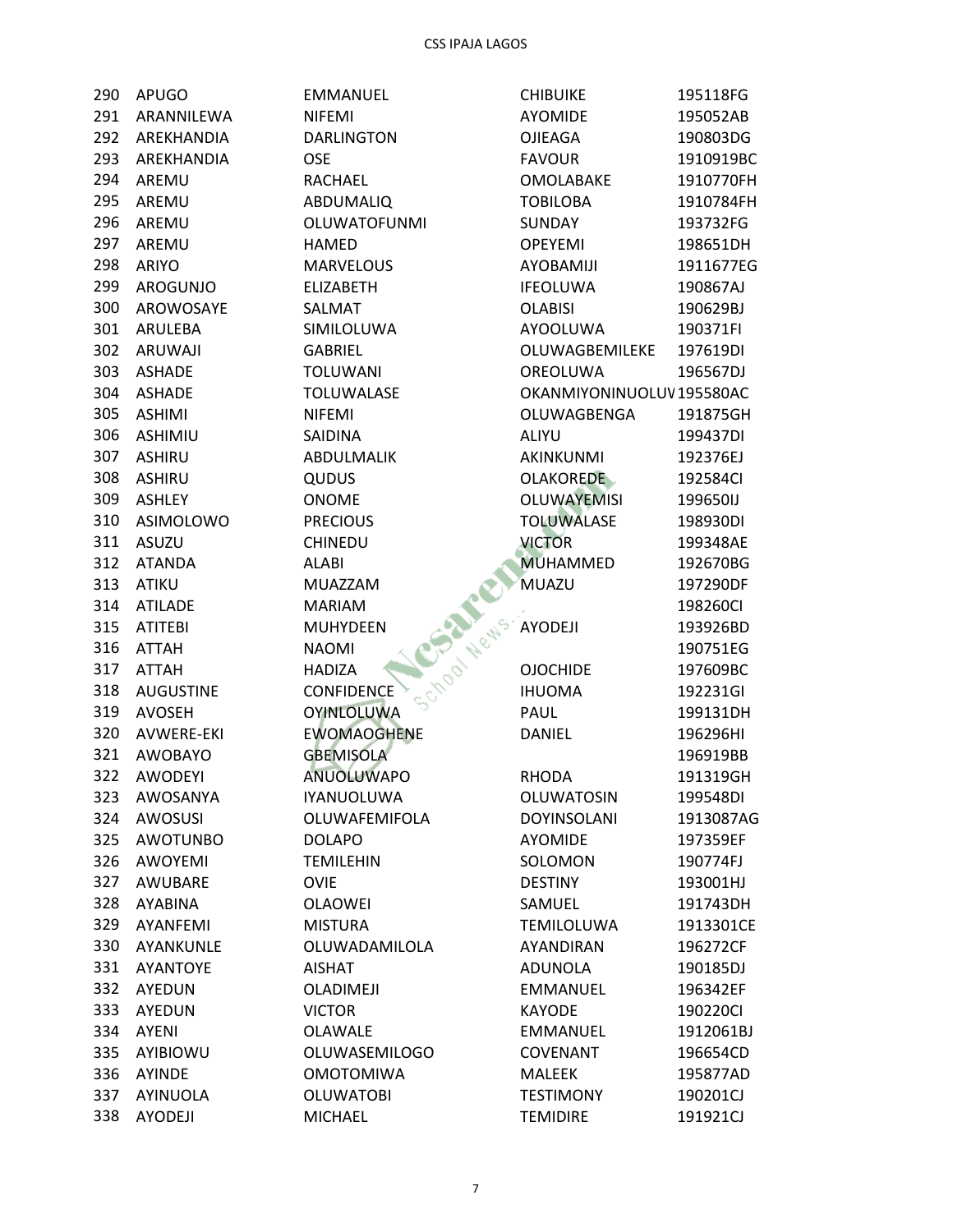| 339 | <b>AYODEJI</b>   | ABRAHAM                     | <b>ENIOLA</b>          | 1912374EH |
|-----|------------------|-----------------------------|------------------------|-----------|
| 340 | <b>AYODELE</b>   | <b>ADETUTU</b>              | <b>GRACE</b>           | 196427EI  |
| 341 | <b>AYODELE</b>   | <b>FOLAYEMI</b>             | <b>FAVOUR</b>          | 192378AJ  |
| 342 | <b>AYODELE</b>   | <b>TOFUNMI</b>              | <b>MICHEAL</b>         | 195139AD  |
| 343 | <b>AYODELE</b>   | <b>IFEOLUWA</b>             | <b>HANNAH</b>          | 1910876DE |
| 344 | <b>AYODELE</b>   | <b>FESTUS</b>               | <b>IYIOLUWA</b>        | 190534AD  |
| 345 | <b>AYODELE</b>   | <b>OLAYINKA</b>             | <b>DANIEL</b>          | 193403FG  |
| 346 | <b>AYODELE</b>   | <b>JIMOH</b>                | <b>SHERIFF</b>         | 191649AB  |
| 347 | AYOGU            | KOSISO CHUKWU               | RAPHAEL                | 192324BD  |
| 348 | <b>AYOLE</b>     | <b>PRECIOUS</b>             | T.                     | 1910158CD |
| 349 | <b>AYOOLA</b>    | SAMUEL                      | <b>OLUWATOSIN</b>      | 199198BC  |
| 350 | <b>AZIKWE</b>    | <b>CHIOMA</b>               | <b>JENNIFER</b>        | 193056BE  |
| 351 | <b>AZUBOGU</b>   | <b>HILLARY</b>              | CHINAEMELEM            | 191854EF  |
| 352 | <b>BABALOLA</b>  | <b>JORDAN</b>               | <b>OLUWATOBILOBA</b>   | 190268IJ  |
| 353 | <b>BABALOLA</b>  | <b>DOMINION</b>             | <b>IMISIOLUWA</b>      | 194199FG  |
| 354 | <b>BABALOLA</b>  | <b>JOSEPH</b>               | <b>OLUWATIMILEYIN</b>  | 193264CJ  |
| 355 | <b>BABATUNDE</b> | OLASUNKANMI                 | <b>YUSUF</b>           | 1911252FI |
| 356 | <b>BABATUNDE</b> | <b>IREMIDE</b>              | MOYOSOREOLUWA          | 1911109GI |
| 357 | <b>BADEJO</b>    | <b>MUSA</b>                 | <b>OLUWASEUN</b>       | 192082DH  |
| 358 | <b>BADMUS</b>    | <b>FAREEDAH</b>             | <b>YOYINSOLA</b>       | 190915AF  |
| 359 |                  |                             | <b>OLAMIPOSI</b>       |           |
| 360 | <b>BADMUS</b>    | QUOYUM                      |                        | 198202BD  |
|     | <b>BAKARE</b>    | OLAMILEKAN                  | <b>DAVID</b>           | 196416FH  |
| 361 | <b>BAKARE</b>    | ABDUL-GANIU                 | <b>AFOLABI</b>         | 191016BJ  |
| 362 | <b>BAKARE</b>    | RERELOLUWA                  | <b>VICTORIA</b>        | 191760CD  |
| 363 | <b>BAKARE</b>    | <b>TAIYE</b>                | <b>HABEEB</b>          | 192541BE  |
| 364 | <b>BAKARE</b>    | <b>KEHINDE</b>              | HABEEBAT               | 192542EI  |
| 365 | <b>BALOGUN</b>   | <b>ABDULMALEEQ</b>          | OLANREWAJU             | 194817BI  |
| 366 | <b>BALOGUN</b>   | 1700 News<br><b>EROMOSE</b> | <b>YUSUF</b>           | 1912449BD |
| 367 | <b>BALOGUN</b>   | <b>SOLOMON</b>              | <b>HENRY IFEMAYOWA</b> | 1910339GH |
| 368 | <b>BALOGUN</b>   | <b>OLUWALEKE</b>            | <b>VICTOR</b>          | 1911178FI |
| 369 | <b>BAMGBOSE</b>  | <b>MOFEHINTOLUWA</b>        | <b>OMODERINSOLA</b>    | 196038DG  |
| 370 | <b>BAMIGBADE</b> | <b>DAVID</b>                | <b>TEMIDAYO</b>        | 190305EA  |
| 371 | <b>BANDELE</b>   | <b>KIRSTEN</b>              | <b>OLAMIPOSI</b>       | 193478BC  |
| 372 | <b>BANJO</b>     | TOLUWALASHE                 | <b>MORAYO</b>          | 191623AC  |
| 373 | <b>BANMODU</b>   | <b>TIMILEYIN</b>            | <b>DESMOND</b>         | 192557EG  |
| 374 | <b>BARDE</b>     | <b>IBRAHEEM</b>             | <b>BASHIR</b>          | 192555CG  |
| 375 | <b>BASHIRU</b>   | HABIB                       | <b>OLABODE</b>         | 191091FH  |
| 376 | <b>BASHIRU</b>   | <b>MISTURAH</b>             | <b>DOLAPO</b>          | 191025HD  |
| 377 | <b>BASIL</b>     | <b>OBINNA</b>               | <b>FRANCIS</b>         | 195687DI  |
| 378 | <b>BASSEY</b>    | <b>PECULIAR</b>             | <b>AKACHI</b>          | 196832FG  |
| 379 | <b>BASSEY</b>    | <b>KELVIN</b>               | <b>ENOABASI</b>        | 198852AE  |
| 380 | <b>BELLO</b>     | <b>OKATAHI</b>              | <b>DOMINIC</b>         | 190714DJ  |
| 381 | <b>BELLO</b>     | TAYE                        | <b>ISRAEL</b>          | 191982AJ  |
| 382 | <b>BENJAMIN</b>  | <b>SUCCESS</b>              | <b>CHIDINMA</b>        | 191044FJ  |
| 383 | <b>BENJAMIN</b>  | <b>MARVELOUS</b>            | <b>CHISOM</b>          | 193609CJ  |
| 384 | <b>BENSON</b>    | <b>JUDE</b>                 | <b>UCHE</b>            | 193636FG  |
| 385 | <b>BHADMUS</b>   | ANJOLA                      | ABIGEAL                | 193714DI  |
| 386 | <b>BINAFIAI</b>  | <b>LOUIS</b>                | <b>EBITARI</b>         | 193837CC  |
| 387 | <b>BINUYO</b>    | MOHAMMED                    | OLAWALE                | 194902GJ  |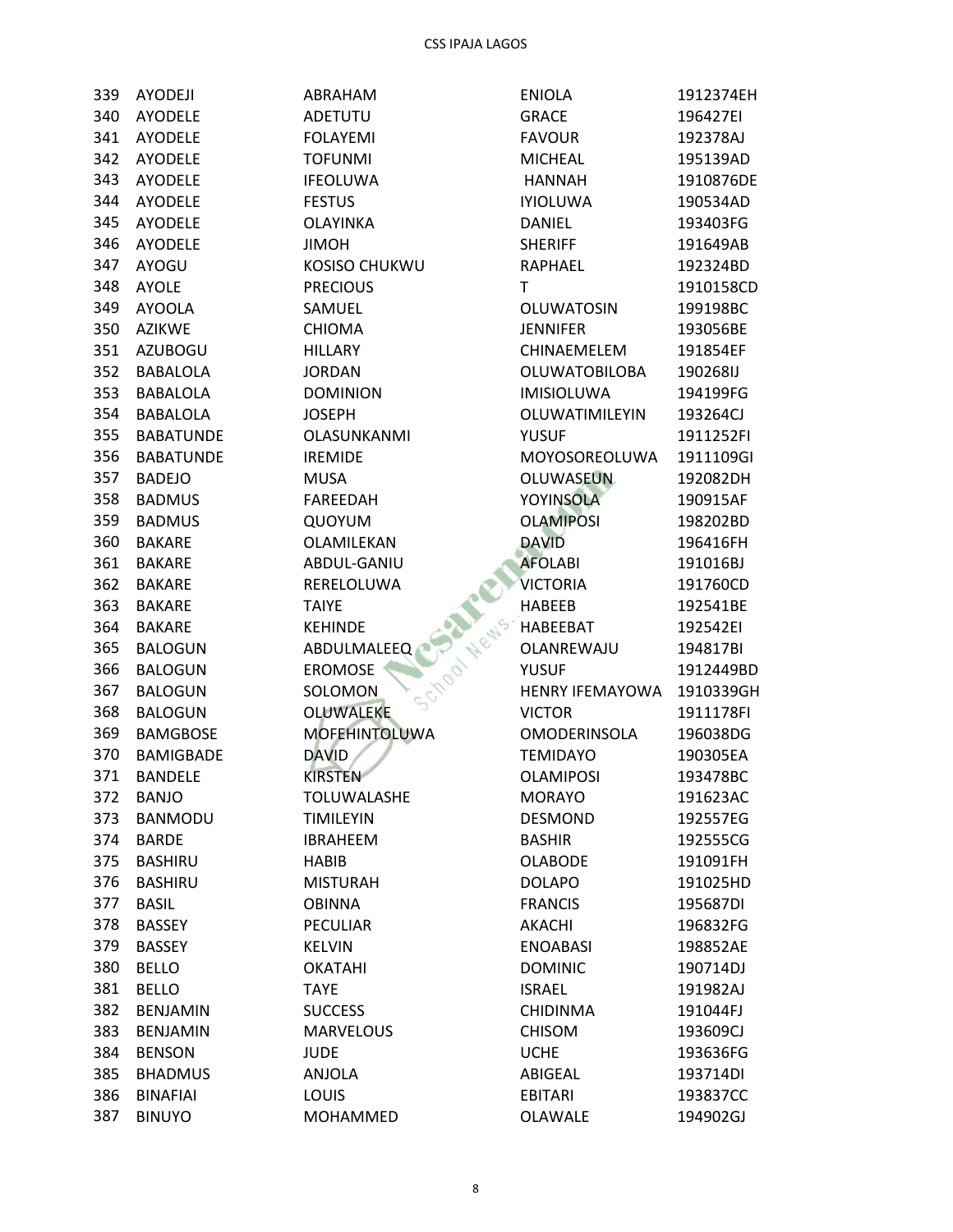| 388   | <b>BODERIN</b>      | <b>TOMIWA</b>       |
|-------|---------------------|---------------------|
| 389   | <b>BOKESHEMI</b>    | <b>DANIEL</b>       |
| 390 l | <b>BOLANLE</b>      | <b>AMURAT</b>       |
| 391   | <b>BORISADE</b>     | <b>TOMISIN</b>      |
| 392   | <b>BOYLE</b>        | <b>DAVID</b>        |
| 393   | <b>BRISTOL</b>      | EDWARD              |
| 394   | <b>BROWN</b>        | <b>CHUKWUDUMEBI</b> |
| 395   | <b>BROWN</b>        | ONYEDIKACHI         |
| 396   | <b>BULUS</b>        | <b>DESTINY</b>      |
| 397   | <b>BULUS</b>        | <b>DIVINE</b>       |
| 398   | <b>CALLISTUS</b>    | SAMUEL              |
| 399   | CAMPBELL            | OBANLALOLUWA        |
| 400   | CHAMBERLAIN         | <b>OGENNA</b>       |
| 401   | <b>CHIBUIKE</b>     | <b>CHINECHEREM</b>  |
| 402   | <b>CHIBUIKE</b>     | <b>DIVINE</b>       |
|       | 403 CHIBUIKEM       | <b>DIVINE</b>       |
| 404   | <b>CHIBUZOR</b>     | <b>SUCCESS</b>      |
| 405   | <b>CHIDI</b>        | <b>COLLINS</b>      |
| 406   | <b>CHIDIEBERE</b>   | EKENEDILICHUKWU     |
| 407   | <b>CHIDOZIE</b>     | MAKUACHUKWU         |
| 408   | <b>CHIDOZIE</b>     | <b>BRIAN</b>        |
| 409   | <b>CHIDUBEM</b>     | FRANKLIN            |
|       | 410 CHIDUM          | <b>CHIMKASI</b>     |
| 411   | <b>CHIEKEZI</b>     | <b>CHIBUIKE</b>     |
| 412   | <b>CHIJIOKE</b>     | <b>CHINONSO</b>     |
| 413   | <b>CHIKA</b>        | <b>EMMANUEL</b>     |
| 414   | <b>CHIKAODI</b>     | <b>UCHENNA</b>      |
| 415   | <b>CHIKE</b>        | <b>FECHUKWU</b>     |
| 416   | <b>CHIKJEZIE</b>    | <b>CHUKWUMDIADI</b> |
|       | 417 CHIKWE          | <b>PRAISE</b>       |
| 418   | <b>CHILE</b>        | <b>CHILE</b>        |
| 419   | <b>CHIMA</b>        | KAMSIYOCHUKWU       |
| 420   | <b>CHIMA</b>        | KAMSIYOCHUKWU       |
|       | 421 CHIMA           | AMARACHI            |
| 422   | <b>CHIMAOBI</b>     | <b>PRAISE</b>       |
| 423   | <b>CHIMEZIE</b>     | <b>CHIDUBEM</b>     |
| 424   | <b>CHINWEZE</b>     | ANNABEL             |
| 425   | <b>CHIWENDU</b>     | <b>CHIEMELA</b>     |
| 426   | <b>CHIZIELUMNJO</b> | <b>CRISTABEL</b>    |
|       | 427 CHRISTAIN       | <b>PRESIOUS</b>     |
|       | 428 CHRISTOPHER     | <b>ESEOSA</b>       |
| 429   | <b>CHUKUKERE</b>    | <b>GEORGIA</b>      |
| 430   | <b>CHUKWU</b>       | AMARACHUCKWU        |
| 431   | <b>CHUKWU</b>       | <b>SUSAN</b>        |
| 432   | <b>CHUKWU</b>       | <b>DESTINY</b>      |
| 433   | <b>CHUKWU</b>       | <b>CHIEMERIE</b>    |
| 434   | <b>CHUKWUDI</b>     | <b>CHISOM</b>       |
|       | 435 CHUKWUDI        | <b>CHIDERA</b>      |
| 436   | <b>CHUKWUDI</b>     | <b>VIVIAN</b>       |

| <b>IWA</b>        | <b>CHRISTIANA</b>              | 195898FI             |
|-------------------|--------------------------------|----------------------|
| EL.               | <b>ONIMISI</b>                 | 190129BI             |
| RAT               | PELUMI                         | 1912064EF            |
| <b>ISIN</b>       | <b>PIO</b>                     | 198251BH             |
| D                 | <b>IBINABO</b>                 | 197957AF             |
| ARD               | <b>TAMUNOWARIFA</b>            | 198066EH             |
| <b>WUDUMEBI</b>   | <b>PARIS</b>                   | 1913057CG            |
| <b>DIKACHI</b>    | <b>DIAMOND</b>                 | 1911218CE            |
| INY               | <b>MAMMA</b>                   | 190255HE             |
| ΙE                | YALEBOI                        | 190256HB             |
| JEL               | CHUKWUEBUKA                    | 190554AI             |
| <b>ILALOLUWA</b>  | ABRAHAM                        | 190702AD             |
| <b>ANN</b>        | P                              | 194978HF             |
| <b>ECHEREM</b>    | <b>AUGUSTUS</b>                | 193253GH             |
| ΙE                | OLUEBUBECHUKWU                 | 192506CH             |
| ΙE                | CHIAMAKA                       | 1912075BJ            |
| ESS               |                                | 191581DJ             |
| INS               |                                | 193718DE             |
| EDILICHUKWU       | <b>ESTHER</b>                  | 198600EH             |
| <b>JACHUKWU</b>   | <b>DIVINE</b>                  | 190194CE             |
| V                 |                                | 195225DJ             |
| <b>KLIN</b>       | <b>DURUOMA</b>                 | 1910361AH            |
| IKASI             | FAVOUR CHIMGOZIRII 192651CJ    |                      |
| <b>JIKE</b>       | <b>GLORY</b>                   | 192861EF             |
| ONSO              | <b>EMMANUEL</b>                | 1912181IJ            |
|                   | <b>UGOCHUKWU</b>               | 195935BH             |
|                   | <b>MARVELOUS</b>               | 190604CH             |
|                   | <b>OLIVIA</b>                  | 194250HI             |
|                   |                                | 194232EF             |
| E MUMDIADI        | <b>CHIDERA</b>                 | 192183BI             |
|                   | <b>OBINNA</b>                  | 190028GI             |
| <b>SIYOCHUKWU</b> | <b>HARRY</b>                   | 197971JA             |
| <b>SIYOCHUKWU</b> | <b>HARRY</b>                   |                      |
| RACHI             |                                | 197971JA             |
| SE.               | <b>GLORIA</b><br><b>OBINNA</b> | 193553FJ<br>196273CI |
|                   |                                | 191701GJ             |
| UBEM              | <b>DONALD</b>                  |                      |
| <b>\BEL</b>       | <b>CHIYI</b>                   | 192483DE             |
| MELA              | <b>TESTIMONY</b>               | 194496HI<br>197513FI |
| <b>ABEL</b>       | CHIDALU                        |                      |
| ious              | <b>ADAKU</b>                   | 197629BE             |
| SA                | <b>PRINCE</b>                  | 191909CG             |
| łGIΑ              | <b>CHINYERE</b>                | 192277BJ             |
| RACHUCKWU         | <b>GRACE</b>                   | 192950IJ             |
| Ν                 | AMARACHI                       | 199695CE             |
| INY               | AKACHUKWU                      | 1910799EA            |
| MERIE             | <b>DAVID</b>                   | 1913188IJ            |
| MC                | <b>DAVID</b>                   | 196009BJ             |
| ERA               | PHILOMENA                      | 1910743CG            |
| 'N                | <b>ONYINYECHI</b>              | 196415BH             |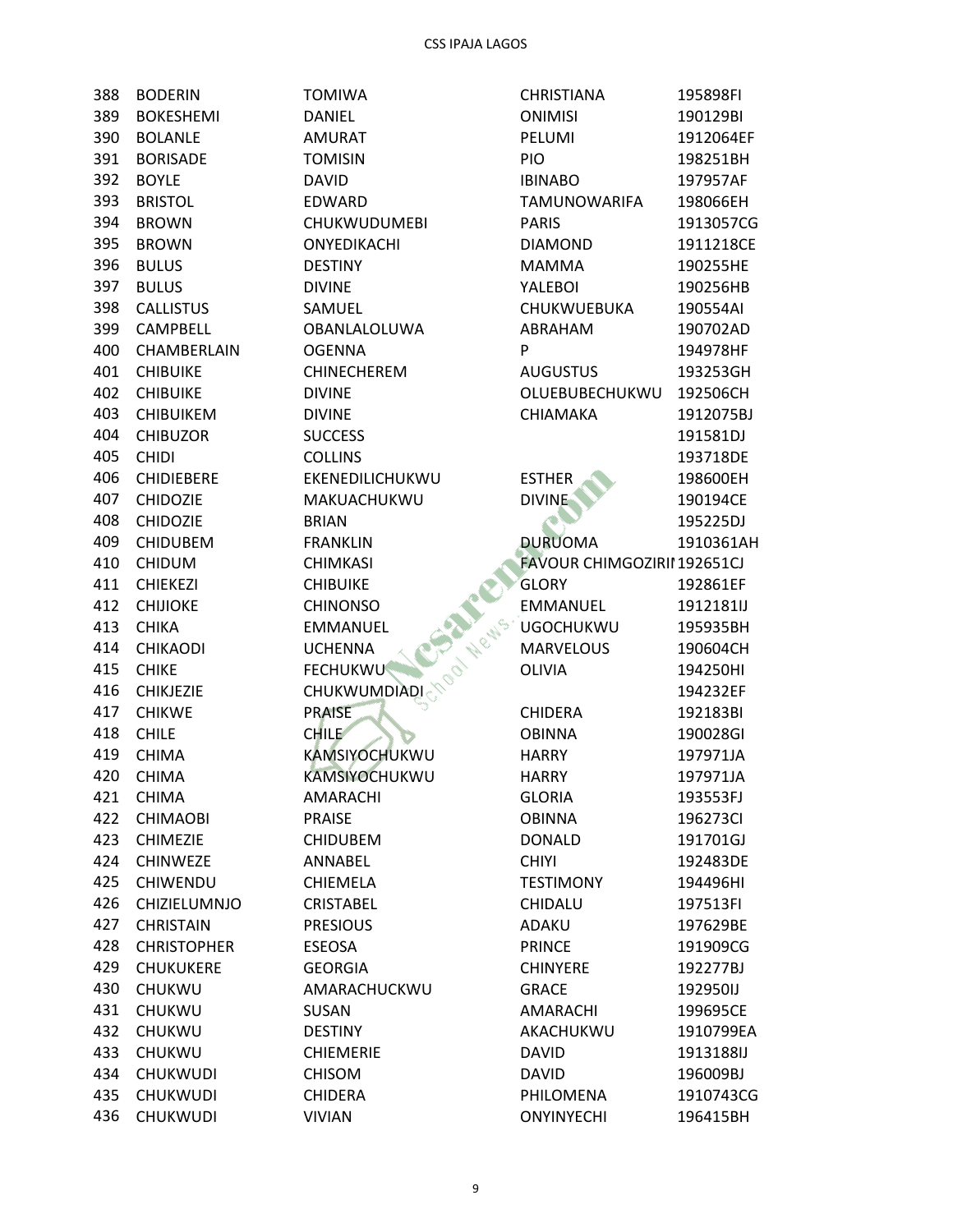| 437 | <b>CHUKWUDI</b>     | <b>MERCY</b>                   | <b>CHIDIEBERE</b>  | 193205DE  |
|-----|---------------------|--------------------------------|--------------------|-----------|
| 438 | CHUKWUDI-OSAMU      | <b>PRAISE</b>                  | OLUCHUKWU          | 194751GI  |
| 439 | <b>CHUKWUDUMEBI</b> | <b>FAVOUR</b>                  |                    | 192810AH  |
| 440 | CHUKWUEMEKA         | <b>CLARITA</b>                 | <b>CHINEMEREM</b>  | 191903AE  |
| 441 | CHUKWUEMEKA         | <b>MICHEAL</b>                 | KENECHUKWU         | 190468DH  |
| 442 | CHUKWUEMEKA         | <b>FRANKLIN</b>                | <b>CHIDIEBUBE</b>  | 191349CH  |
| 443 | CHUKWUJINDU         | <b>CHIDERA</b>                 | <b>GERRARD</b>     | 194381CG  |
| 444 | CHUKWUJINDU         | SOMTOCHUKWU                    | <b>WEALTH</b>      | 190322HI  |
| 445 | <b>CHUKWULETA</b>   | <b>VIVIAN</b>                  | <b>ONYINYECHI</b>  | 190807EJ  |
| 446 | CHUKWUMA            | <b>MUNACHIMSO</b>              | <b>CHIMDUEBI</b>   | 198150DE  |
| 447 | CHUKWUMA            | SPLENDOUR                      | CHIMEREMUMMA       | 1912507DG |
| 448 | CHUKWUSA            | <b>INNOCENT</b>                | CHUKWUWEKE         | 199150CE  |
| 449 | <b>CLEMENT</b>      | UGBEDE-OJO                     | <b>JOHN</b>        | 1911066DG |
| 450 | <b>COKER</b>        | <b>ISRAEL</b>                  | <b>AYOMIDE</b>     | 190087FH  |
| 451 | <b>CONLETH</b>      | <b>GOODLUCK</b>                | <b>SILAS</b>       | 1911150EH |
| 452 | <b>DABO</b>         | <b>IFEOLUWA</b>                | PAUL               | 1910555IJ |
| 453 | <b>DADA</b>         | <b>JOSHUA</b>                  | PELUMI             | 1912145BE |
| 454 | <b>DADA</b>         | <b>DORCAS</b>                  | <b>BOLANLE</b>     | 196446BG  |
| 455 | <b>DAIRO</b>        | <b>ST. MICHAEL</b>             | OLUWASEMILORE      | 192508CG  |
| 456 | <b>DAMIPE</b>       | <b>BENJAMIN</b>                | <b>MANLIKI</b>     | 198766BH  |
| 457 | <b>DANIEL</b>       | <b>MIRACLE</b>                 | <b>AYOBAMI</b>     | 197456DG  |
| 458 | <b>DANIYAN</b>      | <b>BOLUWATIFE</b>              | <b>DEBOHAR</b>     | 193424BI  |
| 459 | <b>DANJUMA</b>      | ETIM-IKPE                      | <b>GODWIN</b>      | 1910155EF |
| 460 | <b>DANLADI</b>      | <b>DOMINION</b>                | <b>ISA</b>         | 191510IJ  |
| 461 | <b>DAPDIL</b>       | AMOS                           | <b>LAKUS</b>       | 196845AF  |
| 462 | <b>DARASIMI</b>     | <b>DAVID</b>                   | ADEYEMI            | 193911FH  |
| 463 | <b>DARE</b>         | <b>BENJAMIN</b>                | <b>IYE</b>         | 192611FH  |
| 464 | <b>DARE</b>         | School News<br><b>WILLIAMS</b> | <b>IYE</b>         | 192280BJ  |
| 465 | <b>DAROPALE</b>     | <b>MICHEAL</b>                 | <b>ADEYINKA</b>    | 190258BI  |
| 466 | <b>DAUDA</b>        | OLAMILEKAN                     | <b>QUADRI</b>      | 198932BJ  |
| 467 | <b>DAVID</b>        | UBI                            | SOLOMON            | 194014BC  |
| 468 | <b>DAVID</b>        | <b>VICTOR</b>                  | LERAMAH            | 194414AD  |
| 469 | <b>DAVID</b>        | <b>AYOMIDE</b>                 | <b>CREPPY</b>      | 190114HJ  |
| 470 | DAWODU              | SAMUEL                         | OLUWAPELUMI        | 1910586BF |
| 471 | <b>DIKE</b>         | <b>REX</b>                     | <b>CHINONSO</b>    | 196614CE  |
| 472 | <b>DIKE</b>         | <b>PRECIOUS</b>                | <b>FRANCIS</b>     | 196017CE  |
| 473 | DOLAMU              | ABDULRAHMAN                    | <b>DAMILOLA</b>    | 1912972EG |
| 474 | <b>DOUGLAS</b>      | <b>JAYDEN</b>                  | <b>CHINWENMERI</b> | 196312BC  |
| 475 | <b>DURU</b>         | <b>OBINNA</b>                  | <b>PRINCE</b>      | 198114BD  |
| 476 | EBADAN              | <b>HENRY</b>                   | OLUWASEUN          | 195891AC  |
| 477 | EBALU               | <b>BLESSING</b>                | <b>FRANCIS</b>     | 199230DE  |
| 478 | <b>EBAREKOR</b>     | <b>LINCOLN</b>                 | <b>EBOSETA</b>     | 195027BI  |
| 479 | EBBAH               | <b>MERCY</b>                   | <b>OKEOGHENE</b>   | 190733HF  |
| 480 | EBEAGWU             | <b>CHUKWUDI</b>                | <b>MACANTHONY</b>  | 196569BG  |
| 481 | <b>EBHODAGHE</b>    | <b>EMMANUEL</b>                | OSEDEBAMHEN        | 198703DE  |
| 482 | <b>EBOLE</b>        | <b>DAVID</b>                   |                    | 199822AE  |
| 483 | <b>ECHEFU</b>       | <b>SUCCESS</b>                 | AKACHUKWU          | 192252CG  |
| 484 | <b>ECHIE</b>        | <b>GIDEON</b>                  |                    | 199728DE  |
| 485 | <b>ECHIJA</b>       | <b>HILLARY</b>                 | <b>EJAMA</b>       | 193405BJ  |
|     |                     |                                |                    |           |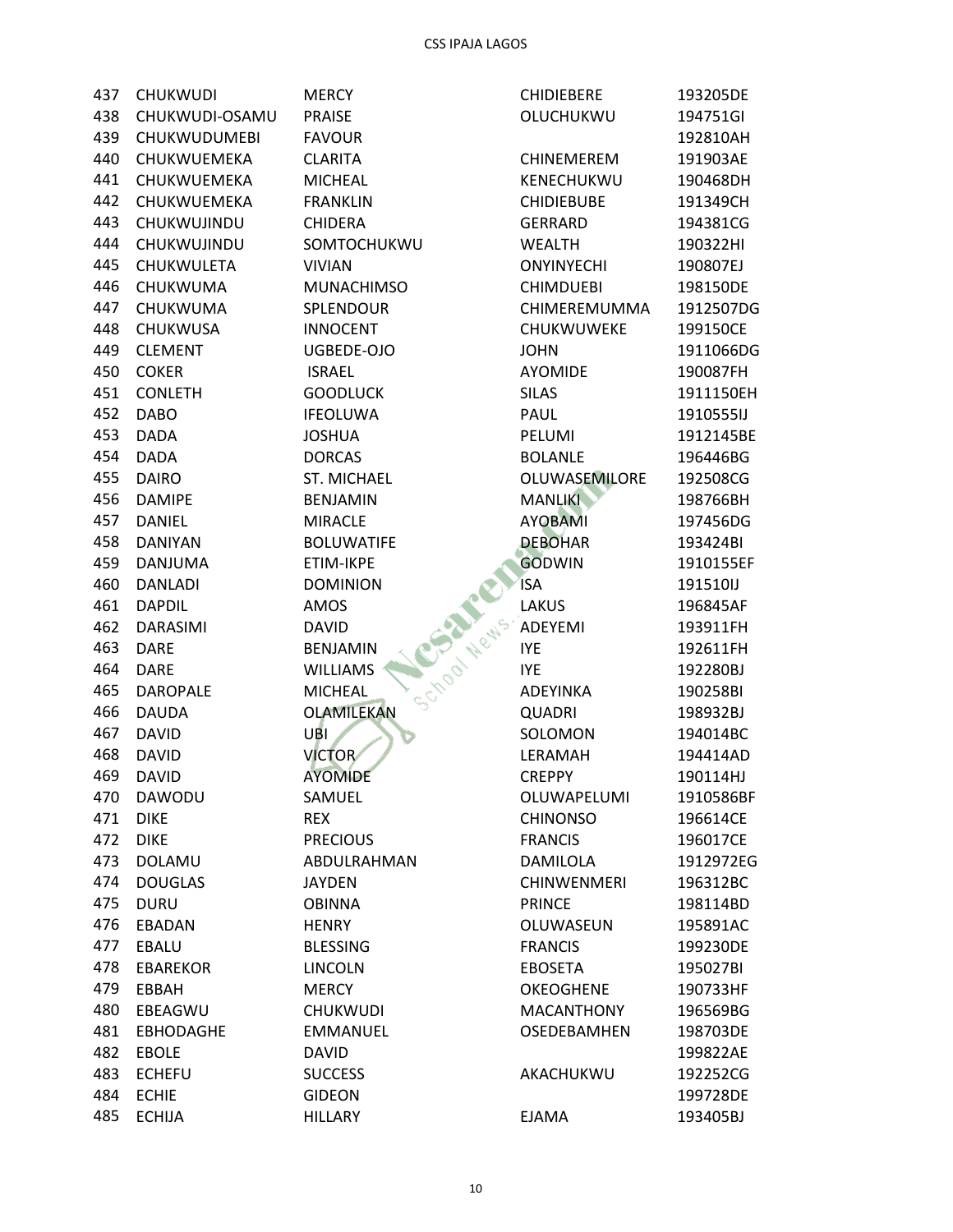| 486 | <b>EDACHE</b>       | <b>VICTOR</b>      | <b>OCHEAKITI</b>             | 190257AB  |
|-----|---------------------|--------------------|------------------------------|-----------|
| 487 | <b>EDEM</b>         | <b>PRAISE</b>      | <b>TOCHI</b>                 | 191486BD  |
| 488 | EDWARD              | <b>NANCY</b>       |                              | 1913005DE |
| 489 | <b>EDWIN</b>        | CARIAN             | <b>CHISOM</b>                | 191927EI  |
| 490 | <b>EFFIONG</b>      | <b>GOD'SPOWER</b>  | <b>UFONOBONG</b>             | 190338BI  |
| 491 | <b>EFFIONG</b>      | <b>GODSON</b>      | <b>UWANA</b>                 | 190428CE  |
| 492 | <b>EFFIONG</b>      | <b>EDEDET</b>      | <b>STEVENSON</b>             | 190241CF  |
| 493 | <b>EFOMAH</b>       | OLUWAFERANMI       | <b>DANIELLA</b>              | 196810CH  |
| 494 | <b>EGBONU</b>       | <b>EKENE</b>       | <b>DIVINE</b>                | 196610BF  |
| 495 | EGONU               | <b>CHINWEOKE</b>   | <b>MIRACLE</b>               | 198270GH  |
| 496 | <b>EGUNSHOLA</b>    | <b>REBECCA</b>     | <b>AYOBAMI</b>               | 193295DI  |
| 497 | EGUZORO             | <b>UGONDU</b>      | <b>GLORIA</b>                | 191002GI  |
| 498 | EGWU                | <b>CALISTUS</b>    | <b>CLETUS</b>                | 196377AI  |
| 499 | <b>EHIKIOYA</b>     | <b>OSEAHUME</b>    | <b>DARIUS</b>                | 191528DH  |
| 500 | <b>EHIMHEN</b>      | SAMUEL             | OSEJELE                      | 190672DJ  |
| 501 | <b>EHIOSUN</b>      | <b>UWAYEMEN</b>    | <b>ANN</b>                   | 192576DF  |
| 502 | <b>EHIRIM</b>       | <b>ESTHER</b>      | <b>MMESOMMA</b>              | 196873CF  |
| 503 | <b>EJA</b>          | <b>ISAAC</b>       | <b>NTONGHO</b>               | 198501JF  |
| 504 | <b>EJEMBI</b>       | <b>OCHE</b>        | <b>EMMANUEL</b>              | 193047EG  |
| 505 | <b>EJIMGINI</b>     | <b>GOODNESS</b>    | <b>NMESONMA</b>              | 196175JE  |
| 506 | <b>EJIMOFOR</b>     | <b>CHIDUBEM</b>    | <b>VITALIS</b>               | 194655FG  |
| 507 | <b>EJIOFOR</b>      | <b>FRANKLYN</b>    | <b>OBINNA</b>                | 194700GH  |
| 508 | <b>EJIRO</b>        | <b>MARVELOUS</b>   | <b>IRUOOGHENE</b>            | 195221FG  |
| 509 | <b>EJOLA</b>        | <b>BARTHOLOMEW</b> | <b>OSOGIE</b>                | 190520FI  |
| 510 | <b>EKE</b>          | <b>SILAS</b>       | <b>UCHENNA</b>               | 1912271GH |
| 511 | <b>EKEH</b>         | <b>HENRY</b>       | <b>UCHECHUKWU</b>            | 1911262CE |
| 512 | EKEOMA              | <b>GRACE</b>       | <b>ISABELL</b>               | 199483GI  |
| 513 | <b>EKPENWELE</b>    | <b>ISAAC</b>       | Chool News<br><b>DESTINY</b> | 1912316BF |
| 514 | <b>EKUNDAYO</b>     | <b>BOLUWATIFE</b>  | SUNDAY                       | 1910728CG |
| 515 | <b>EKUNDAYO</b>     | <b>SEMILORE</b>    | <b>ALIAT</b>                 | 199821CF  |
| 516 | EKUNDAYO BILIAMIN   | OLUWAFERANMI       | O                            | 199534FI  |
| 517 | <b>EKWE</b>         | <b>FUNFIL</b>      | <b>FAVOUR</b>                | 197298DE  |
| 518 | <b>EKWERIKE</b>     | <b>CHIZITARA</b>   | <b>FRANKLIN</b>              | 196674AD  |
| 519 | <b>EKWUKOMA</b>     | <b>DUMEBI</b>      | <b>TIMOTHY</b>               | 190135EB  |
| 520 | EKWURUNDU           | <b>IFEANYI</b>     | <b>VICTOR</b>                | 192480BF  |
| 521 | <b>ELEFONDE</b>     | ZAKARIYAH          | OLAMILEKAN                   | 195013FI  |
| 522 | <b>ELEGBEDE</b>     | <b>ABDUL MALIK</b> | <b>OLUWATOBILOBA</b>         | 195200FJ  |
| 523 | <b>ELEM</b>         | <b>UCHECHI</b>     | <b>PRECIOUS</b>              | 1911353DE |
| 524 | <b>ELEOJO</b>       | <b>GREAT</b>       | <b>ERAOJO</b>                | 190348BD  |
| 525 | <b>ELERO</b>        | <b>SILAS</b>       | OBANIJESU                    | 198104EC  |
| 526 | <b>ELUMA</b>        | <b>EMMANUEL</b>    | <b>CHIDERA</b>               | 199923HI  |
| 527 | <b>EMAFOH</b>       | <b>VICTORY</b>     |                              | 1912440EI |
| 528 | <b>EMEKA-GEORGE</b> | <b>IFUNANYA</b>    | <b>BLESSING</b>              | 194957DI  |
| 529 | <b>EMEODI</b>       | JOY                | ADAEZE                       | 194886BC  |
| 530 | <b>EMIOLA</b>       | OLUWATIMILEHIN     | <b>CLINTON</b>               | 197815CG  |
| 531 | <b>EMIONWELE</b>    | <b>JOSHUA</b>      | <b>EHIZOJIE</b>              | 1910225EJ |
| 532 | EMMAGUDU            | OREOLUWA           | <b>ELIZABETH</b>             | 198157EI  |
| 533 | <b>EMMANUEL</b>     | <b>BOLUWATIFE</b>  | <b>ISRAEL</b>                | 1910047EI |
| 534 | <b>EMMANUEL</b>     | <b>TOLUWALASE</b>  | <b>DAVIES</b>                | 1910108CE |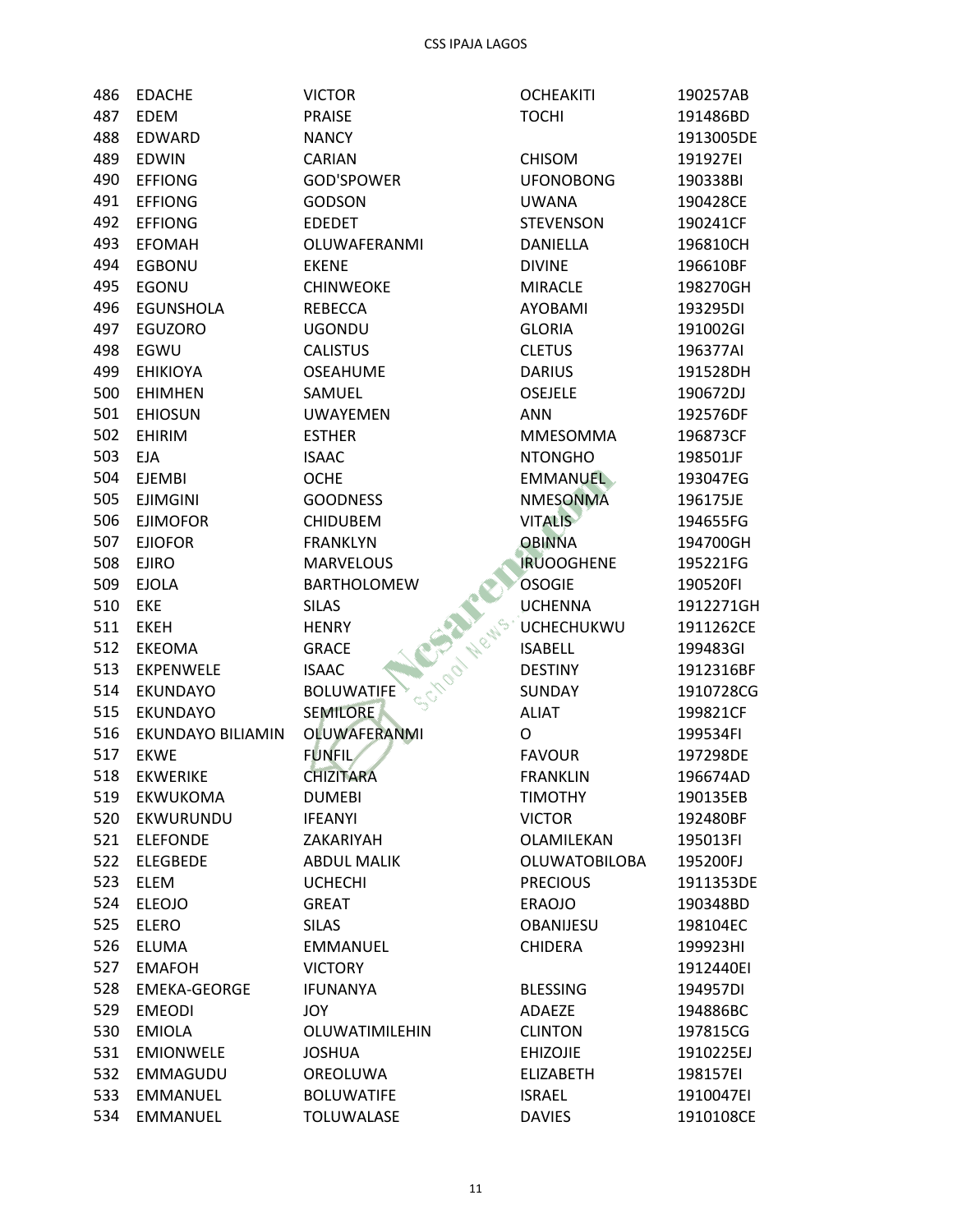| 535        | <b>EMMANUEL</b>             | <b>PRAISE</b>                   |                              | 194228CJ  |
|------------|-----------------------------|---------------------------------|------------------------------|-----------|
| 536        | <b>EMMANUEL</b>             | <b>ADORATION</b>                |                              | 194227AJ  |
| 537        | <b>EMMANUEL</b>             | <b>PRECIOUS</b>                 | <b>NWANYIOMA</b>             | 193151AI  |
| 538        | <b>ENEBELI</b>              | <b>CHIMAOBI</b>                 | <b>EMMANUEL</b>              | 192375AH  |
| 539        | <b>ENECHUKWU</b>            | <b>UGOCHUKWU</b>                | <b>DAVID</b>                 | 191896EF  |
| 540        | <b>ENEJERE</b>              | <b>GOOD LUCK</b>                | <b>MADUABUCHI</b>            | 196318EJ  |
| 541        | <b>ENEMIGIN</b>             | SHOLAYE                         | <b>GIDEON</b>                | 191910GH  |
| 542        | <b>ENETOMHE</b>             | IKPEMINOGHENA                   | <b>DAVID</b>                 | 192958AB  |
| 543        | <b>ENYELEM</b>              | <b>ASSUMPTA</b>                 | <b>EBUBE</b>                 | 194519BD  |
| 544        | <b>EROMOSELE</b>            | <b>NATHANAEL</b>                | <b>OSEREMEN</b>              | 192142BE  |
| 545        | <b>EROMOSELE</b>            | <b>PROSPER</b>                  | <b>ONEHIZELE</b>             | 191990CJ  |
| 546        | <b>ESABU</b>                | <b>BRIGHT</b>                   | <b>OSAZE</b>                 | 197813BH  |
| 547        | <b>ESEDEBE</b>              | <b>GABRIEL</b>                  | <b>CHUKWUNONSO</b>           | 194124EH  |
| 548        | <b>ESHO</b>                 | <b>ISAIAH</b>                   | OLUWAPELUMI                  | 195782BH  |
| 549        | <b>ETIM</b>                 | <b>MICHEAL</b>                  | <b>NFON</b>                  | 1911898GH |
| 550        | <b>ETONIRU</b>              | EKENEDILICHUKWU                 | <b>PROSPER</b>               | 192498BJ  |
| 551        | <b>ETOP</b>                 | <b>FREDRICK</b>                 | <b>FRIDAY</b>                | 195888AD  |
| 552        | <b>ETUKUDO</b>              | ODUDU-ABASI                     | <b>NNAMDIE</b>               | 195485EJ  |
| 553        | <b>ETUMUDON</b>             | <b>EMMANUEL</b>                 | <b>OMORODION</b>             | 1910574FH |
| 554        | <b>EWA</b>                  | <b>TERAH</b>                    | <b>JAMES</b>                 | 194525Cl  |
| 555        | <b>EWANLENFOH</b>           | <b>GEORGE</b>                   | <b>OSEREBHEN</b>             | 193230AB  |
| 556        | <b>EWEKEYE</b>              | <b>DAVID</b>                    | <b>IBUKUNOLUWA</b>           | 192269EF  |
| 557        | <b>EWONEME</b>              | <b>EKAHTA</b>                   | <b>MOYINOLUWA</b>            | 1911371EH |
| 558        | <b>EYINADE</b>              |                                 | ADEOLA                       | 193995DJ  |
| 559        |                             | DANIEL                          | CHUKWUEMEKA                  |           |
| 560        | EZE<br>EZE                  | <b>EMMANUEL</b><br>School News. |                              | 194733DH  |
| 561        | EZE                         | <b>ANITA</b>                    | CHIAMAKA                     | 191688DE  |
| 562        |                             | <b>AGNES</b>                    | NGOZIKA<br>CHETACHUKWU       | 1911365DJ |
|            | <b>EZE</b>                  | <b>PRAISE</b>                   |                              | 1912650DF |
| 563<br>564 | <b>EZE</b>                  | <b>IFUNANYA</b>                 | <b>STELLA</b><br>CHUKWUEMEKA | 191882CF  |
|            | EZEH                        | <b>DESMOND</b>                  |                              | 196708AF  |
| 565        | <b>EZEH</b>                 | <b>SAMUEL</b>                   | <b>CHIDERA</b>               | 197416CF  |
| 566        | <b>EZEKWENNA</b><br>EZENAGU | <b>KINGSLEY</b>                 | CHUKWUEMEKA                  | 191315BG  |
| 567        |                             | <b>CHUKWUEMEKA</b>              | <b>FRANK</b>                 | 1910348AF |
| 568        | <b>EZEUGO</b>               | <b>WISDOM</b>                   | <b>TOCHUKWU</b>              | 194600GH  |
| 569        | <b>EZEWELE</b>              | <b>JAPHET</b>                   | <b>OSAGIE</b>                | 195938AE  |
| 570        | <b>FABIYI</b>               | <b>MARVELOUS</b>                | <b>OYEWALE</b>               | 199171AF  |
| 571        | <b>FABUSUYI</b>             | SAMSON                          | <b>GLORY</b>                 | 198710AC  |
| 572        | <b>FADAIRO</b>              | <b>PRECIOUS</b>                 | <b>IFEOLUWASE</b>            | 1911054GJ |
| 573        | <b>FADIJI</b>               | <b>AYOMIDE</b>                  | OLUWAFEMI                    | 199667DE  |
| 574        | <b>FADOYIN</b>              | <b>OLUWATOSIN</b>               |                              | 190553AD  |
| 575        | FAGBAYI                     | <b>JOBALO</b>                   | DAMILOLA                     | 194740DH  |
| 576        | FAGBEMI                     | ADESINA                         | <b>MOSES</b>                 | 191098AI  |
| 577        | <b>FAGBENJA</b>             | <b>ELIJAH</b>                   | <b>IFEOLUWA</b>              | 191874HJ  |
| 578        | <b>FAGUNWA</b>              | <b>DANIEL</b>                   | OLAMILEKAN                   | 197699BH  |
| 579        | FAJI                        | <b>FARID</b>                    | ANJOLAOLUWA                  | 190555BI  |
| 580        | <b>FAKOREDE</b>             | AYANFEOLUWA                     | SAMUEL                       | 195058BE  |
| 581        | <b>FAMAKINWA</b>            | OLUWANIFEMI                     | <b>GBENGA</b>                | 1910125AI |
| 582        | <b>FAMILOYO</b>             | <b>OREOLUWA</b>                 | SARAH                        | 192689BA  |
| 583        | <b>FANISI</b>               | <b>PRECIOUS</b>                 | PELUMI                       | 193072CG  |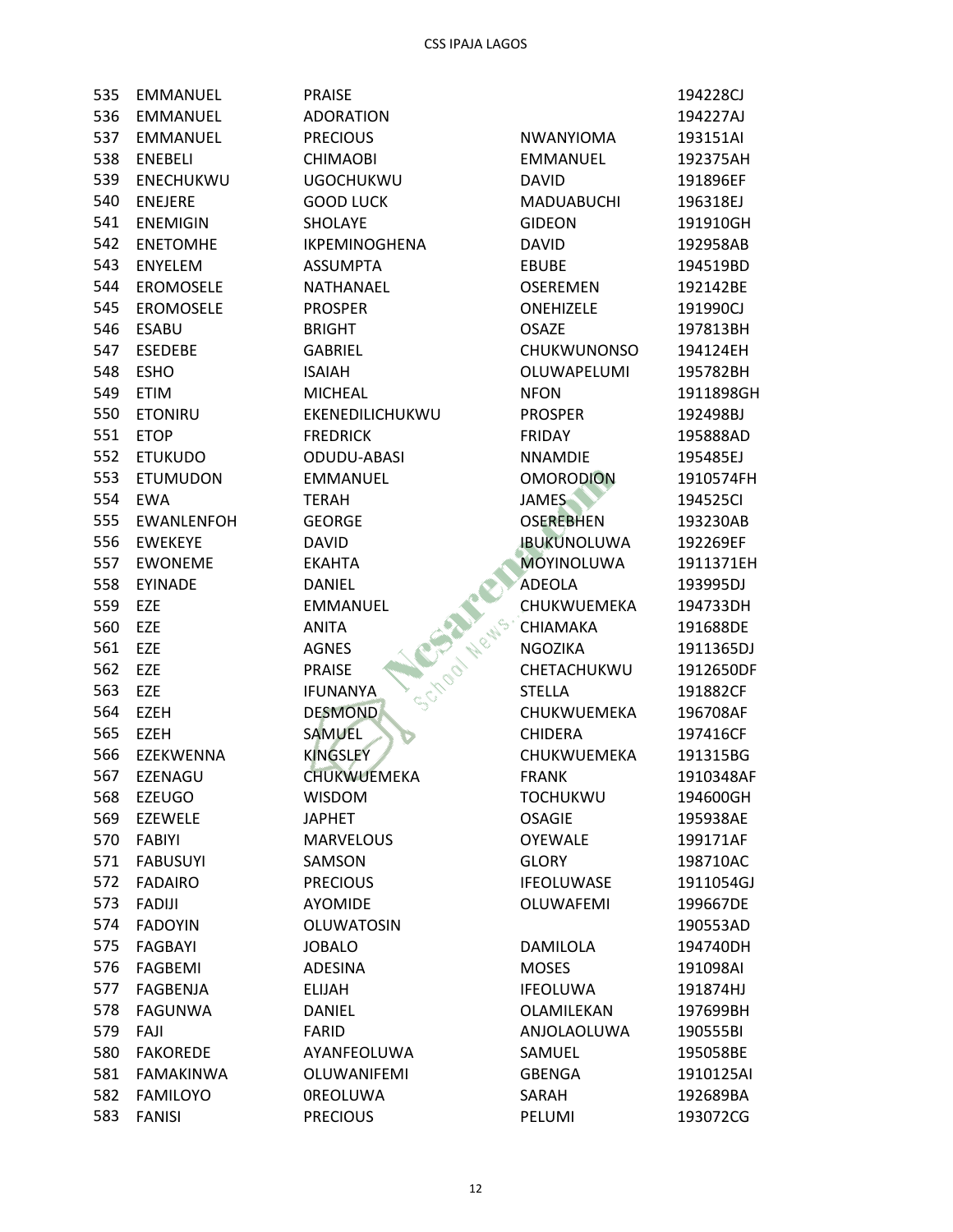| 584 | <b>FASAKIN</b>         | ZION                           | <b>OTUNLOLUWA</b>    | 191136EH  |
|-----|------------------------|--------------------------------|----------------------|-----------|
| 585 | <b>FASASI</b>          | <b>KINGFAHD</b>                | ADEDAIRO             | 191457HJ  |
| 586 | <b>FASASI</b>          | OLUWASINNAYOMI                 | ABD-QUAWIYY          | 1912356GJ |
| 587 | <b>FATOKE</b>          | OLUWAPELUMI                    |                      | 1912841HJ |
| 588 | <b>FAYENA</b>          | ABDULMARTEEN                   | ADEMOLA              | 195474AB  |
| 589 | <b>FEKE</b>            | <b>GOODLUCK</b>                | <b>EBISINE DAVID</b> | 1912346HD |
| 590 | <b>FELIX</b>           | <b>AHUOSE</b>                  | <b>NELSON</b>        | 190504AH  |
| 591 | <b>FELIX</b>           | <b>NZUBE</b>                   | <b>DAVID</b>         | 1911569CJ |
| 592 | <b>FOFAH</b>           | MOSOPEFOLUWA                   | <b>OBODEN</b>        | 198971DH  |
| 593 | <b>FOLORUNSHO</b>      | OLUWADAMILOLA                  | <b>JOEL</b>          | 198205FC  |
| 594 | <b>FOLORUNSHO</b>      | <b>OYEYEMI</b>                 | <b>TOLUWALASE</b>    | 194037AE  |
| 595 | <b>FOLORUNSHO</b>      | <b>KOREDE</b>                  | ARIYO                | 196212AH  |
| 596 | <b>FOLORUNSO</b>       | PAUL                           | <b>TEMIDAYO</b>      | 199021GI  |
| 597 | <b>FRANCIS</b>         | <b>ESTHER</b>                  | <b>CHIGOZIE</b>      | 198483BD  |
| 598 | <b>FRANCIS</b>         | KAMSIYOCHUKWU                  | <b>ANNE</b>          | 193237BE  |
| 599 | <b>FRANCIS</b>         | <b>ONESHIOZE</b>               | <b>DESTINY</b>       | 191744EB  |
| 600 | <b>FRANCIS</b>         | <b>OCHE</b>                    | SAMUEL               | 190432CD  |
| 601 | <b>FRANCIS</b>         | <b>SAVIOUR</b>                 | <b>ESSIEN</b>        | 196206DF  |
| 602 | <b>GABRIEL</b>         | ADEBOWALE                      | OLUWASEUN            | 196696CG  |
| 603 | <b>GBADAMOSI</b>       | ABDULRAHMAM                    | <b>TOYOSI</b>        | 199544AG  |
| 604 | <b>GBADAMOSI</b>       | <b>IBRAHEEM</b>                | OLUWADAMILOLA        | 196745AI  |
| 605 | <b>GBEBIKAN</b>        | <b>HAKEEM</b>                  | <b>OLANREWAJU</b>    | 191680CG  |
| 606 | <b>GEORGE</b>          | <b>EMMANUEL</b>                | <b>ANKEA</b>         | 1911160CI |
| 607 | <b>GEORGE</b>          | SIMISOLA                       | OLAMIDE              | 192560BF  |
| 608 | <b>GEORGE</b>          | OLUWANIFEMI                    | <b>OKIKIOLA</b>      | 192319AC  |
| 609 | <b>GEORGEWILLLOUIS</b> | <b>OGHENEMAROH</b>             | <b>ALVIN</b>         | 198685CD  |
| 610 | GIWA                   | <b>OPEYEMI</b>                 | <b>OLAYINKA</b>      | 1911113AD |
| 611 | GODONU                 | School News.<br><b>SETONJI</b> | <b>GIDEON</b>        | 191211FG  |
| 612 | <b>GODWIN</b>          | <b>DAVID</b>                   |                      | 195063FG  |
| 613 | <b>GODWIN</b>          | <b>EMMANUEL</b>                | <b>OJODUGBOWA</b>    | 1911177DE |
| 614 | <b>GODWIN</b>          | <b>EMMANUEL</b>                | NNAEMEKA             | 1910376CC |
| 615 | <b>GODWIN</b>          | <b>VICTOR</b>                  | <b>CHINECHEREM</b>   | 190749AD  |
| 616 | <b>GODWIN</b>          | <b>ONYEBUCHIM</b>              | <b>GODWIN</b>        | 1911388CJ |
| 617 | <b>GODWIN</b>          | SAMUEL                         | <b>OSAROBO</b>       | 195543DH  |
| 618 | <b>GOODLUCK</b>        | <b>JUSTIN</b>                  | <b>CHISOM</b>        | 192157DG  |
| 619 | <b>GREY AREBEN</b>     | <b>EBRUPHIHOR</b>              |                      | 190599AJ  |
| 620 | <b>GUNDORO</b>         | OLUWADAMILOLA                  | <b>GIFT</b>          | 194222BF  |
| 621 | <b>HABILA</b>          | <b>JOVITA</b>                  | <b>KELLA</b>         | 190011GI  |
| 622 | <b>HENRY</b>           | ANABEL                         | <b>OGECHI</b>        | 190585DG  |
| 623 | <b>HOSSANA</b>         | <b>DANIEL</b>                  | <b>HANTIBE</b>       | 193716FA  |
| 624 | <b>IBE</b>             | PAUL                           | KENECHUKWU           | 199118FG  |
| 625 | <b>IBE</b>             | <b>IKEDI</b>                   | <b>CYRIACUS</b>      | 195376GJ  |
| 626 | <b>IBEH</b>            | <b>STANLEY</b>                 | <b>EBUBE</b>         | 194635EF  |
| 627 | <b>IBEKWE</b>          | <b>CHIMDIEBUBE</b>             | <b>CHIKELU</b>       | 195692AJ  |
| 628 | IBEM-OUAGWU            | EMMANUELA                      | <b>UDOKA</b>         | 191190EF  |
| 629 | <b>IBE-OJI</b>         | <b>GLADSOME</b>                | CHIMDINDU            | 194514AD  |
| 630 | <b>IBHAFIDON</b>       | <b>DANIEL</b>                  | <b>EHIREMEN</b>      | 191176AG  |
| 631 | <b>IBRAHIM</b>         | YUSUF                          | MAISHANU             | 190395AF  |
| 632 | <b>IBRAHIM</b>         | OPEYEMI                        | <b>MOTUNRAYO</b>     | 191761AB  |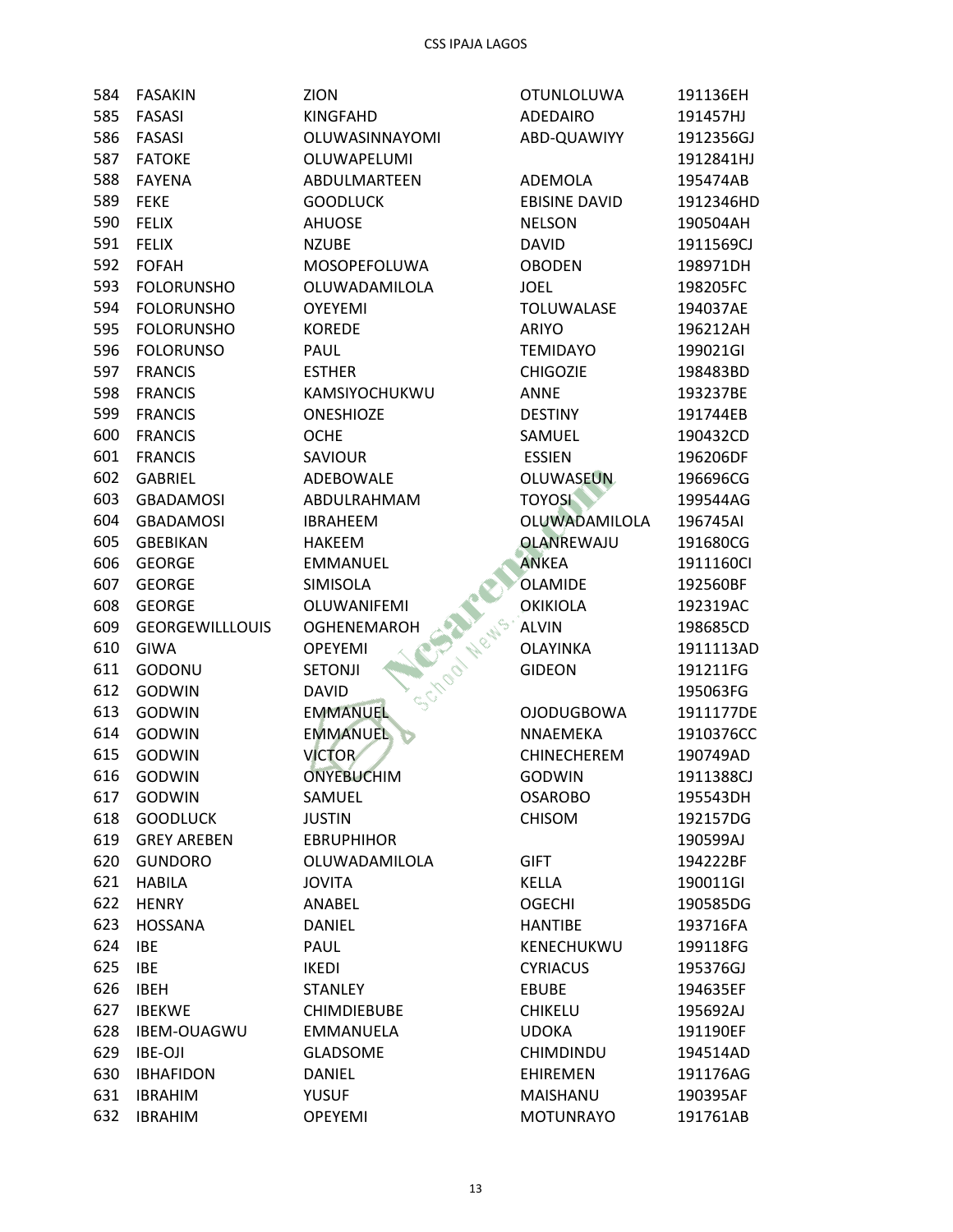| 633 | <b>IBRAHIM</b>       | ABDULGAFAR                    | <b>OLAPOSI</b>       | 192403GI  |
|-----|----------------------|-------------------------------|----------------------|-----------|
| 634 | <b>IBRAHIM ABDUL</b> | <b>RUKAYAT</b>                |                      | 191577AE  |
| 635 | <b>IBRAHIM-OKE</b>   | <b>MAHMUD</b>                 | <b>IREDAMOPE</b>     | 198582AE  |
| 636 | <b>IDAJILI</b>       | ANGELA                        |                      | 193565AD  |
| 637 | <b>IDARA</b>         | <b>IMOH</b>                   | <b>JIMMY</b>         | 195778DJ  |
| 638 | <b>IDEHEN</b>        | <b>DAVID</b>                  | <b>IREDIA</b>        | 191505BH  |
| 639 | <b>IDOKO</b>         | <b>GERALD</b>                 | CHUKWUMAOBIM         | 191306AE  |
| 640 | <b>IDOWU</b>         | OLUWADARASIMI                 | <b>ELIZABETH</b>     | 191162EG  |
| 641 | <b>IDOWU</b>         | <b>PRAISE</b>                 | OLUWAMAYOWA          | 191326DF  |
| 642 | <b>IDOWU</b>         | <b>GRACE</b>                  | <b>OMOLARA</b>       | 1910142FE |
| 643 | <b>IDOWU</b>         | <b>MARVELLOUS</b>             | <b>OMOGBOLAHAN</b>   | 192317GH  |
| 644 | <b>IDOWU</b>         | <b>MALIK</b>                  | <b>ENIOLA</b>        | 199164AD  |
| 645 | <b>IDOWU</b>         | <b>MOYINOLA</b>               | <b>FAITH</b>         | 1911658DF |
| 646 | <b>IDOWU</b>         | <b>AYOTUNDE</b>               | OLUWASEMILORE        | 194009CG  |
| 647 | <b>IDOWU</b>         | EBUNOLUWA                     | <b>RACHEL</b>        | 190275CG  |
| 648 | <b>IDRIS</b>         | ABDULMUTALIB                  | ABUBAKAR             | 190684BF  |
| 649 | <b>IGBAUDUME</b>     | <b>GOODLUCK</b>               | <b>MATTHEW OKHIA</b> | 197745BE  |
| 650 | <b>IGBEKELE</b>      | <b>OLUWATOBI</b>              | <b>GODWIN</b>        | 190027DI  |
| 651 | <b>IGE</b>           | ABDULSASAMAD                  | <b>AKINLABI</b>      | 190871EF  |
| 652 | <b>IGEDE</b>         | <b>DEBORAH</b>                | <b>CHISOM</b>        | 1911420BF |
| 653 | <b>IGOMU</b>         | AGABA                         | <b>LAWRENCE</b>      | 191371BI  |
| 654 | <b>IGWE</b>          | <b>CHRISTIANA</b>             | SOMOTOCHUKWU         | 191705BE  |
| 655 | <b>IGWILO</b>        | <b>GEORGE</b>                 | <b>EBUBE</b>         | 193281BC  |
| 656 | <b>IHEANACHO</b>     | SAMUEL                        | UCHECHUKWU           | 198708BB  |
| 657 | <b>IHEANACHOR</b>    | JOY                           | <b>IJEOMA</b>        | 192305DJ  |
| 658 | <b>IHEJIETO</b>      | Chool News.<br><b>DESTINY</b> | <b>CHIDINMA</b>      | 1911475EJ |
| 659 | <b>IHOWANOU</b>      | OREOLUWA                      | <b>AIYETON</b>       | 199703AB  |
| 660 | <b>IJAWARE</b>       | <b>OLUWADARASIMI</b>          | <b>DAVID</b>         | 197946BF  |
| 661 | <b>IJEOMAH</b>       | <b>UCHENNA</b>                | <b>COLLINS</b>       | 192863IJ  |
| 662 | <b>IJIR</b>          | <b>TERKUMA</b>                | <b>DAVID</b>         | 1912639AD |
| 663 | <b>IKE</b>           | IFEANYI-MAKUOCHWUKWU          | <b>CASMIR</b>        | 194046GB  |
| 664 | IKECHUKWU            | <b>GOODNESS</b>               | CHINEMEREM           | 198250GJ  |
| 665 | <b>IKECHUKWU</b>     | <b>TESTIMONY</b>              | <b>CHIDERA</b>       | 192955BJ  |
| 666 | <b>IKHELOA</b>       | <b>KEVIN</b>                  | <b>EHIDEMEH</b>      | 1911662CG |
| 667 | <b>IKPEAMA</b>       | IFEANYICHIKWU                 | <b>FRANCIS</b>       | 191563CI  |
| 668 | <b>IKPOTIMI</b>      | <b>PRIYE</b>                  |                      | 199049DE  |
| 669 | <b>IKUDORO</b>       | <b>MICHEAL</b>                | OLUWAFERANMI         | 192126GH  |
| 670 | <b>IKWUEZE</b>       | SOCHIMAOBI                    | <b>MARYANN</b>       | 193831DE  |
| 671 | IKWUMELU             | <b>VICTORY</b>                | <b>CHIBUEZE</b>      | 191200AB  |
| 672 | <b>ILEASU</b>        | <b>ALIAH</b>                  | <b>OKIKIOLA</b>      | 1910384DE |
| 673 | <b>ILEORO</b>        | <b>DAVID</b>                  | <b>IREOLUWA</b>      | 191721BF  |
| 674 | <b>ILOANUSI</b>      | <b>GOODLUCK</b>               | <b>CHIDUBEM</b>      | 194773AC  |
| 675 | <b>ILORI</b>         | AMEERAH                       | <b>OKIKIOLA</b>      | 198526BE  |
| 676 | <b>ILORI</b>         | <b>EMMANUEL</b>               | <b>AYODEJI</b>       | 199933AC  |
| 677 | <b>ILORI</b>         | <b>PRECIOUS</b>               | <b>OLUWATOYOSI</b>   | 190528GI  |
| 678 | <b>ILORI</b>         | <b>EMMANUEL</b>               | <b>FOLARIN</b>       | 194223AB  |
| 679 | <b>ILUDITAN</b>      | <b>IBUKUNOLUWA</b>            | <b>ESTHER</b>        | 1910820DI |
| 680 | <b>IMADE</b>         | <b>IKPONMWOSA</b>             | <b>EVIDENCE</b>      | 1912682GI |
| 681 | <b>IMEBUOGU</b>      | <b>CHIKADIBIA</b>             | SAMUEL               | 195991EJ  |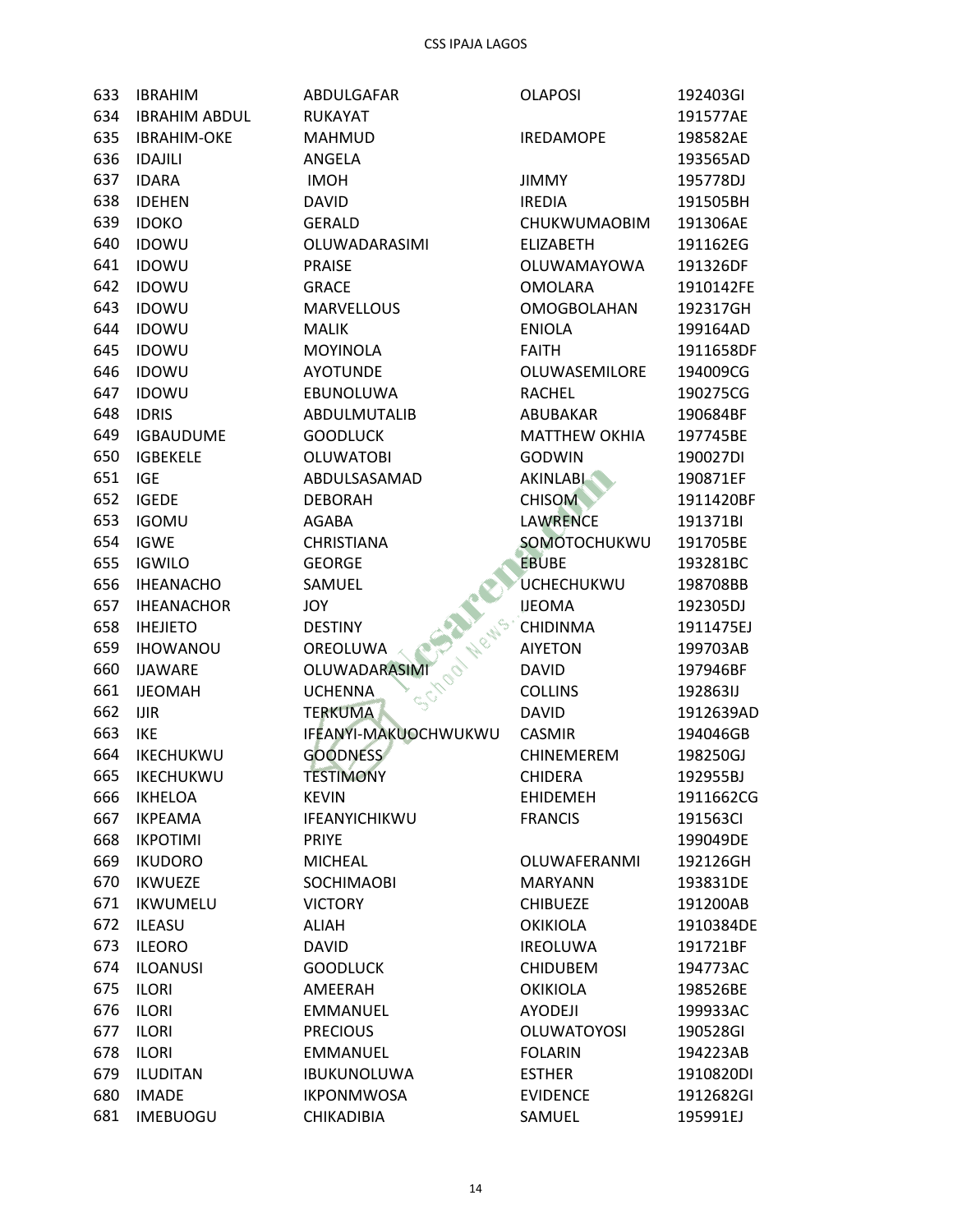| 682 | <b>IMEBUOGU</b> |
|-----|-----------------|
|     | 683 IMEZE       |
|     | 684 IMHANZE     |
|     | 685 IMHIENITIE  |
|     | 686 IMOISILI    |
|     | 687 IMOISILI    |
|     | 688 INNOCENT    |
|     | 689 INNOCENT    |
|     | 690 INNOCENT    |
|     | 691 INUOLAJI    |
|     | 692 INYANG      |
|     | 693 IREKO       |
|     | 694 IRIBHOGBE   |
|     | 695 IRIGWE      |
|     | 696 ISA         |
| 697 | <b>ISA</b>      |
|     | 698 ISAAC       |
|     | 699 ISERAMEIYA  |
|     | 700 ISIJOLA     |
|     | 701 ISYAKU      |
|     | 702 ITEM        |
|     | 703 ITIEKO      |
|     | 704 IWUGO       |
|     | 705 IYAMABO     |
|     | 706 IYEPADE     |
|     | 707 IYOHA       |
|     | 708 JAMES       |
|     | 709 JAMES       |
| 710 | <b>JAMES</b>    |
| 711 | JAMIU           |
|     | 712 JEGEDE      |
|     | 713 JIMOH       |
| 714 | <b>JIMOH</b>    |
| 715 | JIMOH           |
| 716 | JIMOH           |
| 717 | <b>JIMOH</b>    |
| 718 | <b>JINADU</b>   |
| 719 | <b>JOGBODO</b>  |
| 720 | JOHN            |
| 721 | <b>JOHN</b>     |
| 722 | <b>JOHN</b>     |
| 723 | <b>JOHNSON</b>  |
| 724 | <b>JOHNSON</b>  |
| 725 | <b>JOLAOGUN</b> |
| 726 | JONAH           |
| 727 | <b>JOSEPH</b>   |
| 728 | JUBRIL          |
| 729 | <b>KABIR</b>    |
| 730 | KADIRI          |

**VICTORIA** MUNACHI **JOSEPH HAPPINESS BLESSING VICTORY** EMMANUEL **PRECIOUS JOSEPH KAFILAT** MARGARET **TESTIMONY DIADEM DIVINE** YAHAYA ZAINAB **EKEMINI** GRACE EMMANUEL MOHAMMED **JAMES DAVID** School News, ER **NORA WEALTH DENYEFA JOAN JESSE ENOBONG RESHAMA TOYIN JOSHUA IBRAHIM AHMED ISLAMIAT** UMAR-FARUQ **KHADIJA GANIYAT DEBORAH TESTIMONY MC PAUL EZEKIEL MARK** ABDUL-RAHMAN **AMIRAH** OLUWATENIOLA **GEORGE** SUNDAY ABUBAKAR **FIYIN** 

| CHINEMEREM         | 195983CI  |
|--------------------|-----------|
| <b>EMMANUEL</b>    | 192916AC  |
| OSAYEMERE          | 198571HI  |
| <b>ITOHAN</b>      | 191247CJ  |
| <b>ISIMENME</b>    | 193339EG  |
| <b>OSEMUDIAME</b>  | 1910719AB |
| IBUCHUKWU          | 197496DE  |
| <b>CHISOM</b>      | 192109AC  |
| <b>DESTINY</b>     | 1913001HJ |
| ABEWON             | 199241BD  |
|                    | 190721DG  |
| <b>EDOSE</b>       | 191020GJ  |
| OSASENAGHA         | 191922CJ  |
| <b>CHIMDIUTO</b>   | 190044GI  |
| ZAYYAN             | 193073CI  |
| <b>BLESSING</b>    | 197810GH  |
| UDOH               | 190956DI  |
| <b>IHOSE</b>       | 199192FJ  |
| <b>AYOMIDE</b>     | 198655BG  |
|                    | 1912046AE |
| <b>CHUKWUEMEKA</b> |           |
| <b>OKHAI</b>       | 191943CH  |
|                    | 190539BE  |
| <b>NNEOMA</b>      | 190998AG  |
| <b>EDISON</b>      | 190542EJ  |
| <b>EROMHONSEH</b>  | 197686GJ  |
| <b>ESELE</b>       | 191386GI  |
| <b>HAZIEL</b>      | 1913194CD |
| OLUWAFUNMILAYO     | 196243BI  |
| <b>GLADSTONE</b>   | 193266GI  |
| MARRY              | 199525FH  |
| OLUWASEUN          | 192729FA  |
| OLAMILEKAN         | 197436DJ  |
|                    | 195982DG  |
| TITIOLUWANI        | 190809EG  |
| AKOLAWOLE          | 1911870AG |
| <b>OYINNE</b>      | 1911872FH |
| <b>ENIOLA</b>      | 193763CE  |
| <b>TOLULOPE</b>    | 191582DH  |
| <b>MARTINS</b>     | 194567CD  |
| <b>ENECHOJO</b>    | 192649EG  |
| ONUWAMAGBE         | 192275AH  |
| ONYINPREYE         | 197785EG  |
| <b>OLAYINKA</b>    | 195125BJ  |
| <b>ADEWUYI</b>     | 1913059BE |
| ADEOLUWAKISHI      | 192359BC  |
| <b>OIODOMO</b>     | 191780DI  |
|                    | 191185AH  |
| SADIQ              | 191140DG  |
| CHIAMAKA           | 195573IJ  |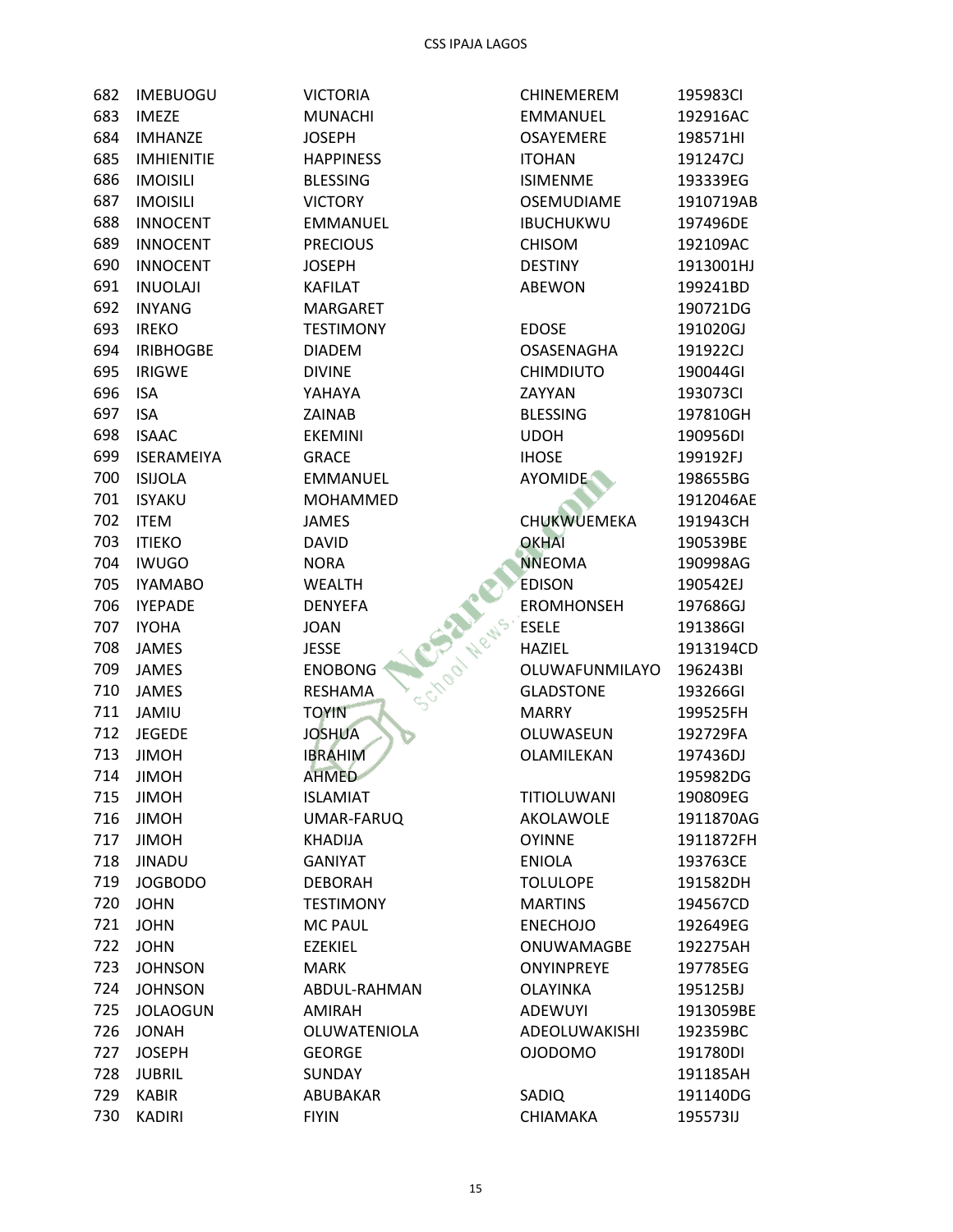| 731 | <b>KADIRI</b>    | <b>ESTHER</b>        | <b>OLUWATOBI</b>          | 190525IJ  |
|-----|------------------|----------------------|---------------------------|-----------|
| 732 | <b>KADIRI</b>    | ZIYAD                | <b>OGBADU</b>             | 193514DJ  |
| 733 | KALU             | <b>OGBONNAYA</b>     | <b>VICTORIA</b>           | 191643GJ  |
| 734 | <b>KALU</b>      | <b>MAURICE</b>       | <b>CHICHEREM</b>          | 191264EH  |
| 735 | KAREEM           | <b>USMAN</b>         | <b>OLATUNJI</b>           | 191245DH  |
| 736 | <b>KASALI</b>    | HALEEM               | <b>AKOREDE</b>            | 1910446GH |
| 737 | <b>KAYODE</b>    | <b>PETER</b>         | OLAOLUWA                  | 194208EJ  |
| 738 | KAZEEM           | <b>HANIFAT</b>       | <b>ENIOLA</b>             | 198402DG  |
| 739 | <b>KELVIN</b>    | <b>MUNACHISO</b>     | <b>VICTOR</b>             | 1912573BG |
| 740 | <b>KINGSLEY</b>  | CHUKWUEBUKA          | <b>MCDONALD</b>           | 1912078AB |
| 741 | <b>KOLAPO</b>    | <b>RAYYAN</b>        | <b>BROWNIE</b>            | 197982DF  |
| 742 | KOLAWOLE         | <b>OMOTENIOLA</b>    | <b>BLOSSOM</b>            | 195624EH  |
| 743 | KOLAWOLE         | <b>PEDRO</b>         | <b>OYEDOLA</b>            | 193432GH  |
| 744 | <b>KOREDE</b>    | <b>DEMILADE</b>      |                           | 198789JA  |
| 745 | <b>KRAPEH</b>    | <b>ROSEMARY</b>      | SEDOMO                    | 192997DJ  |
| 746 | <b>KUDEHINBU</b> | <b>FAITH</b>         | <b>CHISOM</b>             | 192792CJ  |
| 747 | <b>KUMOYE</b>    | ADEWUNMI JOSHUA      | <b>TAIWO</b>              | 191985CI  |
| 748 | <b>KUMOYE</b>    | <b>ADENIKE GRACE</b> | <b>KEHINDE</b>            | 191986CJ  |
| 749 | KURANGA          | OLUWANIFEMI          | <b>VICTOR</b>             | 192875CE  |
| 750 | LAHAI            | LAJU                 | <b>PAUL</b>               | 198825GI  |
|     |                  |                      | <b>OLUWABUKUNOLA</b>      |           |
| 751 | LALEYE           | <b>COMFORT</b>       |                           | 191511EF  |
| 752 | LAM              | <b>AMINA</b>         | <b>SOCHINEMEREM</b>       | 192311Cl  |
| 753 | LAMINA           | PAMILERINAYO         | <b>MOYINOLUWA</b>         | 191554EJ  |
| 754 | LAR              | <b>DAVID</b>         | <b>PONFA</b>              | 194361CF  |
| 755 | LATEEF           | OLAMILEKAN           | ABDULAHI                  | 198416AE  |
| 756 | LAWAL            | <b>FARIDAT</b>       | ADEYINKA                  | 197423DG  |
| 757 | LAWAL            | Metts<br>SOLIHAT     | <b>AYOMIDE</b>            | 196494CF  |
| 758 | LAWAL            | <b>PO</b><br>KHALEED | <b>OLAMIDE</b>            | 199461CG  |
| 759 | LAWAL            | OLUWATOMISIN         |                           | 198584BF  |
| 760 | LAWAL            | <b>USMAN</b>         | OLUWASEUN                 | 199004BC  |
| 761 | LAWAL            | <b>MARY</b>          | OLUWASEMILORE             | 1911200CJ |
| 762 | LAWRENCE         | <b>NGOSI</b>         | SCHOLASTICAL              | 197838DJ  |
|     | 763 LENEKE       | <b>TULA</b>          | DANIEL                    | 198738HA  |
| 764 | LEONARD          | <b>KELVIN</b>        | <b>IMEH</b>               | 194587DI  |
| 765 | <b>LIFTED</b>    | <b>TREASURE</b>      | <b>BOYE</b>               | 1910808BF |
| 766 | LUKEAMAH         | <b>GOODLUCK</b>      | NKEMAKOLAM                | 192156IJ  |
| 767 | <b>MACAULAY</b>  | <b>MARCUS</b>        | <b>TEMITOPE</b>           | 192699AF  |
| 768 | <b>MADUKWE</b>   | <b>BENAIAH</b>       | FRANKLIN CHUKWUEN197568AF |           |
| 769 | MADUNAGU         | <b>IFECHUKWU</b>     | <b>CELINE</b>             | 197811CE  |
| 770 | MAKANJUOLA       | <b>FRIDAUS</b>       | ADESUWA                   | 1911205BF |
| 771 | MARCEL           | <b>IFUNANAYA</b>     |                           | 190223FH  |
| 772 | <b>MARCUS</b>    | RHEMA                | <b>OSAGIE</b>             | 197438AE  |
| 773 | <b>MARK</b>      | <b>DAFENONE</b>      | <b>INWEH</b>              | 193401AE  |
| 774 | <b>MARTINS</b>   | AL-AMEEN             | OLANREWAJU                | 190537BD  |
| 775 | <b>MARTINS</b>   | <b>ONAOPEMIPO</b>    | <b>BATHLOMEW</b>          | 198991GH  |
| 776 | <b>MARUF</b>     | ABDULWARITH          | <b>MOYOSORE</b>           | 193634HF  |
| 777 | <b>MATHEW</b>    |                      |                           |           |
|     |                  | <b>DIVINE</b>        | <b>EBIOJO</b>             | 192274BD  |
| 778 | <b>MBAGWU</b>    | EMMANUELLA           | <b>MUNACHIMSO</b>         | 199303GH  |
| 779 | <b>MBAH</b>      | <b>IFEANYI</b>       | <b>DENIS</b>              | 192824AC  |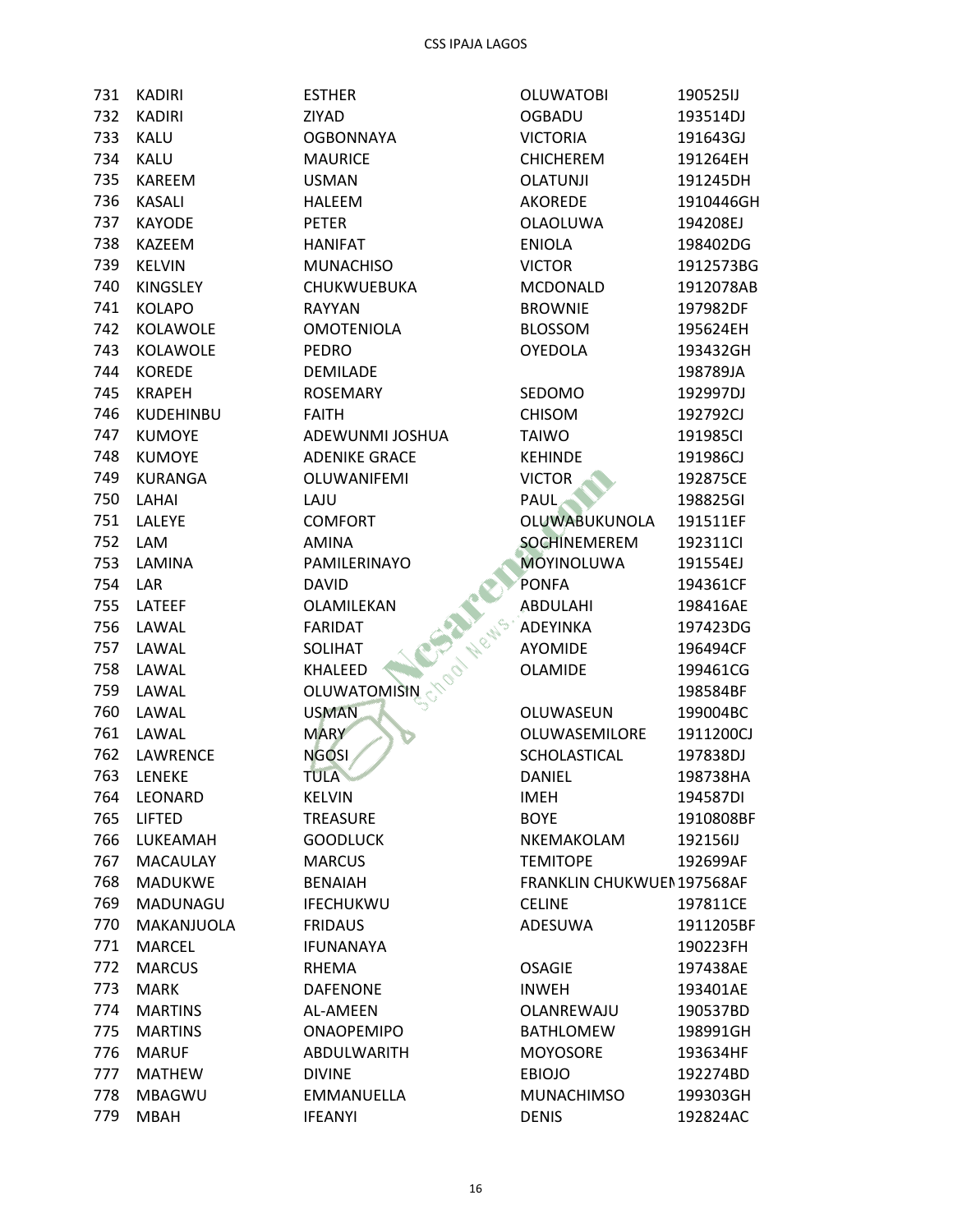| 780 | MBAH-KING         | IHUOMACHUKWU                     | <b>IHESINAKACHUKWU</b> | 191935FA  |
|-----|-------------------|----------------------------------|------------------------|-----------|
| 781 | <b>MBAMARA</b>    | <b>ERIC-LUCKY</b>                | <b>CHIMEREMEZE</b>     | 190639AJ  |
| 782 | <b>MECHETA</b>    | CHIZIDATARAM                     | <b>FELICITY</b>        | 197267DJ  |
| 783 | <b>MFON</b>       | <b>MARK</b>                      | <b>JIMMY</b>           | 195472BE  |
| 784 | MIAHS-OJIODU      | OLUWATEMISIRE                    |                        | 194959DE  |
| 785 | <b>MICAH</b>      | <b>GREAT</b>                     | <b>OMASIRICHI</b>      | 196209CF  |
| 786 | <b>MICHAEL</b>    | <b>BABATUNDE</b>                 | <b>VICTOR</b>          | 196270BI  |
| 787 | <b>MIKE</b>       | <b>PRECIOUS</b>                  | <b>HELATI</b>          | 191097CE  |
| 788 | MODUPEOLA         | ABDUL-QOYUM                      | <b>OLASUBOMI</b>       | 196207BJ  |
| 789 | MOGBONJUBOLA      | <b>TEMILOLUWA</b>                | <b>AYOMIDE</b>         | 195775EF  |
| 790 | <b>MOHAMMED</b>   | <b>ABIDULLAHI</b>                |                        | 190980BI  |
| 791 | MOHAMMED          | SADIQ                            |                        | 190797CD  |
| 792 | <b>MOMOH</b>      | <b>PATRICK</b>                   | <b>OSHOMA</b>          | 1912280FJ |
| 793 | <b>MONYE</b>      | <b>SUCCESS</b>                   | NMMACHUKWU             | 193389BC  |
| 794 | <b>MORADEYO</b>   | ADEYINKA                         | <b>JOSHUA</b>          | 191541AF  |
| 795 | <b>MORONFOLU</b>  | <b>IFEOLUWA</b>                  | <b>MODUPE</b>          | 191331BG  |
| 796 | <b>MOROUNFOLA</b> | <b>AYOMIDE</b>                   | <b>JOSEPH</b>          | 198990AC  |
| 797 | <b>MORUF</b>      | <b>FARUQ</b>                     | <b>OLORUNWA</b>        | 191525EI  |
| 798 | <b>MOSES</b>      | <b>OLAMIDE</b>                   | <b>OMODARAOLA</b>      | 195876CE  |
| 799 | <b>MTOMGA</b>     | <b>WUESE</b>                     | <b>WINIFRED</b>        | 194991CD  |
| 800 | <b>MUDA LAWAL</b> | <b>MUBARAK</b>                   | <b>ADELEYE</b>         | 192504AC  |
| 801 | <b>MUFTAU</b>     | <b>FAIZ</b>                      | <b>OLUWATAMILORE</b>   | 192107BD  |
| 802 | <b>MUHAMMED</b>   | <b>HAUWA</b>                     | <b>JUMAI</b>           | 199027FJ  |
| 803 | <b>MUKTAR</b>     | TANIMU                           |                        | 195490IJ  |
| 804 | <b>MUMUNEY</b>    | <b>HABIB</b>                     | OLAMILEKAN             | 192088EH  |
| 805 | <b>MURITALA</b>   | ABDULQOYUM                       | <b>AYINLA</b>          | 1910592BH |
| 806 | <b>MUSA</b>       | KHADIJAT                         | OLUWAKEMI              | 193621DG  |
| 807 | <b>MUSTAPHA</b>   | <b>SCTOOL NIGHS</b> .<br>AALIYAH | ADESEWA                | 190457IJ  |
| 808 | <b>MUSTAPHA</b>   | ABDULTAORIC                      | <b>ABIOLA</b>          | 1911819AE |
| 809 | <b>MUSTAPHA</b>   | <b>ABDULAZEEZ</b>                | <b>JOSEPH</b>          | 191916GI  |
| 810 | <b>MUSTAPHA</b>   | <b>AALIYAH</b>                   | ADESEWA                | 190457IJ  |
| 811 | <b>MUYIWA</b>     | <b>TOMIWA</b>                    | <b>DANIEL</b>          | 195926HJ  |
| 812 | <b>NAPOLEON</b>   | <b>WISDOM</b>                    | TAMUNO-IDUABIA         | 193663HF  |
| 813 | <b>NDINECHI</b>   | <b>CHUBA</b>                     | EMMANUEL               | 1912712AC |
| 814 | <b>NDUBUISI</b>   | <b>NZUBECHI</b>                  |                        | 1911146BJ |
| 815 | <b>NDUBUISI</b>   | <b>WINNER</b>                    | CHIMUZARAM             | 192800Cl  |
| 816 | <b>NDUBUKA</b>    | <b>CHIDERA DIVINE</b>            | <b>FAVOUR ANTHONY</b>  | 1911510GJ |
| 817 | <b>NDUDIM</b>     | <b>PAUL</b>                      | <b>OGOCHUKWU</b>       | 196868GH  |
| 818 | <b>NEBO</b>       | <b>CHIEBUKA</b>                  | <b>DESTINY</b>         | 192918AG  |
| 819 | <b>NELSON</b>     | <b>IFUNANYA</b>                  |                        | 1911661JD |
| 820 | <b>NGENE</b>      | <b>CHINEMEZE</b>                 | <b>SERAH</b>           | 190794BC  |
| 821 | <b>NJOKU</b>      | RICHARD                          | EKENEDILICHUKWU        | 191022AG  |
| 822 | <b>NJOKU</b>      | <b>PROSPER</b>                   | C                      | 191639AF  |
| 823 | NKEREUWEM         | <b>GRACE</b>                     | HALLELUYAH             | 191355IJ  |
| 824 | <b>NKPEH</b>      | <b>SUSAN</b>                     | UKEH                   | 194699CG  |
| 825 | <b>NKWOCHA</b>    | <b>VICTOR</b>                    | <b>CHIMAOBI</b>        | 195757FH  |
| 826 | <b>NKWOCHA</b>    | <b>DAVID</b>                     | <b>CHIEBUKA</b>        | 195752BG  |
| 827 | <b>NKWOCHA</b>    | <b>TOCHUKWU</b>                  | <b>KENETH</b>          | 195947GJ  |
| 828 | <b>NKWOCHA</b>    | <b>DIVINE</b>                    | SOMTOCHUKWU            | 1913279DH |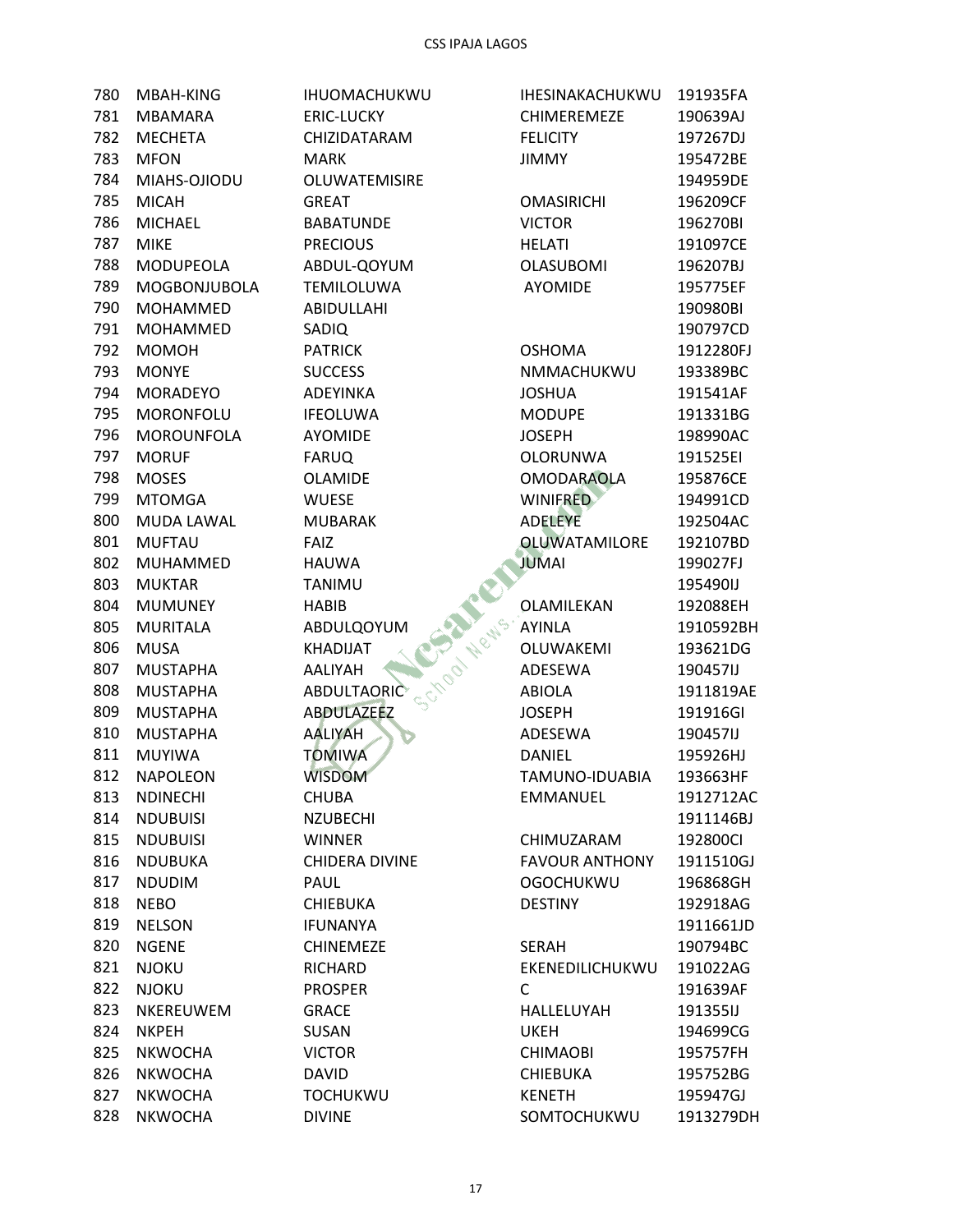| 829 - | <b>NNABUCHI</b>        |
|-------|------------------------|
| 830.  | NNADI                  |
|       | 831 NNAJIOFOR          |
|       | 832 NNAMANI            |
|       | 833 NNAZOR             |
|       | 834 NNOCHIRI           |
|       | 835 NOKNA'AN           |
|       | 836 NSOFOR             |
| 837   | <b>NWABUFZE</b>        |
|       | 838 NWABUNIKE          |
|       | 839 NWACHUCKWU         |
|       | 840 NWACHUKWU          |
|       | 841 NWACHUKWU          |
|       | 842 NWACHUKWU          |
|       | 843 NWADI              |
|       | 844 NWAFOR             |
|       | 845 NWAFOR             |
|       | 846 NWAIBE             |
|       | 847 NWAKWUDO           |
|       | 848 NWANEKPE           |
|       | 849 NWANEKWU           |
|       | 850 NWANKWO            |
|       | 851 NWANKWO            |
| 852   | NWANKWO                |
|       | 853 NWANNAH            |
|       | 854 NWARIBE            |
| 855   | <b>NWEKE</b>           |
|       | 856 NWEKE              |
|       | 857 NWEME              |
|       | 858 NWIGWE             |
| 859   | <b>NWITE</b>           |
|       | 860 NWOKEKE            |
|       | 861 NWOKOLO            |
| 862   |                        |
| 863   | NWONU<br><b>NWORAH</b> |
|       |                        |
| 864   | <b>NWOSU</b>           |
| 865   | <b>NWOSU</b>           |
| 866   | <b>NWOYE</b>           |
| 867   | <b>NZE</b>             |
| 868   | <b>NZEKWE</b>          |
| 869   | <b>OBADA</b>           |
| 870   | <b>OBAKPOLO</b>        |
| 871   | <b>OBAKUDE</b>         |
| 872   | <b>OBAKUDE</b>         |
| 873   | <b>OBAKUDE</b>         |
| 874   | <b>OBAKUDE</b>         |
| 875   | <b>OBANLA</b>          |
| 876   | <b>OBAS</b>            |
| 877   | OBASI                  |

CHIAMAKA **DANIEL OLUEBUBE KELVIN** CHINEDUM **CHINEDU DANIEL ADAOBI GOODNESS DANIEL NNEOMA DAVID** PASCAL **CHIBUIKE KENNETH IFEANYI FORTUNE** EBUBECHUKWU KINGSLEY CHUKWUEBUKA **JOSHUA** School News, VIC EMMANUELLA **ESTHER ONYINYECHI FAVOUR DANIELLA REJOICE ANTHONY GODFREY CHIOMA** ARINZE **CHIDIMA ESTHER** ODINAKACHI **FRANKLIN DAVID** ONYINYECHI **ERIC DERICK NAOMI DONALD JOHN** OMOH **OMOH OJOR OJOR MAYOWA** OREOLUWA

**OLUCHI** 

| <b>LUCY</b>                | 195114Cl  |
|----------------------------|-----------|
| ONYEDIKACHI                | 191000GH  |
| <b>FAVOUR</b>              | 196323BH  |
| KELECHI                    | 196308BE  |
| <b>FRANCIS</b>             | 199290BC  |
| <b>STEVEN</b>              | 191078CJ  |
| JULIUS                     | 198005CH  |
| PERPETUA                   | 192377AH  |
| <b>CHINONYEREM</b>         | 197489FH  |
| OLUCHUKWU                  | 198591HJ  |
| <b>BLISS</b>               | 1910885DI |
| <b>CHIDERA</b>             | 190849FI  |
| <b>NWABUEZE</b>            | 190890HJ  |
| <b>RICHARD</b>             | 193293GH  |
| <b>UGOCHUKWU</b>           | 194628EJ  |
| <b>JUNIOR</b>              | 197265FG  |
| <b>CHIAGOZIEM</b>          | 198997BI  |
| <b>PROSPER</b>             | 190675HJ  |
| <b>KOSISOCHUKWU</b>        | 194702BH  |
| <b>MARVELLEOUS</b>         | 198235AF  |
|                            |           |
| <b>MUNACHI</b>             | 1911201CG |
| <b>CHINECHEREM</b>         | 190031BJ  |
| OLUEBUBECHUKWU             | 193286BE  |
| <b>ESTHER</b>              | 192603CI  |
|                            | 191724EH  |
| <b>VICTORIA</b>            | 1912360HI |
| <b>UCHECHUKWU</b>          | 199234FJ  |
| <b>CHIDERA</b>             | 192114BJ  |
| NNAEMEKA                   | 1911451CJ |
| <b>VICTORIA</b>            | 198064AD  |
| <b>HENRY</b>               | 191001HI  |
| <b>MIRACLE</b>             | 191312BD  |
| CHINAGOROM                 | 190627IJ  |
|                            | 192846FJ  |
| <b>CHINEMEREM</b>          | 198675AE  |
| <b>CHIMAOBIM</b>           | 198597CJ  |
| <b>CHRISTIAN</b>           | 194799AD  |
| SOMTOCHUKWU                | 190186BD  |
| CHUKWUKA PROSPER 1911547AC |           |
| <b>CHIOMA</b>              | 190342FI  |
| <b>AYOMIDE</b>             | 194961BD  |
| 0                          | 1910503AI |
| WILLIAM                    | 190077DH  |
| <b>WILLIAM</b>             | 190077DH  |
| <b>WINIFRED</b>            | 190075EH  |
| <b>WINIFRED</b>            | 190075EH  |
| <b>MALIK</b>               | 198052BG  |
| <b>ELEGBE</b>              | 191281AG  |
| <b>CLARA</b>               | 199091EH  |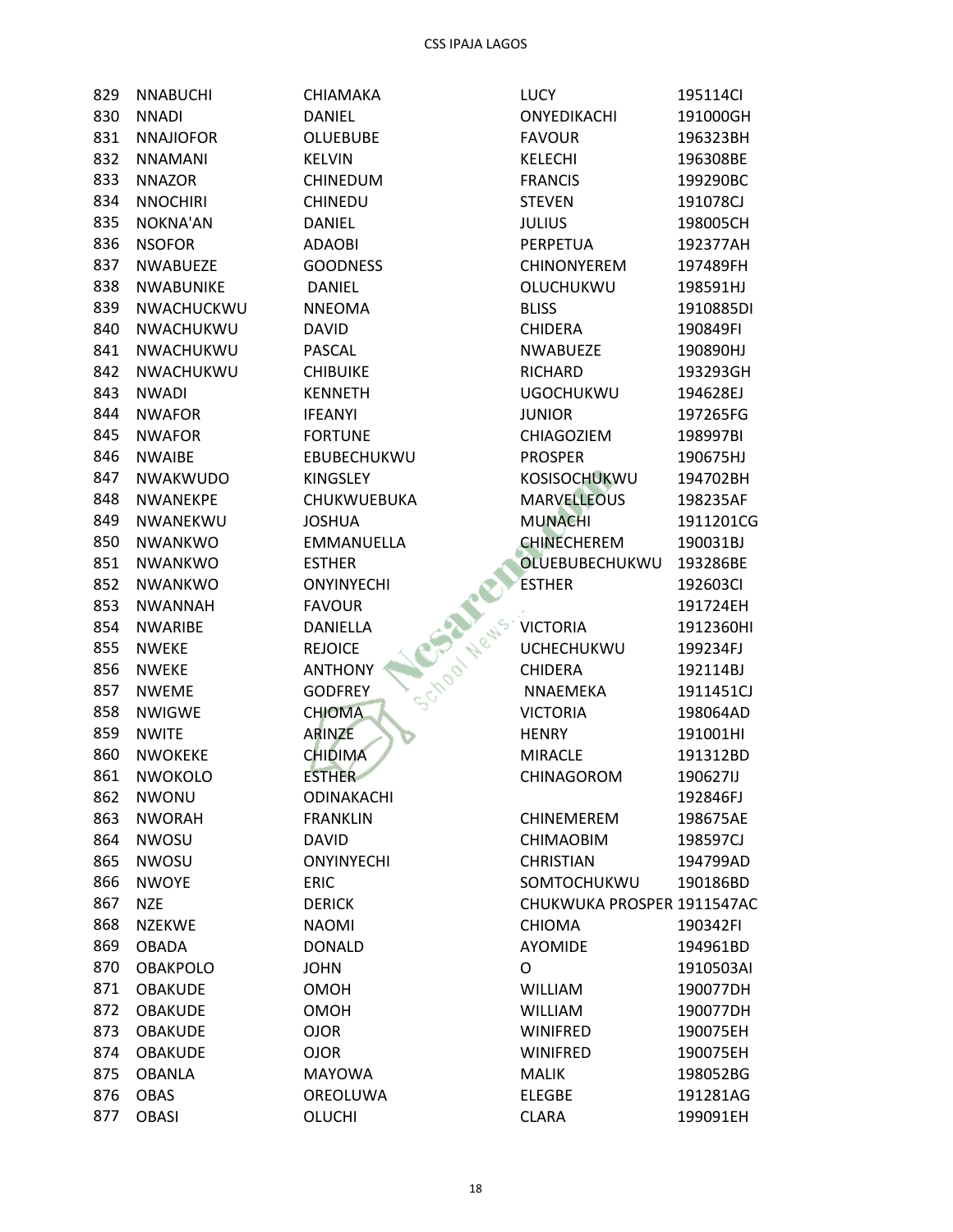| 878 -   | OBATUGA                    |
|---------|----------------------------|
| 879     | OBE                        |
| 880     | <b>OBEGORO</b>             |
|         | 881 OBEH                   |
| 882 OBI |                            |
| 883     | <b>OBI</b>                 |
| 884 OBI |                            |
|         | 885 OBIAGA                 |
|         | 886 OBIAJULU               |
| 887     | <b>OBIALO</b>              |
|         | 888 OBIJIAKU               |
|         | 889 OBIOHA                 |
| 890     | <b>OBIORA</b>              |
|         | 891 OBIORAH                |
|         | 892 OBISI                  |
|         | 893 OBITE                  |
| 894     | <b>OBOGAI</b>              |
|         | 895 OBOKOH                 |
|         | 896 OCHEKE                 |
| 897     | <b>OCHIE</b>               |
|         | 898 OCHULO                 |
|         | 899 ODAGU                  |
|         | 900 ODELABU                |
| 901     | <b>ODELEYE</b>             |
|         |                            |
|         | 902 ODENIYI<br>903 ODENIYI |
|         | 904 ODETONA                |
|         |                            |
| 905     | <b>ODEWABI</b>             |
|         | 906 ODEYEMI                |
|         | 907 ODIASE                 |
| 908     | <b>ODIGBO</b>              |
|         | 909 ODII                   |
| 910     | <b>ODIKWE</b>              |
| 911     | <b>ODIOHANA</b>            |
| 912     | <b>ODIPE</b>               |
| 913     | <b>ODODAH</b>              |
| 914     | <b>ODUBIYI</b>             |
| 915     | <b>ODUH</b>                |
| 916     | ODUKOYA                    |
| 917     | <b>ODULATE</b>             |
| 918     | ODUMOSU                    |
| 919     | ODUNJO                     |
| 920     | <b>ODUNLAMI</b>            |
| 921     | ODUNUGA                    |
| 922     | ODUSANYA                   |
| 923     | <b>ODUSANYA</b>            |
| 924     | <b>ODUSHILE</b>            |
| 925     | ODUTEMOWO                  |
| 926     | <b>OFIA</b>                |

**DANIEL GABRIEL CHIDERA IRIA** CHIAMAKA **WILLIAMS FAVOUR DIVINE PRAISE VICTORIA UCHECHUKWU ONYINYECHI ADANNA CHIBUZOR** KAOSISOCHUKWU **EMMANUEL LATOYA DAVID NANCY** AKACHUKWU **EMMANUEL** School News, October **JULIET MARIAN OLAYINKA** SAMUEL **GABRIEL OLAOLUWA PRECIOUS** AMEERAT **PRINCESS DAVID DAVID CHUKWUKA CHIOMA OLAMIPO BRYAN OMOTOLANI ELUOJO OLABIMPE HABEEB ESTHER OMOSEWA ALIYAT ALIMAT TIMILEHIN** MOWONUOLA **DAVID** ABDULWAHAB SHEKINAH

| OLUWAGBEMIGA IMC191543AF   |                       |  |  |
|----------------------------|-----------------------|--|--|
|                            | 197092FH              |  |  |
| <b>EMMANUEL</b>            | 192371CE              |  |  |
| <b>DENNIS</b>              | 199277CG              |  |  |
| <b>PRISCA</b>              | 193946AG              |  |  |
|                            | 192069AH              |  |  |
| AMARACHI                   | 192660AI              |  |  |
| KENECHUKWU                 | 198880CI              |  |  |
| <b>CHIMDIEBUBE</b>         | 191918AB              |  |  |
| <b>CHISOM</b>              | 195374DH              |  |  |
| MUNACHI KELECHI            | 196675BH              |  |  |
| LUCY                       | 191654CD              |  |  |
| <b>PORSCHE</b>             | 198995EF              |  |  |
| <b>EMMANUEL</b>            | 193930AI              |  |  |
| <b>DAVID</b>               | 190686DF              |  |  |
| <b>EJEMBI</b>              | 193733HJ              |  |  |
| EMIKE                      | 196714CE              |  |  |
| CHUKWUWEIKE                | 198993AB              |  |  |
| <b>OCHANYA</b>             | 197376FI              |  |  |
| <b>BENNET-JOEL</b>         | 193854BI              |  |  |
| <b>CHINEDU</b>             | 192798DI              |  |  |
| <b>NMESOMA</b>             | 194441DF              |  |  |
| <b>OLUWAFADEKEMI</b>       | 193085AJ              |  |  |
| GABRIEL                    | 194083AG              |  |  |
| OLUWASEGUN                 | 192212EG              |  |  |
| OLUWAPELUMI                | 199552AE              |  |  |
| <b>TEMITOPE</b>            | 191736FH              |  |  |
| RACHEAL                    | 1911699BJ             |  |  |
| <b>AYOMIPOSI</b>           | 191881DF              |  |  |
| <b>ESOSA</b>               | 197104BJ              |  |  |
|                            | 1910641BH             |  |  |
| <b>CHIDIEBERE</b>          | 191574FH              |  |  |
| <b>SIDINY</b>              | 190715DI              |  |  |
|                            |                       |  |  |
| EMMANUELLA<br><b>TERRY</b> | 192661AI<br>1910658BF |  |  |
|                            |                       |  |  |
| OMOKHEFUE                  | 199529CF              |  |  |
| <b>ZAINAB</b>              | 193573AE              |  |  |
| <b>EMMANUEL</b>            | 195101BH              |  |  |
| <b>MISTURA</b>             | 1911679AF             |  |  |
| <b>ADEBAYO</b>             | 191626BG              |  |  |
| <b>TEMILADE</b>            | 190230AH              |  |  |
| <b>ESTHER</b>              | 191722BE              |  |  |
| ENIOLA                     | 1913305BI             |  |  |
| SANDRA                     | 192769AE              |  |  |
| <b>DAVID</b>               | 197414DB              |  |  |
|                            | 195494FH              |  |  |
| OLUWASEUN                  | 197607DI              |  |  |
| <b>ADEMIDE</b>             | 198037AF              |  |  |
| SOMTOCHUKWU                | 190445AB              |  |  |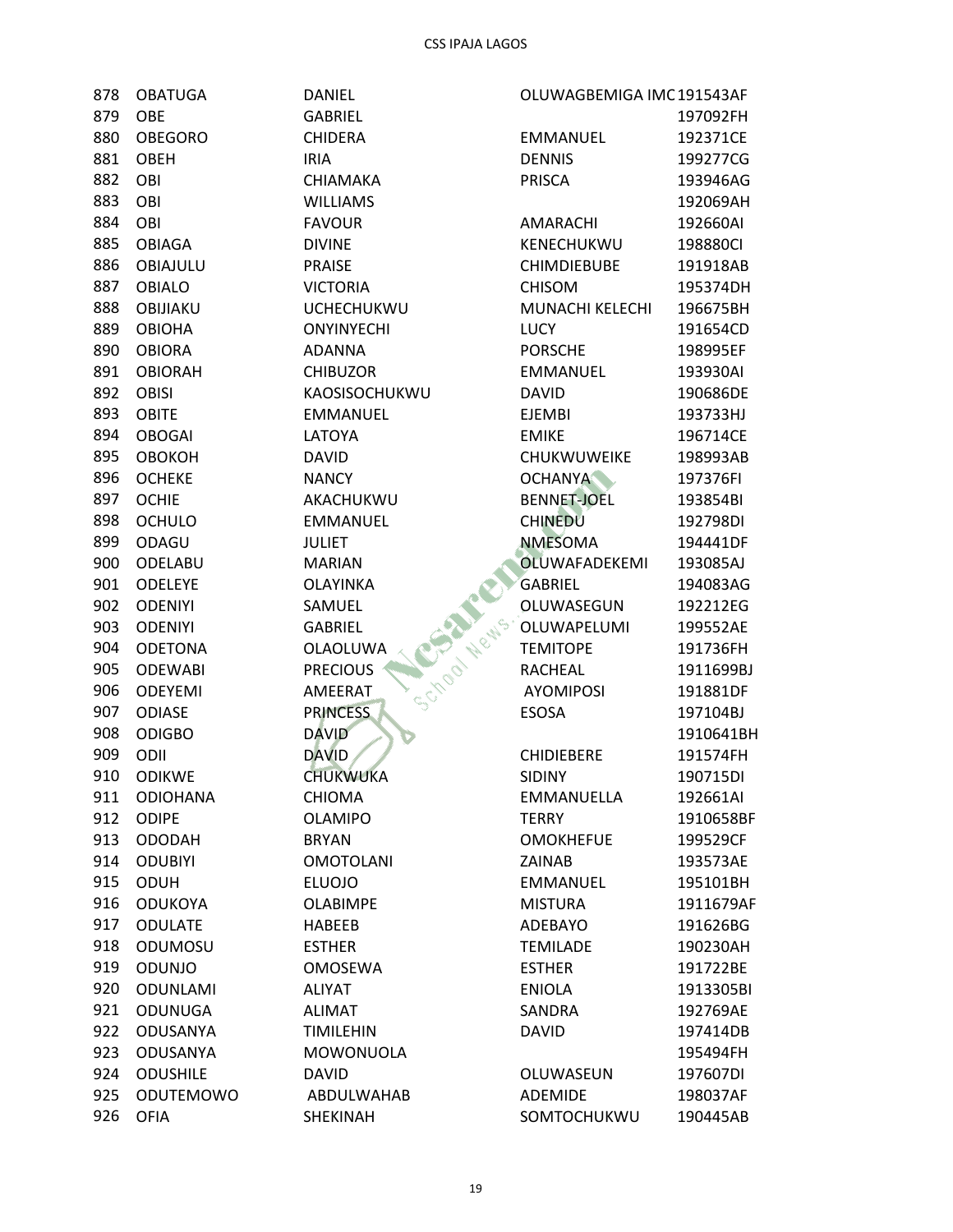| 927 | OFILI             |
|-----|-------------------|
|     | 928 OFKON         |
|     | 929 OFOEDU        |
| 930 | OFOEDU            |
|     | 931 OFONITA       |
|     | 932 OGBECHE       |
|     | 933 OGBEIDE       |
| 934 | <b>OGBEIWI</b>    |
|     | 935 OGBITSE       |
|     | 936 OGBOKO        |
| 937 | <b>OGBONNA</b>    |
|     | 938 OGBONNA       |
|     | 939 OGBONNA       |
|     | 940 OGBOYE        |
| 941 | OGBU              |
|     | 942 OGBUH         |
|     | 943 OGEDEGBE      |
|     | 944 OGO           |
|     | 945 OGOKE         |
|     | 946 OGUEGBULU     |
|     | 947 OGUNADEYO     |
| 948 | <b>OGUNDARE</b>   |
|     | 949 OGUNDE        |
|     | 950 OGUNDELE      |
|     | 951 OGUNDELE      |
| 952 | OGUNDEYI          |
|     | 953 OGUNDEYI      |
|     | 954 OGUNDIPE      |
| 955 | <b>OGUNDIPE</b>   |
| 956 | <b>OGUNDIRAN</b>  |
|     | 957 OGUNJOBI      |
|     | 958 OGUNKOYA      |
| 959 | <b>OGUNLEYE</b>   |
| 960 | <b>OGUNLUSI</b>   |
| 961 | <b>OGUNMEFUN</b>  |
| 962 | <b>OGUNMUYIWA</b> |
| 963 | OGUNRINDE         |
| 964 | <b>OGUNSHOLA</b>  |
| 965 | <b>OGUNTUASE</b>  |
| 966 | <b>OGUNTUSI</b>   |
| 967 | OGUNWALE          |
| 968 | <b>OHAKWEZE</b>   |
| 969 | <b>OHALETE</b>    |
| 970 | OHIA              |
| 971 | <b>OHINKE</b>     |
| 972 | <b>OHUCHE</b>     |
| 973 | <b>OJAPINWA</b>   |
| 974 | OJEDAPO           |
| 975 | <b>OJEKUNLE</b>   |

**NICHOLAS MESHACK BLESSING FAVOUR** CHINAZA CHURCHHILL **VICTOR MARVELOUS BARUCH DOMINIC CHINWE EMMANUEL MICHAEL** AYOMIKUN CHUKWUEBUKA **AUSTINE** AMEN **NOAH OGECHI PRUDENCE AYOMIDE TAIWO** School News, DL OLUWAPELUMI OLUWATOMILOLA **UTHMAN ESTHER JOSEPH BADMUS TEMILOLUWA PELUMI ABIGAIL** LAWRENCE **PRECIOUS DAVID** DANIEL OLUWAFERANMI OLUWAFEMI OREOLUWA **ABIOLA** OLAMILEKAN TEMILOLUWA **ISRAEL CHINONSO** IKECHUKWU **SUCCESS VICTOR OJASOPE HASSAN** JAMALUDEEN

| CHUKWUJINDU          | 191177BE  |
|----------------------|-----------|
| <b>DAVID</b>         | 191450FJ  |
| <b>IFUNANYA</b>      | 1910651CG |
| OLUEBUBE             | 1910960FG |
| <b>MAUREEN</b>       | 1910660AE |
| <b>LEHIOWO</b>       | 191124EB  |
| <b>OSARUESE</b>      | 1913019CI |
| <b>AIWANSOSA</b>     | 198367FI  |
| <b>ORITESEMEYIWA</b> | 193530FG  |
| IFECHUKWUKWU         | 197336AF  |
| <b>PRECIOUS</b>      | 190112AC  |
| <b>CHIAGOZIE</b>     | 190789IJ  |
| <b>UGOCHUKWU</b>     | 192939HB  |
| <b>PERFECT</b>       | 1912157FG |
| <b>CHRISTIAN</b>     | 191851FI  |
| OTOPA                | 194871GI  |
| <b>VICTOR</b>        | 191088CI  |
| <b>EKPEME</b>        | 199517HJ  |
| EDITH                | 190487AF  |
| <b>CHIAGOZIE</b>     | 190562HI  |
| <b>JOSEPH</b>        | 190557CE  |
| <b>OLUWATOSIN</b>    | 191043HF  |
| <b>EMMANUEL</b>      | 193290DH  |
| <b>MICHEAL</b>       | 197639HI  |
| OLAMILEKAN           | 192873EJ  |
| <b>INIOLUWA</b>      | 194440BC  |
| <b>DAMILARE</b>      | 1911166FJ |
| <b>HASSAN</b>        | 196701FJ  |
| <b>ELIJAH</b>        | 195816DI  |
| <b>BOLUWATIFE</b>    | 191303DF  |
| TOLUWALASE           | 198893CI  |
| ADEMOLA              | 1910488CH |
| ADUNOLUWA            | 192141EG  |
| <b>ADEMIDE</b>       | 198144BH  |
| OLAOLUWA             | 192121BE  |
| <b>FAVOUR</b>        | 190708CI  |
| OLUWATIMISOLA        | 191254HJ  |
| <b>HANAH</b>         | 191052AG  |
| OLUBUSAYO            | 190277DG  |
| <b>AYOMIPOSI</b>     | 191500FH  |
| <b>TIMOTHY</b>       | 198311HI  |
| <b>CHINEDU</b>       | 197985BC  |
| AUGUSTINA            | 197636GE  |
| <b>GIDEON</b>        | 196115CH  |
|                      | 1910805CE |
| CHUKWUEMEKA          | 196353IJ  |
| <b>OLASUPO</b>       | 1911500FH |
| OREOLUWA             | 1911129IH |
| OLUWASEMILORE        | 195495CJ  |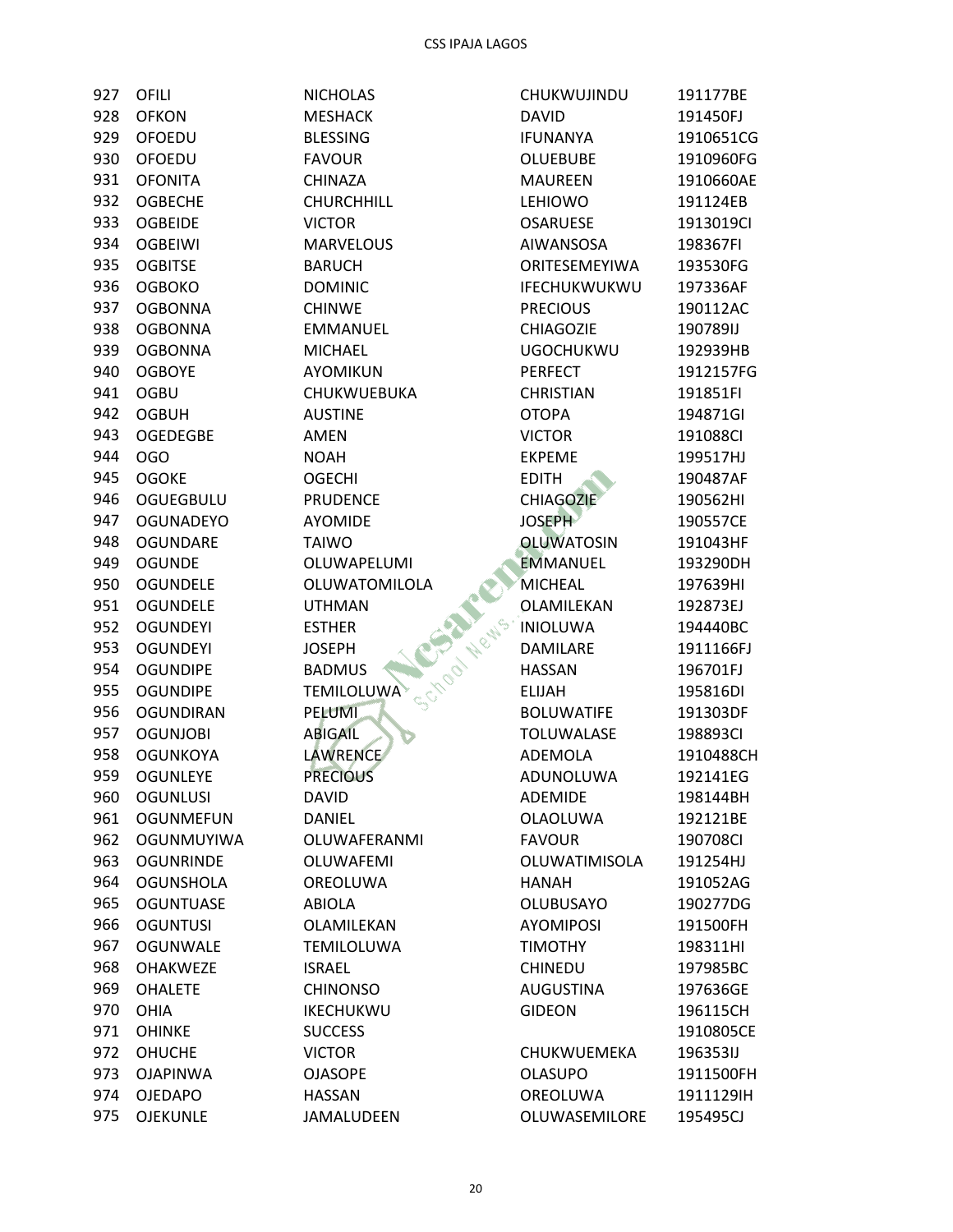| 976   | OJEOMOKHAI        |
|-------|-------------------|
| 977   | <b>OJETAYO</b>    |
| 978   | <b>OJEWOLE</b>    |
| 979   | <b>OJINI</b>      |
| 980.  | <b>OIO</b>        |
| 981   | <b>OIO</b>        |
| 982   | <b>OIO</b>        |
| 983   | <b>OIO</b>        |
| 984   | <b>OJUKWU</b>     |
| 985   | <b>OKAFOR</b>     |
|       | 986 OKAFOR        |
|       |                   |
| 987   | <b>OKAFOR</b>     |
| 988   | <b>OKAFOR</b>     |
|       | 989 OKAFOR        |
| 990 - | <b>OKAFOR</b>     |
| 991   | <b>OKAFOR</b>     |
| 992   | OKANLAWON         |
|       | 993 OKEBE         |
| 994   | OKECHUKWU         |
| 995   | OKECHUKWU         |
|       | 996 OKECHUKWU     |
| 997   | OKECHUKWU         |
| 998   | OKECHUKWU         |
| 999   | OKECHUKWU         |
|       | 1000 OKECHUKWU    |
|       | 1001 OKEDU        |
|       | 1002 OKEGBOLA     |
|       | 1003 OKEKE        |
|       | 1004 OKEME        |
|       | 1005 OKENIYI      |
|       | <b>1006 OKERE</b> |
|       | 1007 OKOCHA       |
|       | 1008 OKOCHA       |
|       |                   |
| 1009  | <b>ОКОСНА</b>     |
| 1010  | OKODUGHA          |
| 1011  | <b>OKODUWA</b>    |
| 1012  | <b>OKOEGUALE</b>  |
| 1013  | ОКОН              |
| 1014  | OKOJIE            |
| 1015  | OKOLI             |
| 1016  | OKOLI             |
| 1017  | OKOLIDOH          |
| 1018  | <b>OKOLIGBO</b>   |
| 1019  | <b>OKOLOSI</b>    |
| 1020  | <b>OKONKWO</b>    |
| 1021  | <b>OKONKWO</b>    |
| 1022  | <b>OKONKWO</b>    |
| 1023  | <b>OKONKWO</b>    |
| 1024  | <b>OKONWO</b>     |

GABRIEL **OLUWATOBI ENOCH** CHIJINDU PETER **JOSEPH** ADELANA WALIYAT SOPHIE EMMANUELLA **PEACE WISDOM** CHINEMEREM **IFEOMA SUCCESS** KENECHUKWU **IBUKUN FAITHFUL JOSHUA DESTINY CALEB CHIBUIKE CHISIMDI CHISIMDI PATRICK CHIBUIKEM** OLUWAPELUMI **NMESOMA JOYCE JULIANA UZOMA JOSEPHINE EBUBE EBUBE JONATHAN AUGUSTINE STEPHEN** SUSAN **ISABELLA** KINGSLEY **CHUKWUBUIKE** IKECHUKWU **CHIEMERIE** PROMISE **GRACE** EMMANUEL **UCHENNA ICONCHISOM ISREAL** 

|                  | <b>OLUWATOSIN</b>         | 190631BG  |
|------------------|---------------------------|-----------|
|                  | <b>DAVID</b>              | 191867AH  |
|                  | <b>INIOLUWANIMI</b>       | 192390CF  |
|                  | <b>STEPHEN</b>            | 192352FG  |
|                  | OLUWAFERANMI              | 192382EG  |
|                  | OLAMILEKAN                | 193811AH  |
|                  | <b>MICHAEL</b>            | 1911663BG |
|                  | <b>FOLASHADE</b>          | 1912126GI |
|                  | <b>CHINECHEREM</b>        | 192392EG  |
| ١                | <b>CHINAZA</b>            | 195636FI  |
|                  | NMESOMA PECULIAR 190216CG |           |
|                  | <b>CHIZURUMOKE</b>        | 195223AD  |
|                  | <b>ELVIS</b>              | 191469EG  |
|                  | DANIELLA                  | 196423FH  |
|                  | <b>TOCHUKWU</b>           | 197111BC  |
|                  | <b>PAUL</b>               | 1912337GH |
|                  | <b>AYOMIDE</b>            | 197201BC  |
|                  | <b>CHIZURUMOKE OKO</b>    | 1911930CJ |
|                  | KOSISOCHUKWU              | 190872DG  |
|                  | <b>CHIDERA</b>            | 196213DJ  |
|                  | KAMISOYOCHUKWU            | 190873CF  |
|                  | <b>ANTHONY</b>            | 198644HI  |
|                  | <b>DEBORAH</b>            | 1910410GG |
|                  | <b>DEBORAH</b>            | 1910410GG |
|                  | <b>GOODLUCK</b>           | 198566AI  |
| <b>CHOON Net</b> | <b>DAVID</b>              | 198155BD  |
|                  | <b>FAWAZ</b>              | 197098GH  |
|                  | <b>MIRACLE</b>            | 194908BG  |
|                  |                           | 1911120AF |
|                  | <b>OLUWATUNMISE</b>       | 197008AE  |
|                  | <b>BENEDICT</b>           | 192136FI  |
|                  | <b>KELECHI</b>            | 1910430CH |
|                  | <b>SUCCESS</b>            | 195010AF  |
|                  | <b>SUCCESS</b>            | 195010AF  |
|                  | <b>OSAMUDIAMEN</b>        | 193584AB  |
|                  | <b>ODIANOSEN</b>          | 193226HF  |
|                  | <b>IDEMUDIA</b>           | 193615BF  |
|                  |                           | 198931AB  |
|                  | <b>OSEHUMEN</b>           | 192500AH  |
|                  | <b>EJIMCHUKWU</b>         | 197466AC  |
| ίE               | <b>DIVINE</b>             | 198542FI  |
|                  | <b>MICHAEL</b>            | 199376FH  |
|                  | <b>THANKGOD</b>           | 191487GI  |
|                  |                           | 199178AJ  |
|                  | <b>TOCHUKWU</b>           | 1911363CF |
|                  | CHINEMEREM                | 198739FH  |
|                  | <b>RICHARD</b>            | 190471AB  |
|                  | <b>GIFT</b>               | 191720AE  |
|                  | ONYEKACHUKWU              | 191797AG  |
|                  |                           |           |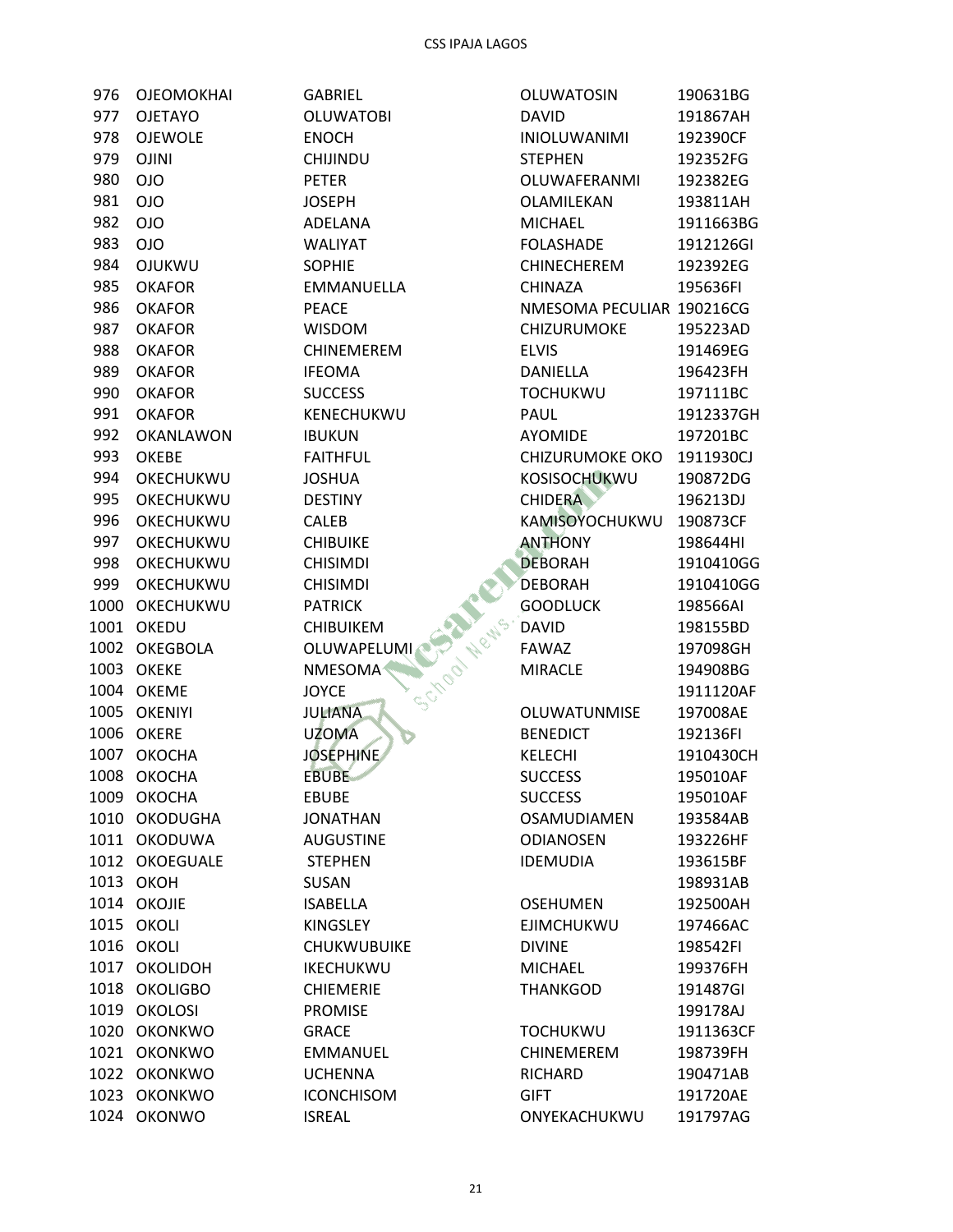1025 OKO-OBOH 1026 OKORAFOR 1027 OKORIE 1028 OKORO 1029 OKORO 1030 OKORO 1031 OKORO 1032 OKPARA 1033 OKPARA 1034 OKPARA 1035 OKPE 1036 OKPE 1037 OKPUZOR 1038 OKUNBOR 1039 OKWUBANEGO 1040 OKWUMBA 1041 OKWUOHA 1042 OLABANJI 1043 OLADAPO 1044 OLADEINDE 1045 OLADEJO 1046 OLADELE 1047 OLADELE 1048 OLADEPO 1049 OLADOSU 1050 OLADUNJOYE 1051 OLAGESHIN 1052 OLAITAN 1053 OLAITAN 1054 OLAITAN 1055 OLAIYA 1056 OLAJIDE 1057 OLAJIDE 1058 OLAJIDE 1059 OLAJIDE 1060 OLAKUNLE 1061 OLALEKAN 1062 OLALEKAN-FAYEMI 1063 OLALERE 1064 OLALERE 1065 OLANIGAN 1066 OLANIYAN 1067 OLANIYI 1068 OLANLOKUN 1069 OLANREWAJU 1070 OLAOJO 1071 OLAOYE 1072 OLAREWAJU 1073 OLASUNKANMI

**OBEHI DANIEL CHINONSO** GOLD SAMUEL **KELECHI MOSES BENEDICT ELVIES QUEEN NNANNA NNAMDI GODSTIME IVIE CHIBUEZE MICHAEL CHIBUIKE JOMILOJU** OLAKUNLE **GBOLAHAN DEMILADEOGO TOLUWANI VICTORIA OMOGBOLAHAN IFEOLUWA** KAMALDEEN **ABIMBOLA JOSEPH ONAOPEMIPO** OLAMILEKAN **KAMALDEEN DANIEL MARVELOUS** EBUNOLUWA **AYOMIDE KHALIDA FARUQ JOSEPH OPEYEMI AYOMIDE MOSOPE** SAMUEL **AYOJESU ENIOLA OLASUNKANMI** OLAJIDE **FALIAHT MICHAEL** 

**AYOMIDE** 

| <b>ZOE</b>                | 199503BD              |
|---------------------------|-----------------------|
| <b>CHIBUEZE</b>           | 1910972BJ             |
| <b>MICHAEL</b>            | 199460BH              |
| STEPHANIE ONYEOMA192923HJ |                       |
| CHIBUIKE                  | 195249FH              |
| SAMUEL                    | 190556CG              |
| EKENEDILICHUKWU           | 192364GJ              |
| <b>CHINECHEREM</b>        | 193770AF              |
| <b>CHINONSO</b>           | 191593DG              |
| <b>ESTHER</b>             | 199613AI              |
| ROBERT                    | 192685CD              |
| RONALD                    | 192686BE              |
|                           | 1911681BG             |
| NICOLE                    | 194803AC              |
| <b>FRANKLIN</b>           | 1913108FI             |
| CHUKWUDALU                | 194290HI              |
| <b>ADEYEMI</b>            | 190848CH              |
| <b>DANIEL</b>             | 1912292FJ             |
| <b>BONUOLA</b>            | 193613FG              |
| <b>AJIBOLA</b>            | 1913016FG             |
| <b>EMMANUEL</b>           | 197940IJ              |
| ANUOLUWA                  | 194664GH              |
| <b>INIOLUWA</b>           | 198683AG              |
| <b>MICHEAL</b>            | 192933CE              |
| DANIEL                    | 197242BJ              |
| OLAMIDE                   | 194678BG              |
| <b>MARIAM</b>             | 190478FG              |
| OLUWATOSIN                | 1913264DI             |
| <b>FAVOUR</b>             | 1912036EI             |
| <b>NURUDEEN</b>           | 1911873EJ             |
| <b>AYOOLA</b>             | 193453CH              |
| <b>TOBILOBA</b>           | 192934AJ              |
| OLUWADARASIMI             | 195987AG              |
| ABIGAEL                   | 193768CG              |
| GABRIEL                   | 197804AG              |
| <b>TEMILOPE</b>           | 1911112FJ             |
| ISHOLA                    | 194256CG              |
| <b>DAMILARE</b>           | 191142AE              |
| <b>ELIZABETH</b>          | 1912611BE             |
| <b>EMMANUEL</b>           | 1912803GJ             |
| <b>MICHELLE</b>           | 197620DJ              |
|                           | 1912508ED             |
| <b>ISREAL</b>             | 190529EJ              |
| <b>TOFUNMI</b>            | 195513DJ              |
| <b>AFOLABI</b>            | 195401EH              |
| <b>MICHAEL</b>            | 193366AI              |
| OLAMIDE                   | 190393CE              |
|                           |                       |
| OLUWASEGUN<br>LEKAN       | 198419EI<br>1912415BF |
|                           |                       |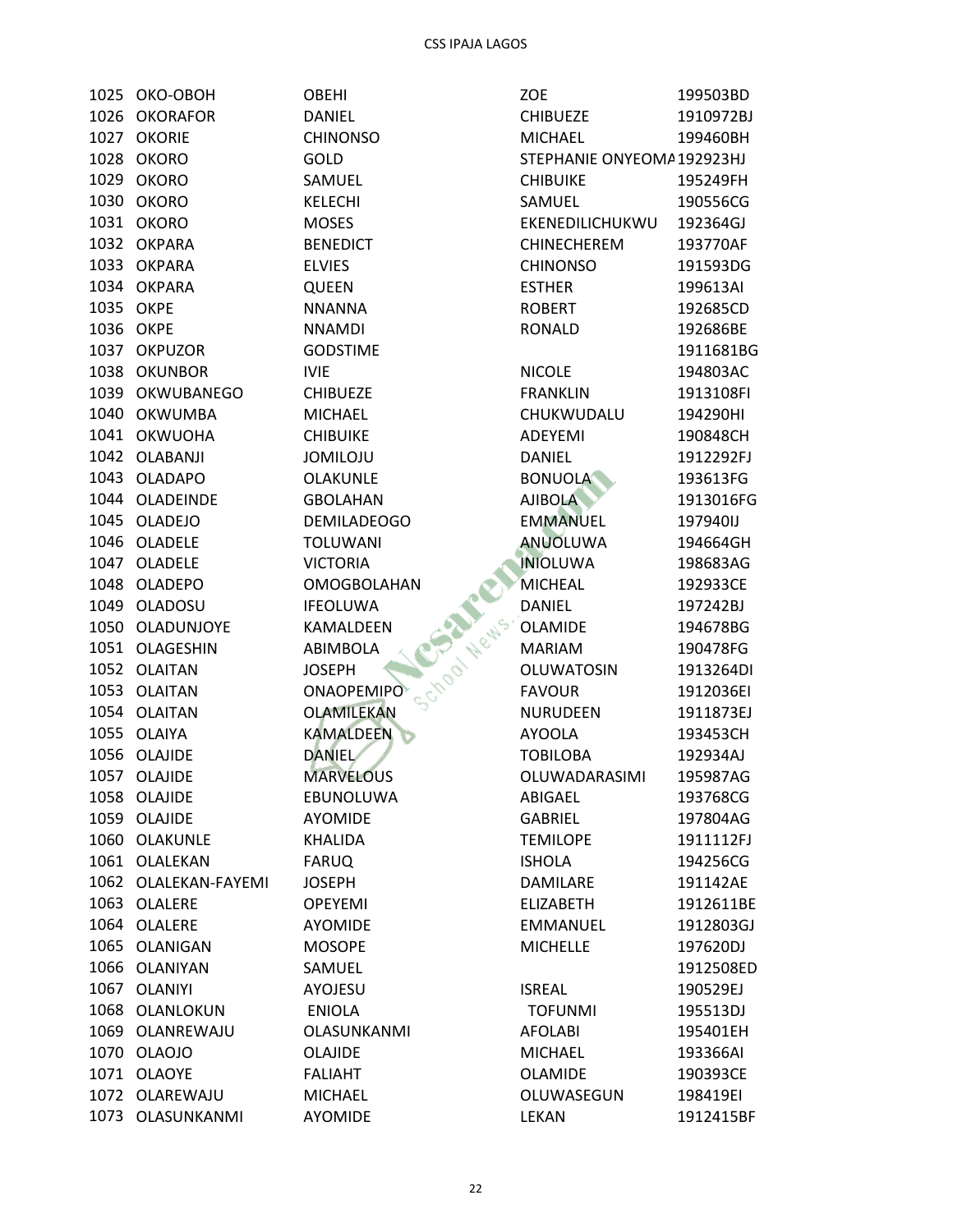1074 OLATUNDE 1075 OLATUNJI 1076 OLAWALE 1077 OLAWALE 1078 OLAWOLE 1079 OLAYEMI 1080 OLAYINKA 1081 OLAYIWOLA 1082 OLISA 1083 OLISE 1084 OLIYIDE 1085 OLOGUNORE 1086 OLOJODE 1087 OLORUNFEMI 1088 OLORUNFUNMI 1089 OLORUNSOLA 1090 OLORUNTOBA 1091 OLORUNTOLA 1092 OLOTU 1093 OLOTU 1094 OLOWU 1095 OLUBUNMI 1096 OLUFEMI 1097 OLUGBENGA 1098 OLUKOYA 1099 OLULADE 1100 OLUMUYIWA 1101 OLU-OWOLABI 1102 OLURIN 1103 OLUSAKIN 1104 OLUSESI 1105 OLUSESI 1106 OLUSESI 1107 OLUSEYI 1108 OLUWAFEMI 1109 OLUWALARI 1110 OLUWAMAYOWA 1111 OLUWASEUN 1112 OLUWASEUN 1113 OLUWO 1114 OLUWOLE 1115 OLUWUO 1116 OLUYEDE 1117 OLUYEMI 1118 OMAKINWA SMART 1119 OMALE 1120 OMALE 1121 OMAMORHOMU 1122 OMBUGADU

**AFOLAHAN** OLUWASEGUN ABDULWAHEED **ABDULLATEEF AYOBAMI** OLUFUNMILAYO **TOSIN DAMION EMMANUEL** ONYECHUKWU OLUWASINA-AYOMI OLUWASHOLA **OMOLARA BLESSING ROKIBAT** SAMUEL **ADEOLA** OLUWAJOMILOJU OLUGBAMILA KIIBATI **MUSTAKIM** YOMI **DANIEL GOODLUCK THERESA EUNICE TOMIWA TOMISIN OLUWATOFARATI PRAISE KHADIJAT FIYINFOLUWA SEMILORE DEBORAH** OLUWAFERANMI OLUWATUMINU **OPEMIPO** OLUWAFERANMI DARASIMI **FAREEDAT** EMMANUEL **MIRACLE DANIEL TOSINEISTEIN OLUWATOBILOBA EZEKIEL AUSTINE NANCY PASCAL** 

**HERITAGE** 1912403GH **ABAYOMI** 190323CF **TIMILEHIN** 1911148HJ **AYOMIDE** 1912467AH 1911357DJ **ISAAC PAMILERIN** 190177AI **MAYBEL** 1912446DE **AYOKUNMI** 196923EG **CHIBUIKE** 192855EJ **GODSMAJESTY** 197591BD SAMUEL 198046BG **ENOCH** 1910433GA **ELIZABETH** 194499DH **OLUFUNKE** 193752HJ **AYOMIPO** 191791FJ **BOLAJI** 196295BJ **SAMUEL** 194592CG 191242AF OLUWASEGUN **SUNDAY** 192894CE **TREASURE** 1910627AJ **OLUWANIFEMI** 193305BG **SETH** 196493BI **AYOMIDE** 191920CF AYANFEOLUWA 19468011 **AYOMIDE** 1912691BD **ATILOLA** 190444GH SAMUEL 191756GJ **ELIZABETH** 195821DJ 1913241BE OLUWABAMISE 199025BF **ATINUKE** 193292DE **DIVINE** 194515FA **KING** 194863AH 196849AA **SHARON** 197049CF **ADUNOLA** 190319BF **OLAWALE** 197009AB **OLUWAFISAYOMI** 190638DJ **DAVID** 193758AD 199125EI ADETUTU **ESHENO** 192348BI 190298EG SUNDAY OLUWADARA198061DG **ADEOLA** 1912518EJ DANIEL, CHUKWUEBL 192090FJ 199235AI **EHI OWOICHO** 196683DG **OYENMWEN** 194759DE LUBA C. 193619BH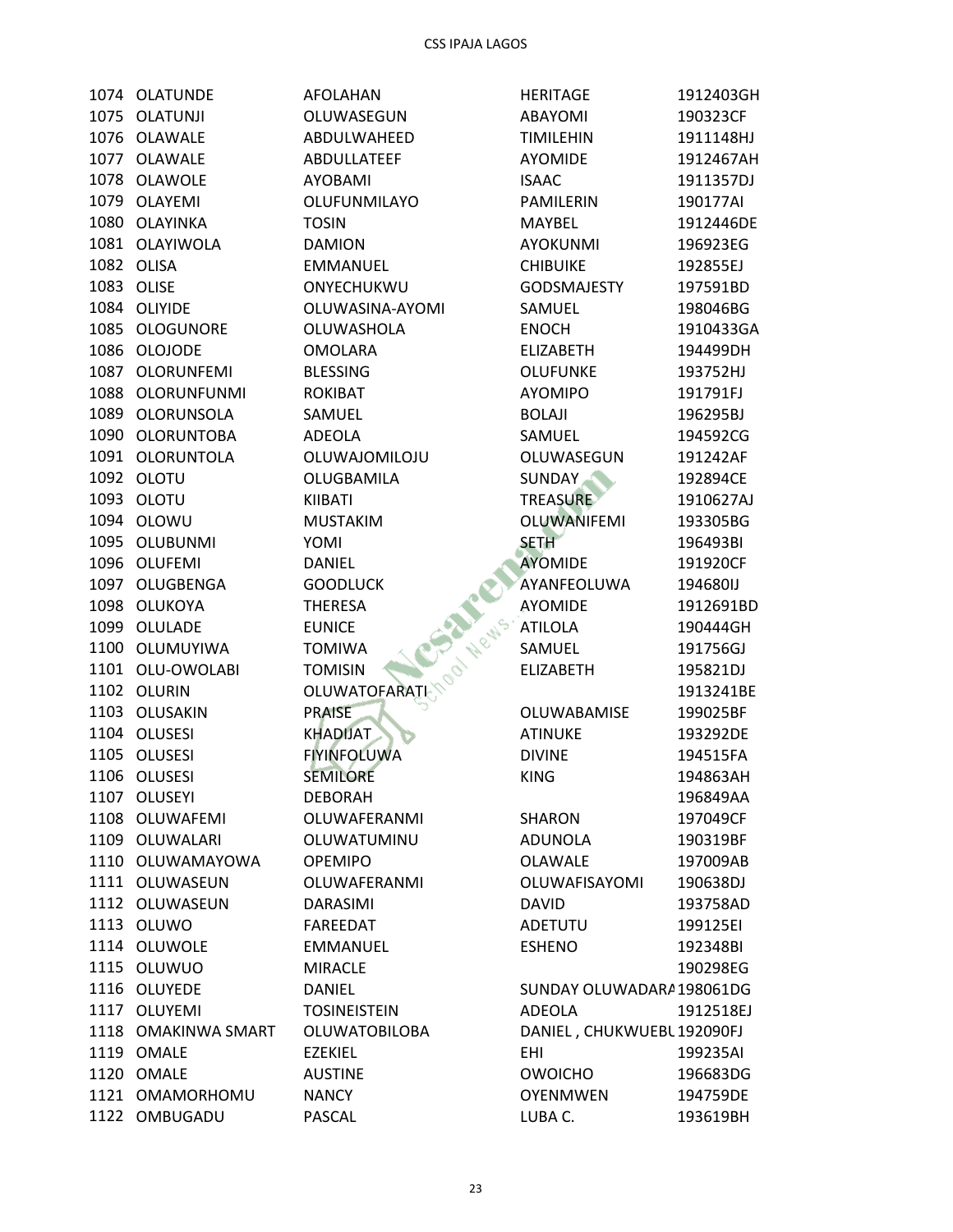|          | 1123 OMENWA            |
|----------|------------------------|
|          | 1124 OMEREONYE         |
|          | 1125 OMISORE           |
|          | 1126 OMOGUNWA          |
|          | 1127 OMOIKE            |
|          | 1128 OMOJOLA           |
|          | 1129 OMOKORE           |
|          | 1130 OMONAYAJO         |
|          | 1131 OMOREDE           |
|          | 1132 OMOREDE           |
|          | 1133 OMOREGIE          |
|          | 1134 OMORUAN           |
|          | 1135 OMOSUN            |
|          | 1136 OMOTAYO           |
|          | 1137 OMOTOSHO          |
|          | 1138 OMOTOSHO          |
|          | 1139 OMOTOSO           |
|          | 1140 OMOTUNDE          |
|          | 1141 OMOYAJOWO         |
|          | 1142 OMOYEFA           |
|          | 1143 ONABANJO          |
|          | 1144 ONADEKO           |
|          | 1145 ONANEYE           |
|          | 1146 ONAOLAPO          |
|          | 1147 ONASANYA          |
|          | 1148 ONASANYA          |
|          | 1149 ONASANYA          |
|          | 1150 ONAWALE           |
| 1151 ONI |                        |
|          | 1152 ONIBALUSI         |
|          | 1153 ONIBUDO           |
|          | 1154 ONIFADE           |
|          | 1155 ONIGBINDE         |
| 1156     | ONIHA                  |
| 1157     | ONOBUN                 |
| 1158     | ONOH                   |
| 1159 ONU |                        |
| 1160     | ONU                    |
| 1161     | ONU                    |
| 1162     | ONUBUOGU               |
| 1163     | ONUGHA                 |
| 1164     | <b>ONULAKA MICHAEL</b> |
| 1165     | <b>ONUOHA</b>          |
| 1166     | ONUZULIKE              |
| 1167     | <b>ONWOCHEI HENRY</b>  |
| 1168     | ONWUEMEKA              |
| 1169     | ONWUEMEKA              |
|          | 1170 ONWUGBOLU         |
| 1171     | ONWUYALI               |

**KELVIN** AMARACHI **AYOMIKUN JOHN STACEY** TEMILADE OLAOLUWA OLANREWAJU **HARMONY JORDAN IWINOSA** KIFECHUKWU **ENOCH HALIYA QUDRIL WALIAT FISAYOMI** SAMSON GBENGA **INIOLUWA OLASUBOMI GLORIA** School News, BL **JESUTOFUNMI RUTH KEHINDE** AHMMED **AYOMIDE RODIYAT** EMMANUEL **EMMANUEL AMIRA OYELAKIN GIDEON MUBARACK JOHN SIMON CHIMAOBI EDITH MARY** EBUBECHUKWU EMMANUEL CHIDERA **THELMA JOSHUA FAVOUR BENEDICT CLEOPATRA CHIDUBEM FAVOUR** 

| CHIGOZIRIM           | 190328FH  |
|----------------------|-----------|
| RAPHELLA             | 198098DG  |
| <b>OMIGBADE</b>      | 1910387BE |
| <b>OLADIPUPO</b>     | 196268AE  |
| <b>OMONIGO</b>       | 191425DJ  |
| LEAH                 | 192570CB  |
|                      | 195726EI  |
| <b>FATEEH</b>        | 194478BI  |
| <b>AGAPE</b>         | 191113BG  |
| ERROL                | 191109AC  |
|                      |           |
| <b>WALTER</b>        | 192209BD  |
| OLOHIJI              | 1910810GA |
| <b>INEGBENOSE</b>    | 190600EJ  |
| <b>AYOMIDE</b>       | 199948FG  |
| OLUWATIMILEYIN       | 197688GI  |
| OYINKANSOLA          | 198420AG  |
| <b>FAVOUR</b>        | 197257AC  |
| MAYOWA               | 192370FG  |
| <b>NIFEMI</b>        | 194494CG  |
|                      | 198226FH  |
| <b>SAMUEL</b>        | 197309BG  |
| <b>OLUWASEMILORE</b> | 1910563DF |
| <b>ENIOLA</b>        | 196953DC  |
| <b>OLUBISI</b>       | 192640AF  |
| <b>BUSAYO</b>        | 197286EF  |
|                      | 190625DJ  |
| <b>EMMANUEL</b>      | 199061EF  |
| <b>ALAKE</b>         | 197406AB  |
| <b>ASHIOMA</b>       | 192337CJ  |
| GOLD                 | 195774IJ  |
| <b>OLAITAN</b>       | 195907EI  |
| <b>ISAIAH</b>        | 194141EF  |
| <b>ADEBAYO</b>       | 196282FJ  |
| <b>ENIOLA</b>        | 193304AJ  |
| OSEMUDIAME           | 195323EJ  |
|                      |           |
| <b>ONOH</b>          | 192892HI  |
| DANIEL               | 1912932CF |
| <b>EZINNE</b>        | 190424GJ  |
| <b>NNEOMA</b>        | 190426AI  |
| MARIAGORETTI         | 191914EH  |
| SOMTOCHUKWU          | 1913209BG |
| MIRACLE              | 190437AD  |
| <b>AKUNNA</b>        | 197978BG  |
| SOMTOCHUKWU          | 194409EG  |
| CHUKWUFUNANYA        | 1910705BD |
| <b>CHIEMEKA</b>      | 193083CE  |
| ADAEZE               | 193084AC  |
| <b>DOMINIC</b>       | 193082EH  |
| <b>UCHECHUKWU</b>    | 198881FH  |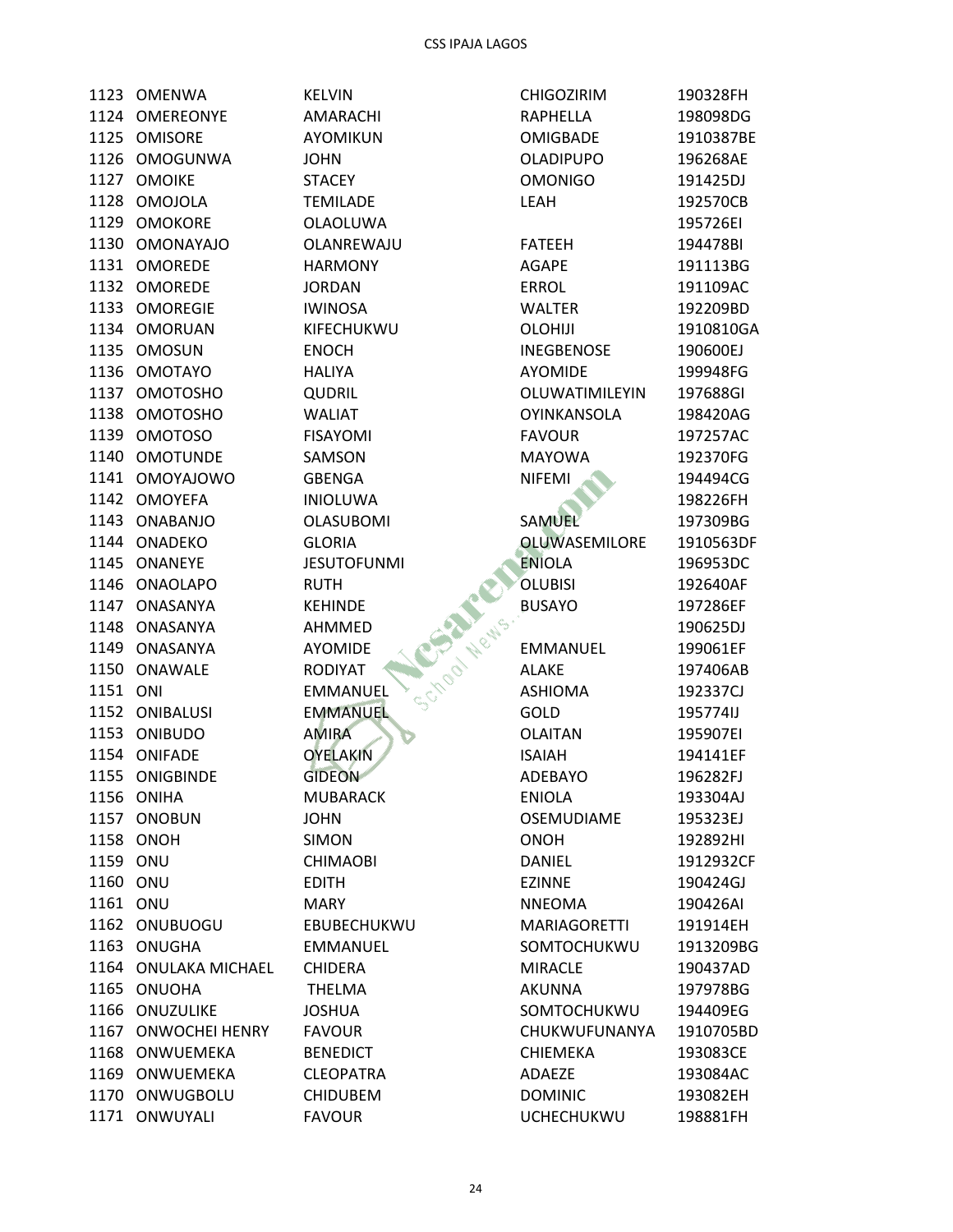|           | 1172 ONYEACHOLEM  |
|-----------|-------------------|
|           | 1173 ONYEANWUSI   |
|           | 1174 ONYEBUCHI    |
|           | 1175 ONYEBUCHI    |
|           | 1176 ONYEDEKWE    |
|           | 1177 ONYEJE       |
|           | 1178 ONYEJE       |
|           | 1179 ONYEKA       |
|           | 1180 ONYEKACHI    |
|           | 1181 ONYEKWELU    |
|           | 1182 ONYEMA       |
|           | 1183 ONYEMAECHI   |
|           | 1184 ONYENALI     |
|           | 1185 ONYEODILI    |
|           | 1186 ONYEOGO      |
|           | 1187 ONYIA        |
|           | 1188 OPALEYE      |
|           | 1189 OPALEYE      |
|           | 1190 OPALOLA      |
|           | 1191 OPARA        |
|           | 1192 OPARA        |
|           | 1193 OPENIYI      |
|           | 1194 OPEYEMI      |
|           | 1195 OPURUM       |
|           | 1196 OREMOKUN     |
|           | 1197 ORIABURE     |
|           | 1198 ORIYOMI      |
|           | 1199 ORIYOMI      |
| 1200 ORJI |                   |
|           | 1201 OSAKWE       |
|           | 1202 OSA-OBAZEE   |
| 1203 OSE  |                   |
|           | 1204 OSEJI        |
| 1205      | <b>OSENI</b>      |
|           | 1206 OSENI        |
| 1207      | <b>OSENI</b>      |
| 1208      | <b>OSHANUGOR</b>  |
| 1209      | <b>OSHINGA</b>    |
| 1210      | <b>OSIAKPEMHE</b> |
| 1211      | <b>OSIGWE</b>     |
| 1212      | <b>OSINACHI</b>   |
| 1213      | OSINOWO           |
| 1214      | <b>OSITA</b>      |
| 1215      | <b>OSITA</b>      |
| 1216      | <b>OSIZUGBO</b>   |
| 1217      | OSONDU            |
| 1218      | OSSAI             |
| 1219      | <b>OSUALA</b>     |
| 1220      | OSUNLOWO          |

EMMANUEL **JOY** EMMANUELLA PASCAL **UZOAMAKA** KENECHUKWU **CHIDERA EBUKA** GODSWILL **CHISOM CHIOMA CHINEDU** CHUKWUNYERE EMMANUEL **NAOMI CHIOMA TINUOLA DAVID ABDUL** CHUKWUBUIKEM **DAVID STEPHEN** School News, YE **AISHAT OGUGUA MESHACK ISAAC JUNIOR TIMILEYIN ROLAND IFEANYI OGUGUA** ETIN-OSASERE **CLINTON GOD'SWILL** MUWAFEEQOH ZAINAB OLUWASEUN **NNEKA** ZION **RYAN BLESSING FAITH MUSHARRAF CHIDERA** CHIMBUSOMA **CHIEMELIE BLESSING** ONYEKACHUKWU **UCHENNA** MUHAMMED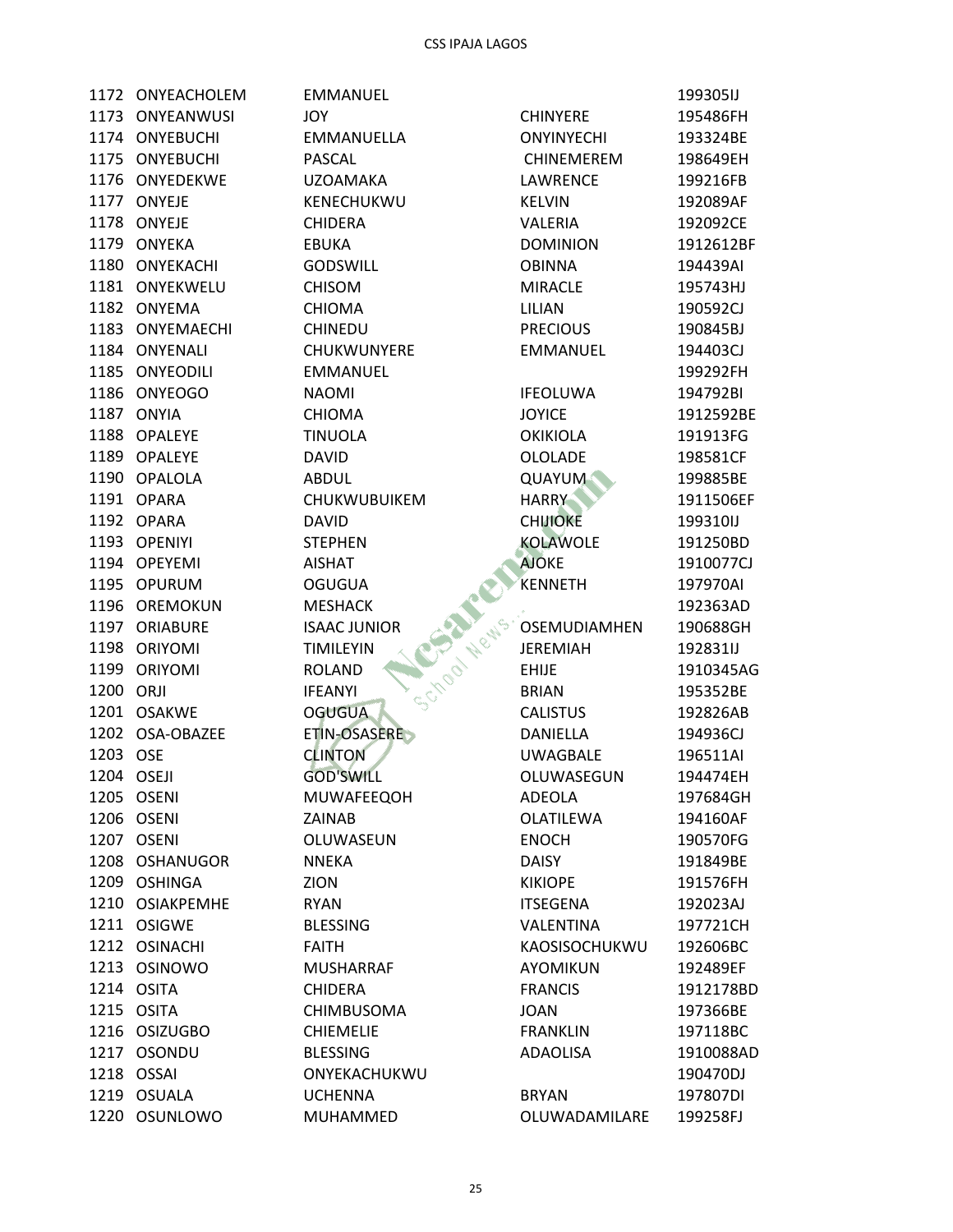|      | 1221 OSUNWA       | <b>FAVOUR</b>              | <b>CHINYERE</b>      | 191283CA  |
|------|-------------------|----------------------------|----------------------|-----------|
|      | 1222 OTAKOYA      | <b>MALIK</b>               | <b>MATHEW</b>        | 191235AI  |
|      | 1223 OTEGBEYE     | ABISOLA                    | <b>MARY</b>          | 198587HI  |
|      | 1224 OTHNIEL      | <b>OLUWATOBI</b>           | <b>OLAYINKA</b>      | 194183IJ  |
|      | 1225 OTOBOH       | <b>LORETTA</b>             |                      | 198468EF  |
| 1226 | OTOIEDE-EYEBHORIA | AMARAIAH                   | <b>EBOSETALE</b>     | 191600AJ  |
|      | 1227 OTUISI       | <b>DIVINE</b>              | <b>CHIGOZIRIM</b>    | 192684CF  |
|      | 1228 OTUNAIYA     | AYOMIDE                    | <b>JOSEPH</b>        | 190954HJ  |
|      | 1229 OWABOR       | <b>EMMANUEL</b>            | <b>OSASERE</b>       | 192215CH  |
|      | 1230 OWO          | <b>CHIDERA</b>             | <b>GIFT</b>          | 191255CD  |
|      | 1231 OWOEYE       | <b>JUBRIL</b>              | <b>OKIKIOLA</b>      | 197236DG  |
|      | 1232 OWOHKONI     | PAUL                       | <b>OFANA</b>         | 191416AB  |
|      | 1233 OWOHKONI     | PAUL                       | <b>OFANA</b>         | 191416AB  |
|      | 1234 OWOLABI      | OLAOLUWAKITAN              | MELKIZEDEK           | 190333HI  |
|      | 1235 OWOLABI      | <b>JULIUS</b>              | <b>AYOMIDE</b>       | 192774GJ  |
|      | 1236 OWOLABI      | ZAINAB                     | ADEOLA               | 196915FG  |
|      | 1237 OWOLABI      | <b>TENIOLA</b>             | <b>CHRISTIANAH</b>   | 194943BE  |
|      | 1238 OWOLABI      | <b>GOODLUCK</b>            | SAMUEL               | 196626AJ  |
|      | 1239 OWOLABI      | <b>GRACE</b>               | <b>GLADYS</b>        | 197075BH  |
| 1240 | <b>OWOSENI</b>    | <b>KHADIJA</b>             | <b>MOJISOLA</b>      | 192897CI  |
|      | 1241 OWOTOKI      | <b>IBRAHIM</b>             | <b>PELUMI</b>        | 190862FJ  |
|      | 1242 OWOYALE      | <b>MALIK</b>               | <b>AYOMIDE</b>       | 195130CG  |
|      | 1243 OYADINA      | ABDURRAHMAN                | <b>AYOMIDE</b>       | 190676DH  |
|      | 1244 OYEBADE      | <b>MARY</b>                | <b>SEUN</b>          | 190669EI  |
|      | 1245 OYEBANJI     | ILLASU                     |                      | 192697CC  |
|      | 1246 OYEBISI      | Chool News<br><b>ISAAC</b> | <b>OLUWATOBILOBA</b> | 199940AG  |
| 1247 | <b>OYEBUCHI</b>   | <b>DAVID</b>               | MADUABUCHUKWU        | 194686CI  |
|      | 1248 OYEDELE      | <b>EMMANUEL</b>            | <b>VICTOR</b>        | 190996CG  |
|      | 1249 OYEDIJI      | <b>EMMANUEL</b>            | <b>OBALOLUWA</b>     | 190621GI  |
|      | 1250 OYEDIRAN     | OLUWADARASIMI              | <b>DAVID</b>         | 191075CH  |
|      | 1251 OYEDIRAN     | <b>ALIYAT</b>              | <b>OPEYEMI</b>       | 1912704DE |
|      | 1252 OYEDOKUN     | <b>EXCEL</b>               | OLUWABUKUNMI         | 197975AD  |
|      | 1253 OYEFESO      | <b>FARHAN</b>              | <b>AYOMIDE</b>       | 195868DH  |
|      | 1254 OYEFESO      | <b>TENIOLA</b>             | <b>ESTHER</b>        | 192060FG  |
|      | 1255 OYEKUNLE     | PAUL                       | SHINA-AYOMI          | 1910848BC |
|      | 1256 OYELADE      | <b>BUSAYO</b>              | <b>OLAMIDE</b>       | 197567GJ  |
|      | 1257 OYELAJA      | OLUFISAYOMI                | <b>IKEOLUWA</b>      | 192992HJ  |
|      | 1258 OYELEDUN     | <b>OLUWATOBILOBA</b>       | <b>OLUMIDE</b>       | 190670Cl  |
|      | 1259 OYELEKE      | <b>OLATOMIWA</b>           | DANIELLA             | 195020BG  |
|      | 1260 OYELEYE      | <b>DAVID</b>               | <b>TOLUWANI</b>      | 198385AB  |
|      | 1261 OYELEYE      | <b>VICTOR</b>              | <b>DAMILARE</b>      | 195790AC  |
|      | 1262 OYENUGA      | OLUWASEMILORE              | <b>FOLAKEMI</b>      | 191569EH  |
|      | 1263 OYENUGA      | EMMANUEL                   | ADEMIDOLA            | 192509AF  |
|      | 1264 OYEWALE      | <b>AYOMIDE</b>             | OLUWAPELUMI          | 192405GH  |
| 1265 | <b>OYEWOLE</b>    | <b>FAITH</b>               | <b>BISOLA</b>        | 194032BE  |
|      | 1266 OYEWUMI      | ABDULLATEEF                | <b>FOLAMI</b>        | 193773CG  |
|      | 1267 OYINLOYE     | <b>DAVID</b>               | OLUWASEGUN           | 197613GH  |
|      | 1268 OZIOKO       | <b>NMESOMA</b>             | <b>FELICITY</b>      | 198959BE  |
| 1269 | <b>OZIOKO</b>     | <b>UCHENNA</b>             | <b>DAVID</b>         | 196814EG  |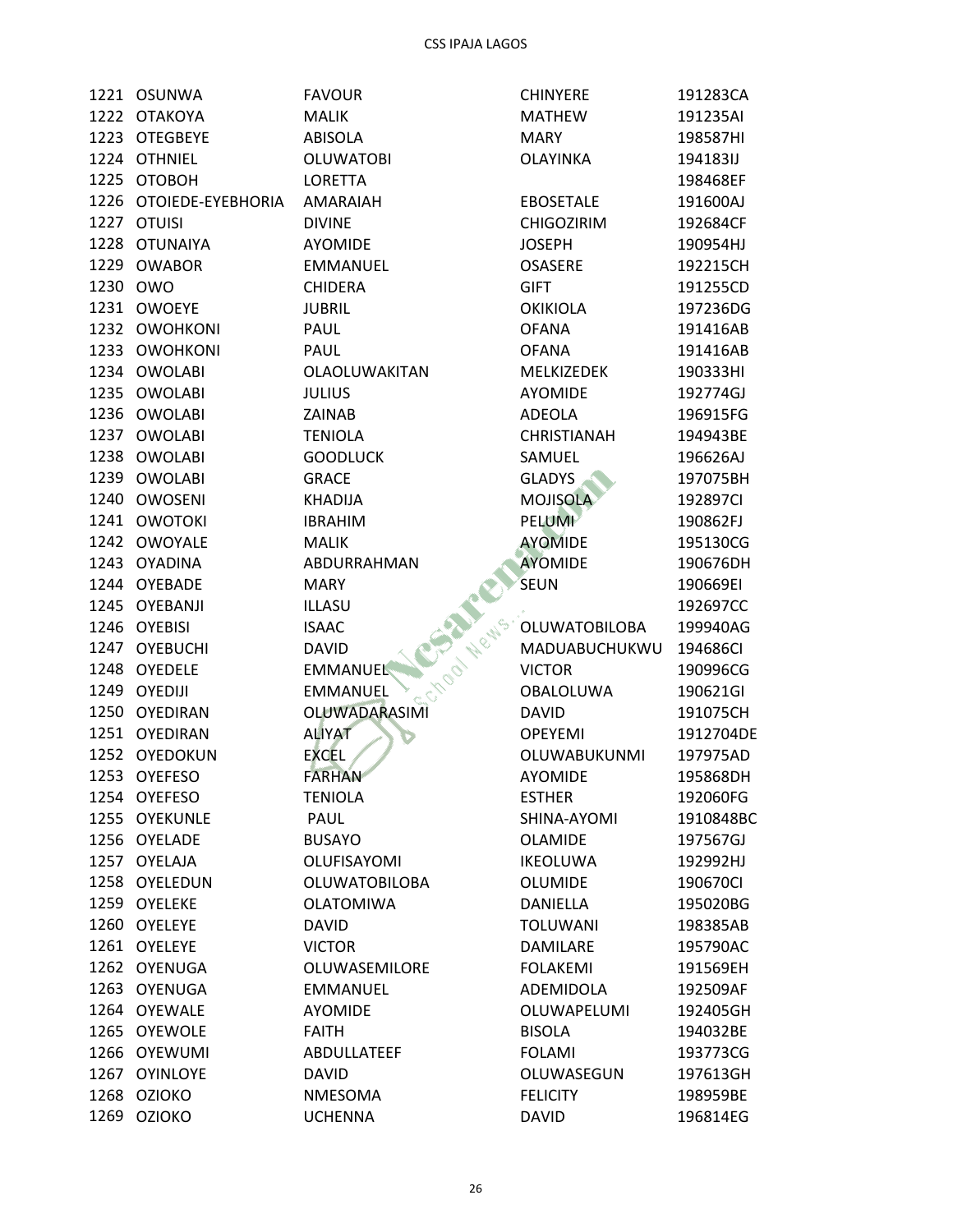|           | 1270 PAUL           | KENECHUKWU                  | <b>CHRISTIAN</b>       | 190081CG  |
|-----------|---------------------|-----------------------------|------------------------|-----------|
|           | 1271 PAUL           | <b>OSEMUDIAMEN</b>          | <b>MIMSHACH</b>        | 191153BJ  |
|           | 1272 PCNWOHA        | <b>BRODABIBLE</b>           | CHIZARAM               | 1912394DF |
|           | 1273 PELEMO         | <b>FIYINFOLUWA</b>          |                        | 195948CF  |
|           | 1274 PETER          | <b>MIRACLE</b>              | EYO                    | 193687GE  |
|           | 1275 PETER          | <b>FAVOUR</b>               | <b>UGOCHUKWU</b>       | 191579BH  |
|           | 1276 PETER          | <b>MICHAEL</b>              | <b>AYOMIDE</b>         | 193141EH  |
|           | 1277 PIPONSUHU      | <b>STEPHEN</b>              | <b>SETONJI</b>         | 195496GJ  |
| 1278 PIUS |                     | <b>PETER</b>                | <b>ODEH</b>            | 191482GJ  |
| 1279 PIUS |                     | ALEXANDRA                   | <b>CHIDERA</b>         | 191199CJ  |
|           | 1280 PROMISE        | <b>EMMAH</b>                | <b>CHISOM</b>          | 199604CD  |
|           | 1281 QUADRI         | <b>OLAYINKA</b>             | OLUWASEYI              | 1911484BD |
|           | 1282 QUADRI         | <b>ADEYINKA</b>             | <b>ALIAMI</b>          | 1912138BJ |
|           | 1283 RAHEEM         | <b>FOLAWIYO</b>             | ABDULBAKI              | 1912379BF |
|           | 1284 RAHEEM         | <b>MUSTAPHA</b>             | ADEBARE                | 193855CE  |
|           | 1285 RAHEEM         | <b>SULTAN</b>               | ANU                    | 190293GJ  |
|           | 1286 RAMONI         | <b>ABDULSODIQ</b>           | <b>OLUWASEYI</b>       | 1912117DE |
|           | 1287 RANDLE         | <b>BLESSING</b>             | <b>FUNMILAYO</b>       | 194942Cl  |
|           | 1288 RAPHAEL        | <b>BLESSING</b>             | <b>OJONUGWA</b>        | 191128GH  |
|           | 1289 RASAQ          | <b>MESHACH</b>              | <b>OBALOLUWA</b>       | 195377AJ  |
|           | 1290 REFINED-FALOLA | <b>FULLNESS</b>             | <b>TENIOLA</b>         | 1911568BJ |
|           | 1291 REMIJUS        | <b>MARVELOUS</b>            | <b>CHINAZA</b>         | 191885HI  |
|           | 1292 RICHARD        | ONYEDIKACHI                 | <b>JOHN-PAUL</b>       | 191051AF  |
|           | 1293 RICHARD        | <b>GLORY</b>                | <b>OROBOSA</b>         | 1911378CF |
|           | 1294 ROBERT         | <b>SUCCESS</b>              | <b>GODWIN</b>          | 198929FH  |
|           | 1295 ROMANUS        | SAMUEL                      | <b>CHIEMERIE</b>       | 195959CD  |
|           | 1296 ROTIMI         | School News.<br>OLUWANIFEMI | <b>ELIZABETH</b>       | 194502DJ  |
|           | 1297 SABASTINE      | <b>BLESSING</b>             | <b>DOMINIC</b>         | 193749CF  |
|           | 1298 SAHEED         | <b>JOSHUA</b>               | <b>ADEKUNLE</b>        | 196596CE  |
|           | 1299 SAIDU          | <b>AISHA</b>                |                        | 191848FI  |
|           | 1300 SAIZONOU       | <b>SAMSON</b>               | SEMAKO                 | 194079DH  |
|           | 1301 SAKARIYAU      | <b>ABDULATEEF</b>           | <b>AKOREDE</b>         | 199189EH  |
|           | 1302 SALAKO         | AKINFENWA                   | <b>OPEYEMI</b>         | 1912528AJ |
|           | 1303 SALAKO         | <b>DAVID</b>                | OLAMILEKAN             | 1911927AB |
|           | 1304 SALAMI         | <b>MARYAM</b>               | <b>MODUPE</b>          | 190811BE  |
|           | 1305 SALAMI         | ABDULRAHEEM                 | <b>ALEXANDER</b>       | 190877BD  |
|           | 1306 SALAMI-HANSON  | <b>MICHELLE</b>             | <b>OMONIGHO</b>        | 1912055AI |
|           | 1307 SALAU          | MALIK                       | <b>OLAYEMI</b>         | 196925AA  |
|           | 1308 SALAU          | <b>IFEOLUWA</b>             | <b>MICHAEL</b>         | 192181Cl  |
|           | 1309 SALAUDEEN      | <b>JALAL</b>                | OLAMILEKAN             | 192133AB  |
|           | 1310 SALAWU         | <b>ROKIBU</b>               |                        | 196922BA  |
|           | 1311 SALAWU         | OLUWABIDEMI                 | <b>ISRAEL</b>          | 198514AH  |
|           | 1312 SALEH          | <b>AMINA</b>                |                        | 192450GJ  |
|           | 1313 SALIHU         | SHAIBU                      | ABBA                   | 190777AE  |
|           | 1314 SALISU         | <b>FATIMA</b>               |                        | 194589CH  |
|           | 1315 SALISU         | <b>MONSURU</b>              | OLAMILEKAN             | 193493AF  |
|           | 1316 SALIU          | AMRIA                       | AKWU                   | 194950AF  |
| 1317 SAM  |                     | <b>TREASURE</b>             | MMESOMACHUKWU 192098GH |           |
|           | 1318 SAMUEL         | <b>FANIRAN</b>              | <b>MORIRE</b>          | 191578DE  |
|           |                     |                             |                        |           |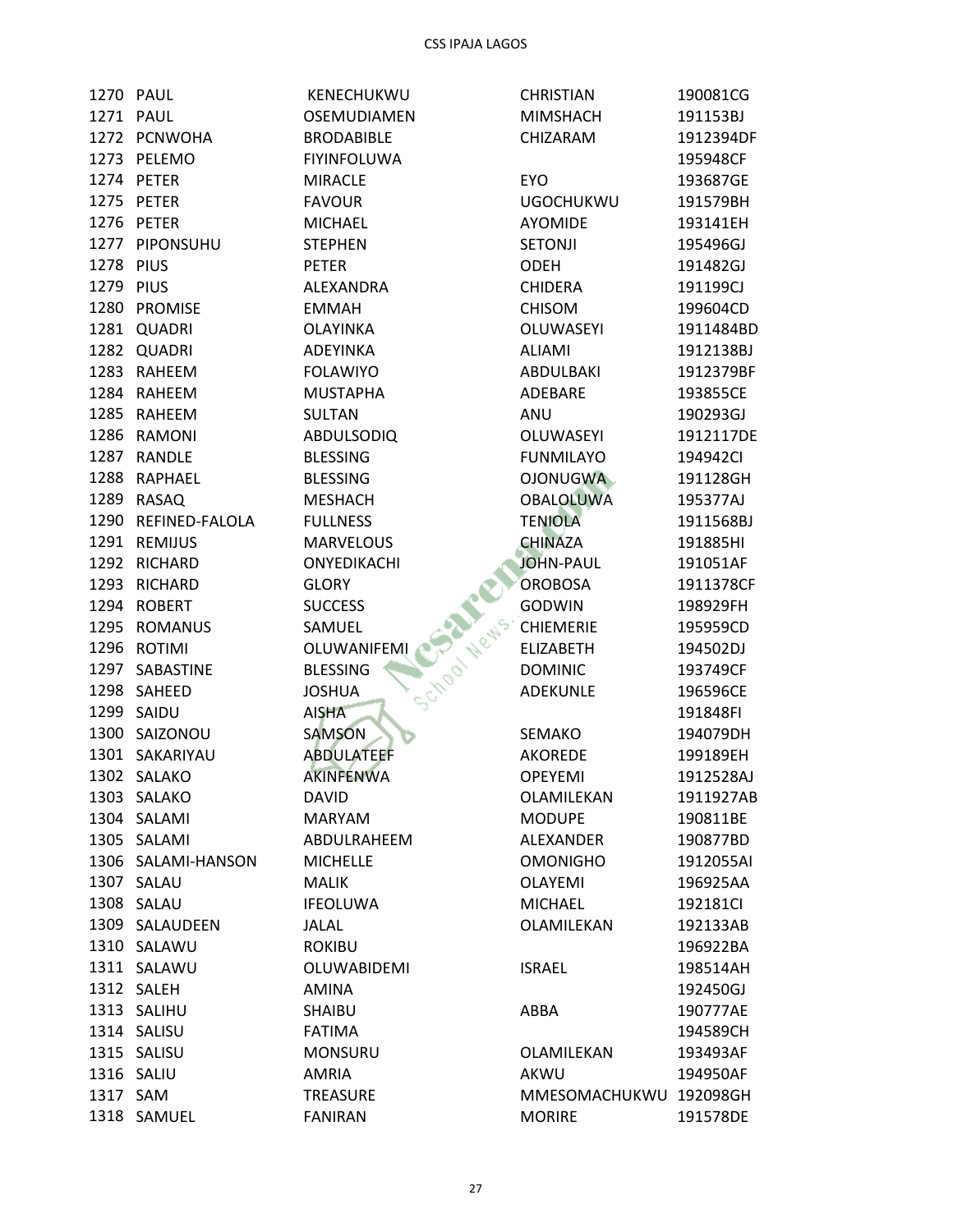1319 SAMUEL 1320 SAMUEL 1321 SAMUEL 1322 SAMUEL 1323 SAMUEL 1324 SAMUEL 1325 SAMUEL 1326 SANNI 1327 SANNI 1328 SANNI 1329 SANUSI 1330 SANUSI 1331 SEGUN 1332 SEGUN-OJO 1333 SHAFE 1334 SHAIDA 1335 SHEDRAK 1336 SHERIF 1337 SHINKU 1338 SHITTAAROYEUN 1339 SHITTU 1340 SHITTU 1341 SHITTU 1342 SHITTU 1343 SHOBAYO 1344 SHODEHINDE 1345 SHODIPE 1346 SHOGBOLA 1347 SHONIBARE 1348 SHOOLA 1349 SHORUN 1350 SHOWEMIMO 1351 SIDI 1352 SIJUOLA 1353 SIMEON 1354 SIMON 1355 SOARES 1356 SOBODU 1357 SOCHINA.E 1358 SOETAN-OLATEJU 1359 SOGBESAN 1360 SOGBIYEJU 1361 SOLARU 1362 SOLOMON 1363 SOLOMON 1364 SONUBI 1365 SORETIRE 1366 SPIFF 1367 SUBAIR

JEMIMAH-OLIVE **CHISOM NSIKAK OSAZE BLESSING OPEYEMI OYIZA ABIODUN** OLUWANIFEMI **AYOMIDE FOLAJOMI RAHMON MAXWELL** OLUWAFEYISEYANU **JOSHUA NAANMAN EZINNE ADENIJI STEPHEN** EBUNOLUWA **JUBRIL ABDUL MATTIN RAYHAN OLASUBOMI** Shoot Wews. AL AMEED **TIMILEHIN AYOMIDE BENJAMIN OUDUS AYOMIDE PAUL TOBILOBA JOSHUA HABEEB NZUBECHI** ALEXANDRA ADEBAYO OLUWADAMIFE **BENJAMINE ADEOTUN** ANUOLUWAPO OLUWAFEMI AYOMIDE OLUWAFERANMI **CHIGOZIE ISAAC NIFEMI FAVOUR** OLUWADEMILADE

| TIOLUWANIMI                     | 190226IJ              |
|---------------------------------|-----------------------|
| IKERU                           | 191725FH              |
| <b>JOHNSON</b>                  | 190218CD              |
| MICHEAL                         | 190709AD              |
| <b>IBUKUN</b>                   | 196837GH              |
| IKECHUKWU WILLIAM 1912533AD     |                       |
| <b>GRACE</b>                    | 190634DF              |
| ABEEB                           | 198996AI              |
| SAMUEL                          | 192551AB              |
| <b>ZENAT</b>                    | 1912666EI             |
| AISHAT                          | 192210CG              |
| OLASHILE                        | 190840BG              |
| OLUWADAMOLA                     | 191223CJ              |
| SHALOM                          | 198265DF              |
| <b>ONIMISI</b>                  | 197899AJ              |
|                                 | 199797DJ              |
| <b>GRACE GIDEON</b>             | 193966EG              |
| <b>OKIKIOLA</b>                 | 198396HI              |
|                                 | 199179IJ              |
| <b>AMARACHI</b>                 | 1910135IJ             |
|                                 | 190727IJ              |
| <b>ADEBOLA</b>                  | 192793FH              |
| MOSOBALAJE                      | 198297AD              |
| ROONEY                          | 191066DF              |
| OYINKANSOLA                     | 198573BI              |
| SAMUEL                          | 191888AE              |
| <b>EUNICE</b>                   | 197011AJ              |
| SUNDAY                          | 194969BC              |
| OLASUNKANMI                     | 192816CE              |
| <b>EMMANUEL</b>                 | 197354AC              |
| OLUWAGBENGA                     | 195427GI              |
| <b>TOHEEB</b>                   | 196488GH              |
|                                 | 199658GH              |
| <b>ADEMOLA</b>                  | 198989AD              |
| <b>EMMANUEL</b>                 | 197147CJ              |
| OJUNUGWA                        | 194125AE              |
| <b>ENIOLA ESTHER</b>            | 193147BG              |
| <b>OLALEKAN</b>                 | 192278GJ              |
|                                 |                       |
| <b>EMMANUEL</b>                 | 197846BF              |
| <b>INIOLUWA</b><br><b>MARIA</b> | 1910845AG<br>195065CF |
|                                 |                       |
| <b>WISDOM</b>                   | 197237EI              |
| MOSOPESOLUWA                    | 194195DD              |
| <b>PHEBE</b>                    | 193907EJ              |
| <b>JAMES</b>                    | 193250HJ              |
| <b>GOODLUCK</b>                 | 1910699CE             |
| <b>JEREMIAH</b>                 | 199023HJ              |
|                                 | 197928CE              |
| <b>HUSSEIN</b>                  | 193904CH              |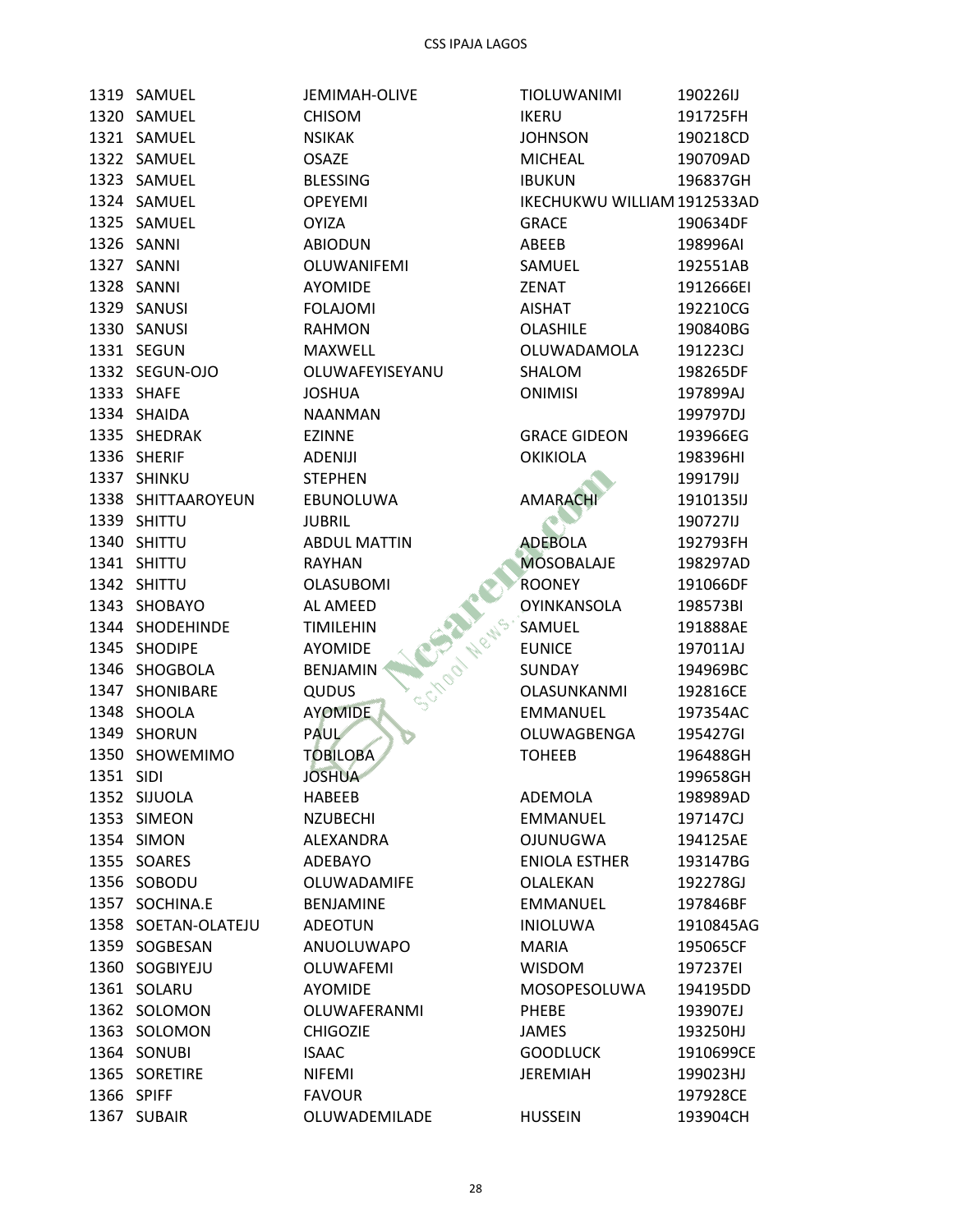1368 SUBARU 1369 SULEIMAN 1370 SULEIMAN 1371 SUNDAY 1372 SUNDAY 1373 SUNMONU 1374 SYLVANUS 1375 TAIWO 1376 TAIWO 1377 TAIWO 1378 TAIWO 1379 TAIWO 1380 TAIYEOLA 1381 TAMUNO 1382 TASIEOBI 1383 TEMSANREN 1384 TERFA - UZER 1385 TERRY 1386 THEOPHILUS 1387 TOM 1388 TUMBA 1389 UBOSIAGWUNA 1390 UCHE 1391 UCHE 1392 UCHENDU 1393 UCHENNA 1394 UCHENNA 1395 UCHENNA 1396 UDE 1397 UDEOJI 1398 UDOFIA 1399 UDOINYANG 1400 UDOKA 1401 UDOTONG 1402 UGAH 1403 UGHAMADU 1404 UGHAMADU 1405 UGOCHUKWU 1406 UGWOEZUONU 1407 UGWOEZUONU 1408 UGWOKE 1409 UGWU 1410 UGWUANYI 1411 UHIERE 1412 UKACHUKWU 1413 UKASOANYA 1414 UKEM 1415 UKO 1416 UKOHA

**FERANMI AISHAT DANJUMA** CHUKWUKA **CHIMA** ABDULBAAQ **MARY AHMAD AHMID HEPHZIBAH** OLUWAPEMISIRE AYANBOLUJO **TIMILEHIN HANNAH** AMARACHI **FAVOUR GERALD GREAT** SANI **EMMANUEL GODWIN DAVID PRECIOUS** CHUKWUEBUKA NKECHINYERE PRINCEWILL **CHIBUIKE CHIDERA** PRINCEWILL **CHISOM DANIEL DAVID DAVID JOY EBENEZER MARVIN PRINCE CALEB FAVOUR JOSHUA CALEB** EKPEREAMAKA **JESSICA** LAWSON **DABERECHI GERALDINE EMMANUEL MARVELOUS IKECHUKWU** 

| <b>SULIYA</b>        | 192416AC             |
|----------------------|----------------------|
| <b>GIMBA</b>         | 191587CF             |
| SULEIMAN             | 198715HD             |
| <b>GABRIEL</b>       | 198080DF             |
| <b>BRIGHT</b>        | 198397AJ             |
| <b>OLUWATOFARATI</b> | 195397FJ             |
| INEMESIT             | 197997AI             |
| TAIWO                | 191934DF             |
| <b>KEHINDE</b>       | 191936BC             |
| <b>INUMIDUN</b>      | 190399BD             |
| <b>DAVID</b>         | 195760IJ             |
| NIFEMI               | 1910640BF            |
| <b>GABREIL</b>       | 192249BI             |
| <b>REJOICE</b>       | 1910181EG            |
| <b>ONYEKA</b>        | 194626CE             |
| <b>ORITSEWEYINMI</b> | 190677DF             |
| <b>TERNA</b>         | 190343AH             |
|                      | 1912299AG            |
| <b>JESSICA</b>       | 195781AB             |
| <b>IDOREYIN</b>      | 195181DJ             |
| <b>VANDI</b>         |                      |
|                      | 197585FG<br>192493CA |
| <b>CHUKWUBUIKEM</b>  |                      |
| <b>REBECCA</b>       | 195220CE             |
| <b>DAVID</b>         | 194187CF             |
| ANGEL                | 191912DG             |
|                      | 192027EJ             |
| <b>STANLEY</b>       | 199890CI             |
| <b>FRANCIS</b>       | 195126AG             |
| <b>CHIBUEZE</b>      | 192365CH             |
| BASIL                | 191096HC             |
| <b>AYOMIDE</b>       | 198362GH             |
| <b>ANTHONY</b>       | 191638CI             |
| SOMTOCHUKWU          | 198516CD             |
| <b>EMMANUEL</b>      | 195222AG             |
| <b>CHIMEZIE</b>      | 190868AC             |
| EBUKA                | 192838BD             |
| <b>CHIKANSO</b>      | 192837EF             |
| <b>UGONNA</b>        | 192859HI             |
| <b>MMENZU</b>        | 193826AF             |
| <b>CHIZITERE</b>     | 193724BE             |
| CHUKWUBUIKEM         | 191384AE             |
| <b>EUNICE</b>        | 197042AB             |
| <b>CHINEMEREM</b>    | 194766FH             |
| OLUCHUKWU            | 197517CH             |
| <b>MICHEAL</b>       | 195410DF             |
| <b>AMARACHI</b>      | 1910139JJ            |
| <b>IMBUFE</b>        | 191218HI             |
| AMA                  | 196768EJ             |
| ABRAHAM              | 199661EJ             |